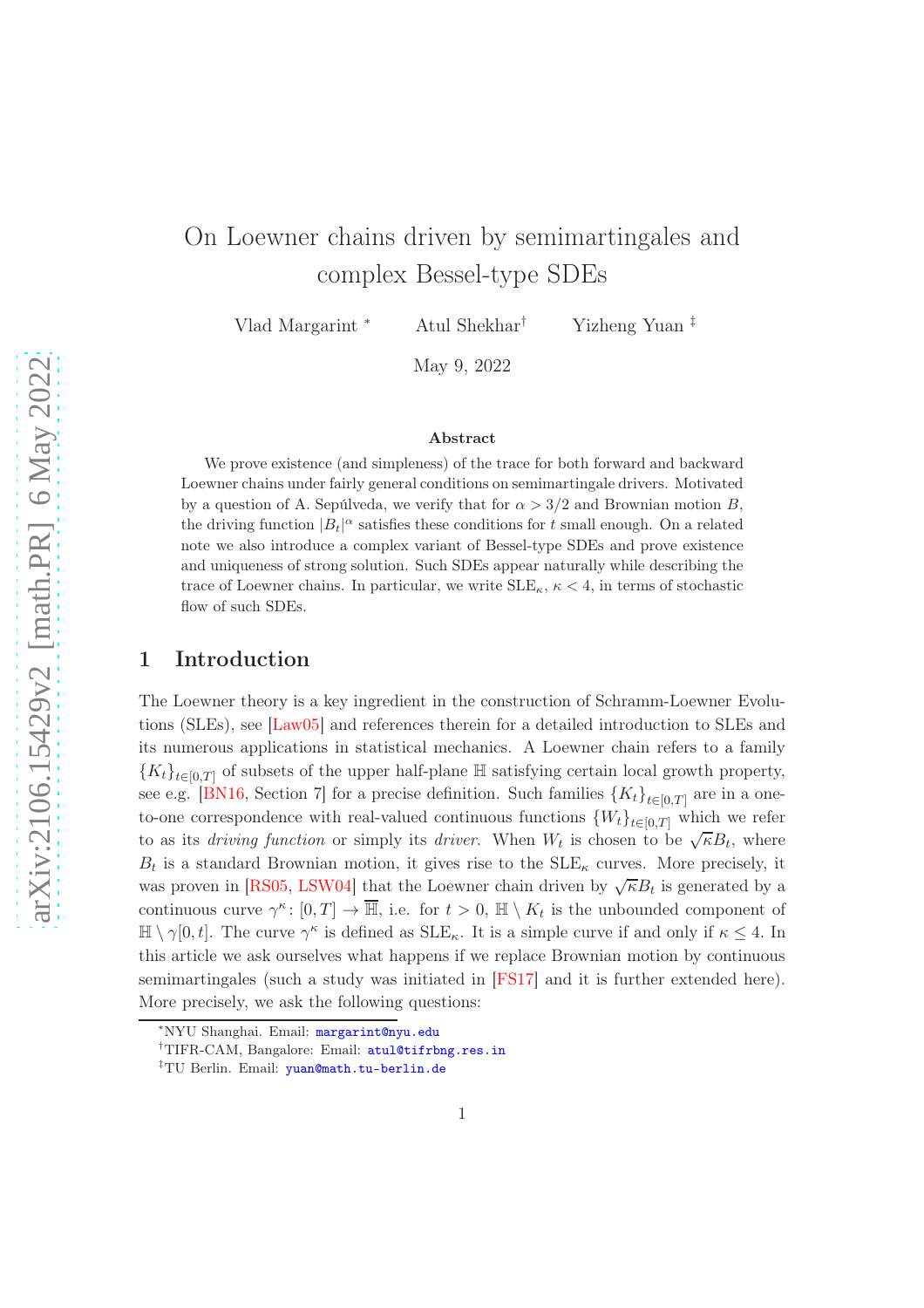- (a) Are Loewner chains driven by semimartingales generated by a curve?
- (b) When are these curves simple?

We remind ourselves that there are two possible ways of generating sets  $K_t$  using the driver  $W_t$ : either by using the forward Loewner differential equation (LDE) which describes the evolution of conformal maps  $g_t: \mathbb{H} \setminus K_t \to \mathbb{H}$  or by using the backward LDE which describes the evolution of  $g_{T-t} \circ g_T^{-1}$  $T^{-1}: \mathbb{H} \to \mathbb{H} \setminus g_{T-t}(K_T)$ . The forward LDE is driven by  $W_t$ , and the backward LDE is driven by the time reversal U of W, i.e.  $U_t = W_T - W_{T-t}$ . In the case of SLE where the driver is a Brownian motion, since Brownian motion is time reversible, addressing above questions using the forward or the backward LDE are equivalent. However, if we want to replace Brownian motion by continuous semimartingales, since time reversal of a semimartingale need not be a semimartingale, we have to distinguish between the forward and the backward case. We therefore consider two scenarios: (i)  $W_t$  is a semimartingale, and, (ii) when  $U_t$  is a semimartingale. We ask in each scenarios questions (a)-(b). The case of the forward semimartingale is corresponds to growing a random curve from inside that changes its  $\kappa$  parameter according to its past. The backward LDE, on the other hand, can be interpreted as a conformal welding process that changes its  $\kappa$  parameter according to the previous welding (cf. [\[RZ16,](#page-34-3) [She16\]](#page-34-4)). The main result of this article gives answers to the above questions under fairly general conditions on the semimartingale driver.

More precisely, we consider semimartingales satisfying the following conditions. Let  $T > 0$  and  $(\Omega, {\{\mathcal{F}_t\}}_{t \in [0,T]}, \mathcal{F}, \mathbb{P})$  be a filtered probability space satisfying the usual hypothesis and let  $S_t$  be a continuous semimartingale defined on it. We write  $S_t = M_t + A_t$ , where  $M$  is a local martingale and  $A$  is a bounded variation process. For the sake of simplicity we also assume that the filtration  $\{\mathcal{F}_t\}_{t\in[0,T]}$  is rich enough to support a Brownian motion on it (results of this paper are valid even without this assumption and we have assumed this just to avoid some cumbersome notations). It follows using the martingale representation theorem that  $M_t = \int_0^t \sqrt{\kappa_s} dB_s$  for some Brownian motion B and an adapted process  $\kappa_s$  (we are therefore defining SLEs with non-constant  $\kappa$  which can itself be random). Our assumption is as follows.

<span id="page-1-0"></span>**Condition 1.** Let  $S_t = M_t + A_t$  be a semimartingale as above where  $M_t = \int_0^t \sqrt{\kappa_s} dB_s$ . Suppose

- (i)  $\kappa_s \in [\underline{\kappa}, \overline{\kappa}]$  for some constants  $\underline{\kappa}, \overline{\kappa}$  that are either  $0 = \underline{\kappa} \leq \overline{\kappa} < 8$  or  $8 < \underline{\kappa} \leq \overline{\kappa} < \infty$ .
- (ii)  $A \in W^{1,2}[0,T]$ , i.e.  $A_t = dA_t/dt \in L^2[0,T]$ , and for some large enough constant  $\sigma$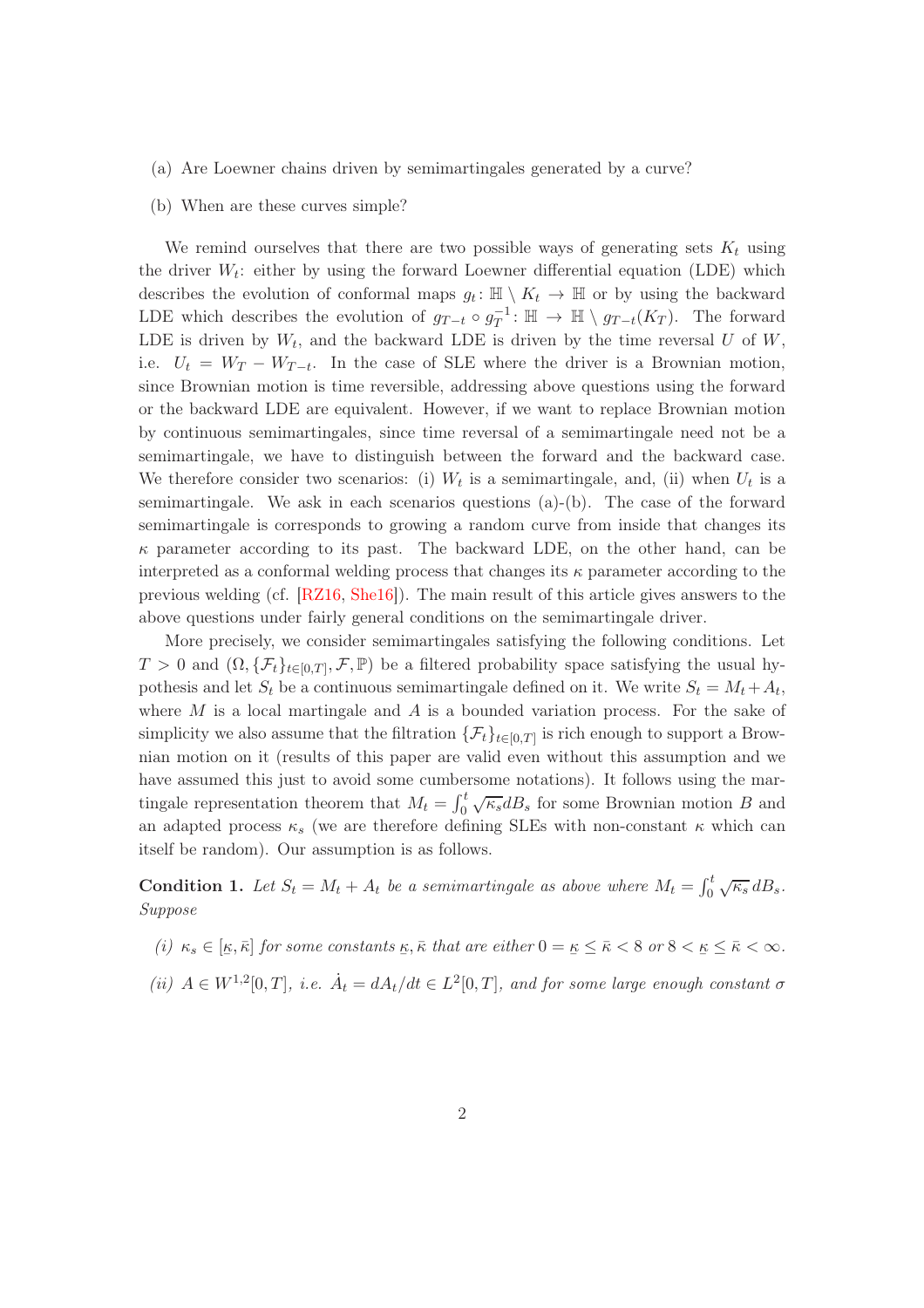(depending only on  $\underline{\kappa}, \overline{\kappa}$ ),<sup>[1](#page-2-0)</sup>

<span id="page-2-5"></span>
$$
\mathbb{E}\left[\exp\left\{\sigma \int_0^T \dot{A}_r^2 dr\right\}\right] < \infty. \tag{1.1}
$$

<span id="page-2-1"></span>Our main results are the following theorems.

**Theorem 1.1.** If  $U$  is a semimartingale satisfying Condition [1,](#page-1-0) then the Loewner chain with the driver W given by  $W_t = U_T - U_{T-t}$ ,  $t \in [0,T]$ , is almost surely generated by a curve  $\gamma$ . Furthermore, if  $\bar{\kappa} < 4$ , then  $\gamma$  is almost surely simple and  $\gamma_t \in \mathbb{H}$  for  $t \in (0, T]$ .

<span id="page-2-2"></span>**Theorem 1.2.** If W is a semimartingale satisfying Condition [1,](#page-1-0) then the Loewner chain with the driver W is almost surely generated by a curve  $\gamma$ . Furthermore, if either  $\bar{\kappa} \leq 4$ with  $A \equiv 0$  or  $\bar{\kappa} < 4$  with possibly non-zero A, then  $\gamma$  is almost surely simple and  $\gamma_t \in \mathbb{H}$ ,  $\forall t > 0.$ 

<span id="page-2-4"></span>**Corollary 1.3.** If either  $U_t = |B_t|^\alpha$  or  $W_t = |B_t|^\alpha$  for some  $\alpha > 3/2$ , then there exists a stopping time  $\tau_c$  such that  $0 < \tau_c < \infty$  a.s., and the Loewner chain driven by W is a.s. generated by a simple curve  $\gamma$  for  $t \leq \tau_c$ .

Some remarks are in order.

- The existence of  $\gamma$  in Theorem [1.1](#page-2-1) for the special case  $\bar{\kappa}$  < 2 was proven in [\[FS17\]](#page-33-1).
- The distinguishing feature of our proofs as compared to proofs in [\[RS05\]](#page-34-1) is that Theorem [1.1](#page-2-1) is solely based on backward flow analysis and Theorem [1.2](#page-2-2) is solely based on forward flow analysis.<sup>[2](#page-2-3)</sup> While the existence part in Theorem [1.1](#page-2-1) is an adaptation of the argument in [\[RS05\]](#page-34-1) (together with an additional observation, see Section [1.1](#page-7-0) below. And, we also prove an uniform estimate for  $\bar{\kappa} < 4$ , see [\(3.4\)](#page-12-0),[\(3.11\)](#page-15-0) below), the simpleness part, being based on the backward flow analysis, is new to this article and substantially different (and long to our own surprise) from [\[RS05\]](#page-34-1). On the other hand, the simpleness part in Theorem [1.2](#page-2-2) is an adaptation of the argument in [\[RS05\]](#page-34-1), but existence part, being based on the forward flow analysis, is new to this article. This proof is interesting in its own right and it gives a new proof of the existence of  $\gamma$  for  $SLE_{\kappa}$ . Furthermore, this idea can be further extended to obtain refined (variation and Hölder-type) regularity estimates for  $SLE_{\kappa}$  that include and add logarithmic refinements to the results in [\[JVL11,](#page-34-5) [FT17\]](#page-33-2), see [\[Yua21\]](#page-35-0) for details.

<span id="page-2-0"></span><sup>&</sup>lt;sup>1</sup>An estimate on how large  $\sigma$  should be can be easily derived by looking into the proofs. We do not expect this estimate to be sharp.

<span id="page-2-3"></span><sup>&</sup>lt;sup>2</sup>The proof of existence of  $\gamma$  in [\[RS05\]](#page-34-1) is based on the backward flow analysis and the proof of simpleness of  $\gamma$  is based on the forward flow analysis.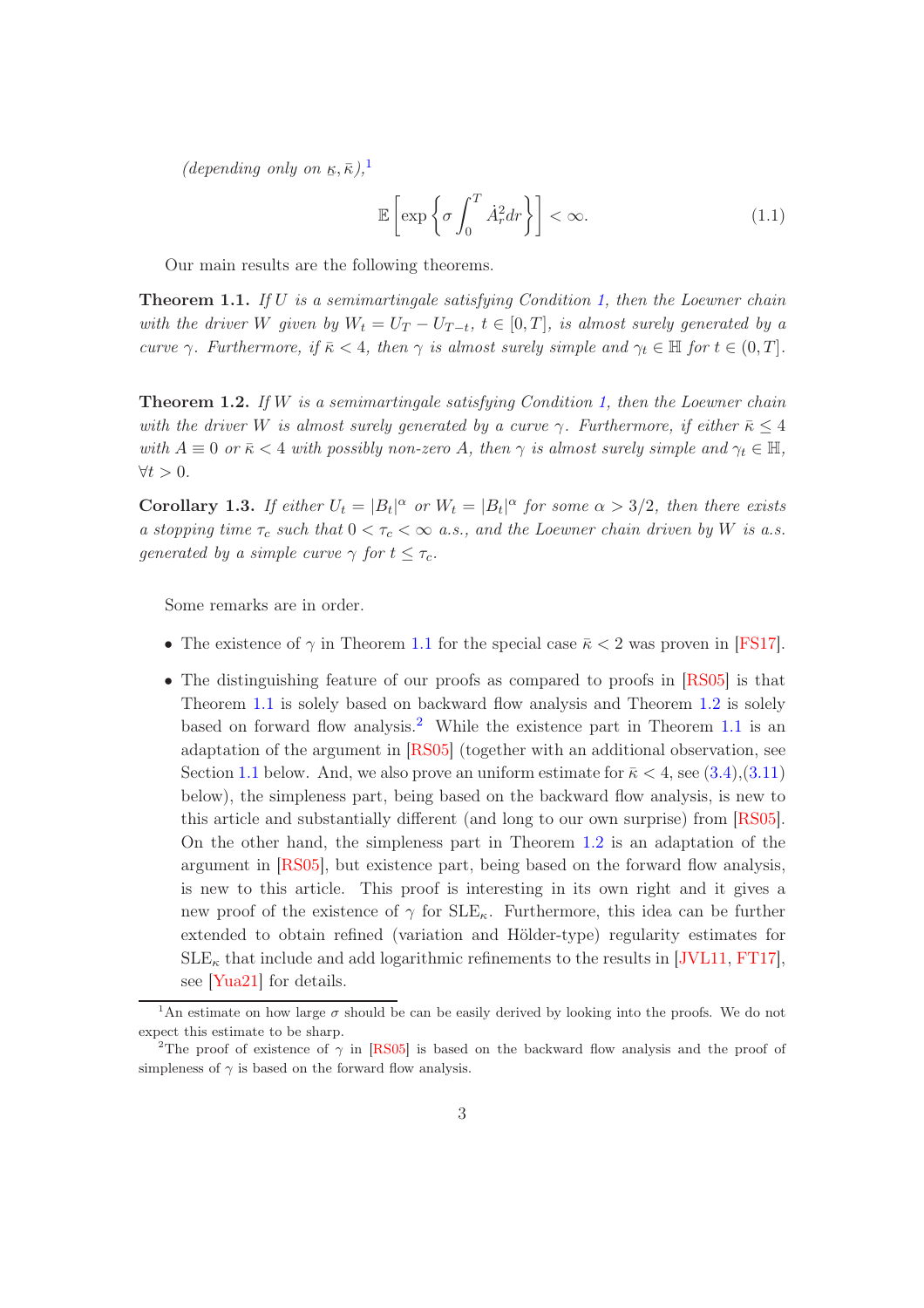- The Condition [1](#page-1-0) on A might suggest a role of Girsanov Theorem in our proofs, but this is rather not the case since we do not assume a lower bound away from zero on  $\kappa_s$ . The finite energy drivers are special in this context because of totally different reasons, see [\[Wan19a,](#page-35-1) [Wan19b,](#page-35-2) [VW20\]](#page-35-3) for a detailed study of such drivers and their special properties.
- Theorem [1.1](#page-2-1) and Theorem [1.2](#page-2-2) are different from each other in general situations. But, one can deduce one result from the other when the semimartingale is reversible. This itself consists a large class of stochastic processes e.g. many diffusion processes, see [\[Pro05,](#page-34-6) Chapter 6], [\[MY06\]](#page-34-7) for the related expansion of filtration technique.

We now address our motivation to prove the above theorems. Besides extending results of [\[RS05\]](#page-34-1),[\[FS17\]](#page-33-1), our further motivations are as follows:

- A related question was asked by A. Sepúlveda (in a private communication with the second author): Is Loewner chain driven by  $|B_t|$  generated by a curve? His motivation behind posing this problem is to study SLEs with reflecting barriers. Such drivers naturally fall in the class of semimartingales and one indeed has to distinguish between  $W_t = |B_t|$  and  $U_t = |B_t|$ . The main hurdle while adapting the proof of [\[RS05\]](#page-34-1) to such drivers is that in [\[RS05\]](#page-34-1) one has to do some exact computations of certain "martingale observables". Such exact computations are not feasible (or at least very difficult) for  $|B_t|$ . Our premise behind proving above theorems is to develop techniques that can possibly apply to such driving functions. The main observation in this paper is that one can indeed bypass these exact computations, see section [1.1](#page-7-0) below for a sketch of this idea. Even though our technique still does not apply to  $|B_t|$  (since local time is not of finite energy), we can handle  $|B_t|^{\alpha}$  for  $\alpha > 3/2$ , see Corollary [1.3](#page-2-4) above.
- A. Sepúlveda asked a yet another related question (in a private communication with the second author): what are scaling limits of gluing of two different statistical mechanics model, e.g. percolation model on the upper half plane with the Ising model on the lower half plane stitched together on the boundary in a certain fashion. While this problem is stated imprecisely, it natural to expect that such scaling limits, if it exists, are SLEs with non-constant  $\kappa$ . Semimartingales drivers are again a natural framework to include such drivers.
- Another outlook of this paper is to understand the problem of the existence of  $\gamma$  more deeply by enlarging the class of drivers which do produce a curve. Our hope is that by having more examples of drivers which do produce the trace will provide more insight into the existence problem. This is turn will help us to have a better understanding of another problem: when is the map  $W \mapsto \gamma$  continuous?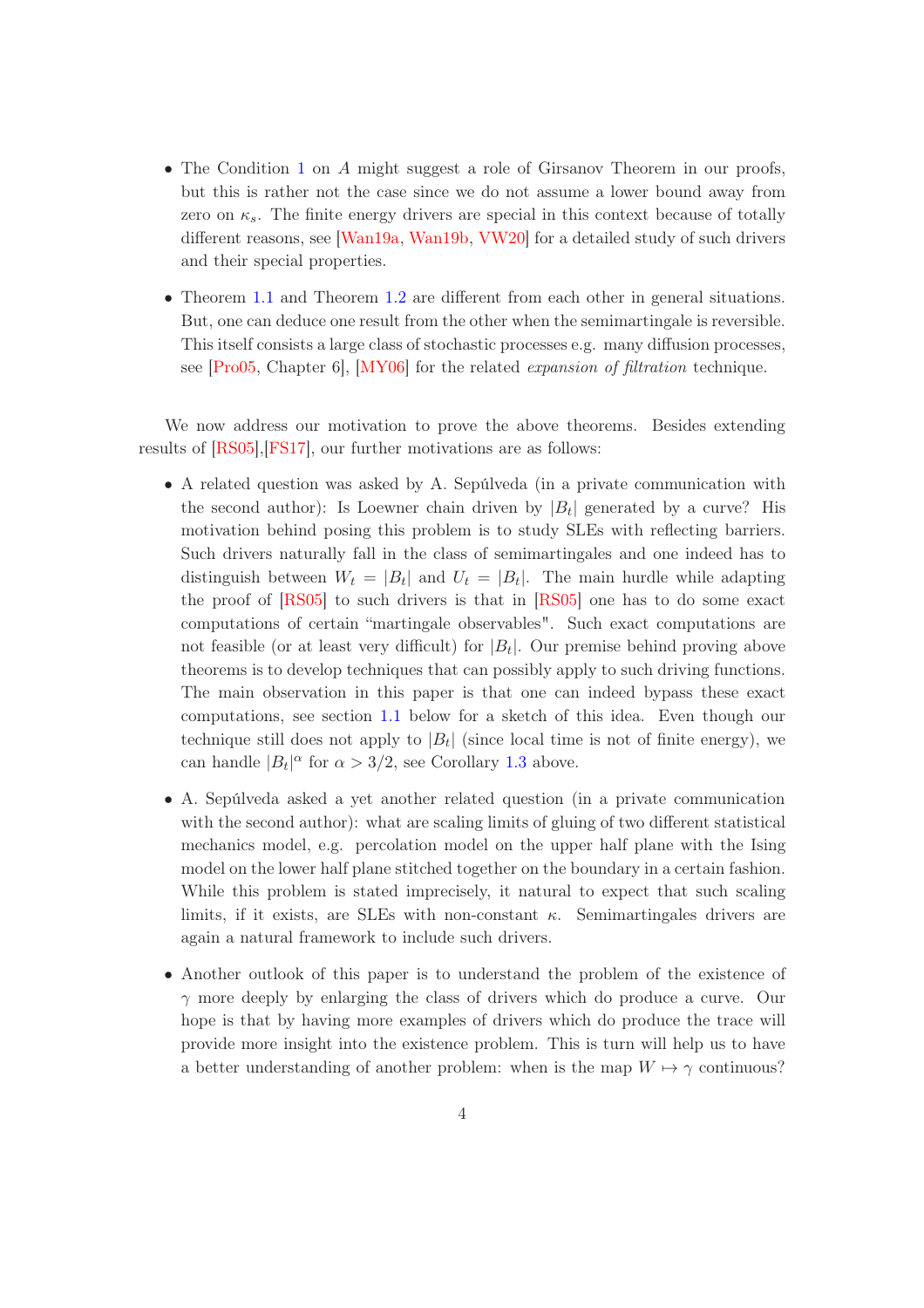This is also linked to a related problem of *Continuity in*  $\kappa$  of  $SLE_{\kappa}$ , see [\[JVRW14\]](#page-34-8), [\[FTY21\]](#page-33-3) for some results in this direction.

Techniques developed for the proof of Theorem [1.1](#page-2-1) and Theorem [1.2](#page-2-2) also allows us to prove the following additional result which provides a conceptual clarification in the story of existence of  $\gamma$ . It was proven in [\[RS05\]](#page-34-1) that the curve  $\gamma$  exists if and only if  $\lim_{u\to 0^+} f_t(iy + W_t)$  exists and the limit is continuous in t (and we will in fact use this criteria to prove the above results). In such cases the curve  $\gamma$  is given by  $\gamma_t = \lim_{y \to 0^+} f_t(iy + W_t)$ . It is then natural to ask if it is possible to identify the limit  $\lim_{y\to 0+} f_t(iy + W_t)$  in terms of a canonical intrinsically defined object. We achieve this goal in terms of certain Bessel-type SDEs as follows. It is well known that that a description of  $f_t(iy + W_t)$  can be obtained by solving the backward LDE started from  $iiy$ , see  $(2.3)$  below. It is therefore natural to consider backward LDE started from zero. But the backward LDE started from zero is a singular equation, and it is a priori not well-defined. To get around this issue we follow the approach of  $\Gamma$ [RY99, Chapter 11] which deals with a similar situation while making sense of Bessel processes starting from zero. More precisely, let  $V_t$  be a semimartingale satisfying Condition [1](#page-1-0) and  $h_t(iy)$  be the solution to the backward LDE

<span id="page-4-1"></span>
$$
dh_t = dV_t - \frac{2}{h_t}dt, \ \ h_0 = iy.
$$
\n(1.2)

When  $h_0 = 0$ , the idea is to consider the squared equation and then define  $h_t(0)$  by taking square root. But since we expect these solutions to be complex-valued, we have to work with the complex square root function which can be multivalued. This prompts us to make the following definition. Let

$$
\sqrt{z} = \text{sgn}(\text{Im}(z))\sqrt{\frac{|z| + \text{Re}(z)}{2}} + i\sqrt{\frac{|z| - \text{Re}(z)}{2}}
$$

which is a bijection from  $\mathbb{C} \setminus [0,\infty)$  to  $\mathbb{H}$ . Let  $\varphi: [0,T] \to \mathbb{C}$  be a continuous function.

Definition 1.4. For a continuous function (respectively continuous adapted process)  $\varphi: [0, T] \to \mathbb{C}$ , a branch square-root of  $\varphi$  is a continuous (respectively continuous adapted) function  $\theta \colon [0,T] \to \overline{\mathbb{H}}$  such that  $\theta_t^2 = \varphi_t$ ,  $\forall t \in [0,T]$ . We then write  $\theta_t = \sqrt{\varphi_t}^b$ .

Note that the only ambiguity while choosing a branch square root is when  $\varphi_t \in (0,\infty)$ . In that case a branch square root makes a choice from  $\pm \sqrt{|\varphi_t|}$  in a continuous adapted way.

We consider the Itô SDE

<span id="page-4-0"></span>
$$
d\varphi_t = 2\sqrt{\varphi_t}^b dV_t + (\kappa_t - 4)dt, \ \varphi_0 = 0,
$$
\n(1.3)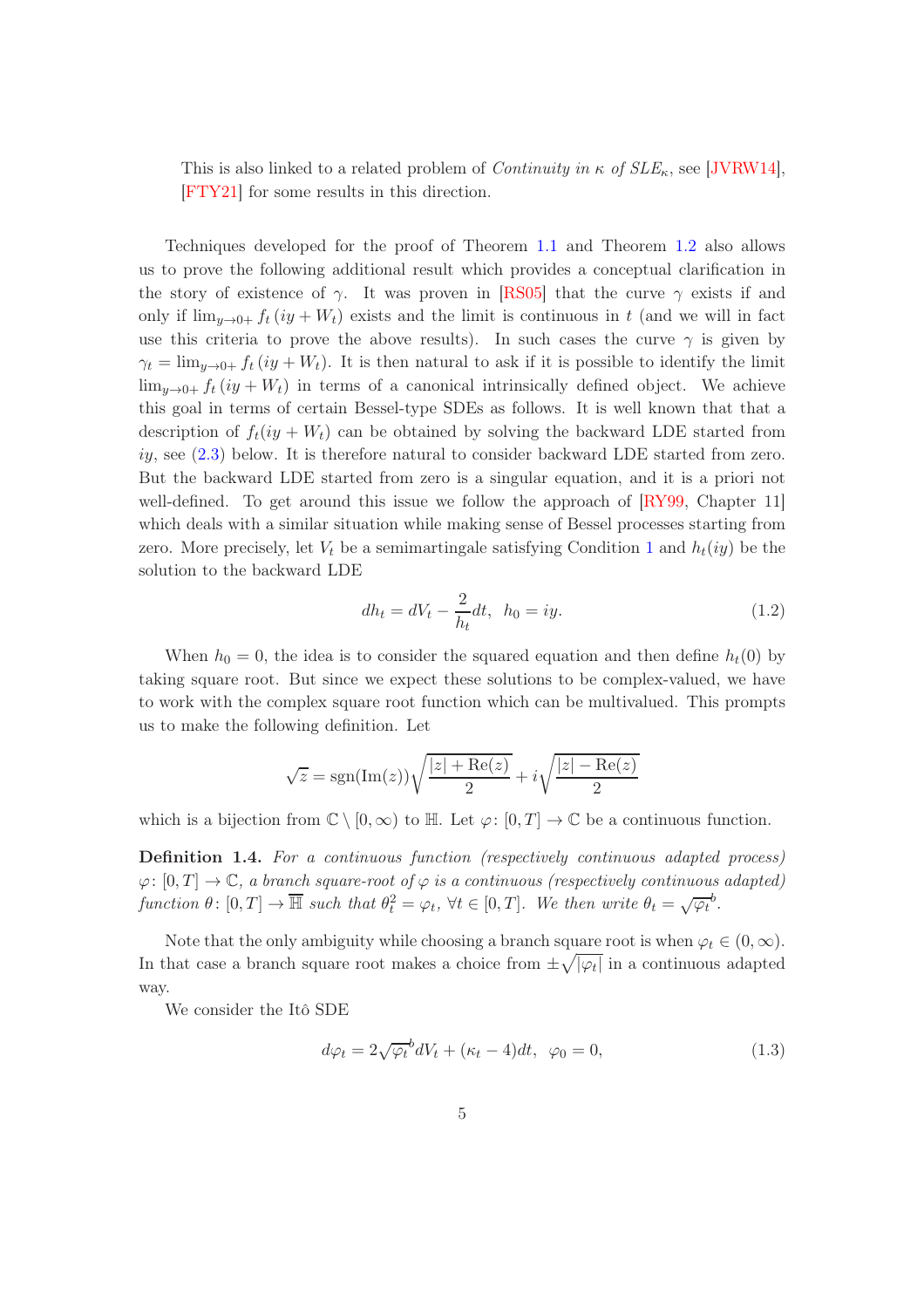where  $\sqrt{\varphi}^b$  is a branch of square root of  $\varphi$  (compare this to the Bessel SDE where it is  $\sqrt{|\varphi_t|}$  and therefore the solution is forced to be real valued). Our following theorem establishes the existence and uniqueness of strong solutions to such SDEs when  $\bar{\kappa}$  < 4. <sup>[3](#page-5-0)</sup>

<span id="page-5-4"></span>**Theorem [1](#page-1-0).5.** If  $V_t = \int_0^t \sqrt{\kappa_s} dB_s + A_t$  is a semimartingale satisfying condition 1 with  $\bar{\kappa}$  < 4, then

a) If  $\varphi$  is a solution to [\(1.3\)](#page-4-0), then a.s.  $\forall t > 0$ ,  $\varphi_t \in \mathbb{C} \setminus [0, \infty)$ . In particular,  $\sqrt{\varphi_t}^b = \sqrt{\varphi_t}$ , and [\(1.3\)](#page-4-0) is equivalent to

<span id="page-5-1"></span>
$$
d\varphi_t = 2\sqrt{\varphi_t}dV_t + (\kappa_t - 4)dt, \ \varphi_0 = 0. \tag{1.4}
$$

b) There exists a continuous adapted process satisfying [\(1.4\)](#page-5-1). Moreover, if  $\varphi$  and  $\tilde{\varphi}$ are two such solutions, then

$$
\mathbb{P}\left[\varphi_t = \tilde{\varphi}_t, \ \forall t \geq 0\right] = 1.
$$

We define the solution to  $h_t(0)$  of [\(1.2\)](#page-4-1) started from zero as  $h_t(0) = \sqrt{\phi_t}$ .

**Remark 1.6.** Note that it follows that  $\forall t \geq t_0 > 0$ 

$$
h_t(0) = h_{t_0}(0) + V_t - V_{t_0} - \int_{t_0}^t \frac{2}{h_r(0)} dr.
$$

It implies in particular that

$$
\int_{0+}^{t} \frac{2}{h_r} dr := \lim_{t_0 \to 0+} \int_{t_0}^{t} \frac{2}{h_r} dr,
$$
\n(1.5)

exists, and

<span id="page-5-3"></span>
$$
h_t = V_t - \int_{0+}^t \frac{2}{h_r} dr.
$$
\n(1.6)

However, we don't know whether  $\int_{0+}^{t}$ 2  $\frac{2}{|h_r|}$ dr  $\lt \infty$ , and this makes [\(1.6\)](#page-5-3) inconvenient to deal with directly. In particular, we don't know if the solution  $h_t(0)$  is a semimartingale (compare it with real Bessel processes with dimension less than 1 which are not semimartingales).

<span id="page-5-0"></span><sup>&</sup>lt;sup>3</sup>Note that Yamada-Watanabe Theorem does not apply below because complex square root  $\sqrt{z}$  is not a 1/2-Hölder function.

<span id="page-5-2"></span><sup>4</sup>Compare Theorem [1.5](#page-5-4) with a result of Krylov-Röckner [\[KR05\]](#page-34-10) which considers multi-dimensional SDEs with singular drifts. Equation [\(1.2\)](#page-4-1) started from zero can be viewed as a 2-dimensioal SDE with a singular drift. A distinction between Theorem [1.5](#page-5-4) and the result of [\[KR05\]](#page-34-10) is that the noise term in Theorem [1.5](#page-5-4) is only one-dimensional.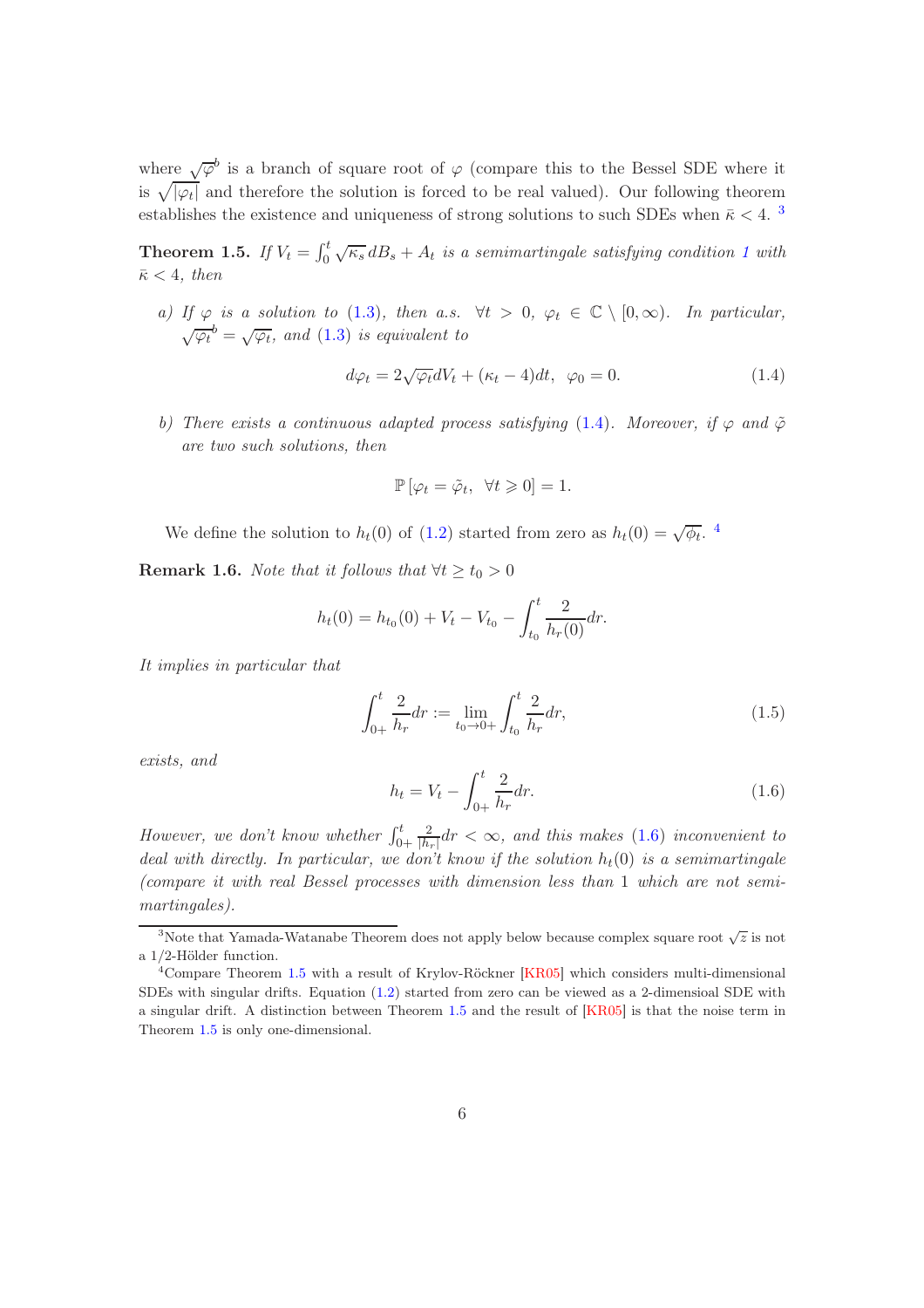In the setup of Theorem [1.1,](#page-2-1) let  $U$  be the time reversal of the driving function  $W$ . To represent the curve  $\gamma$  in terms of the above SDE, we consider the stochastic flow of equation [\(1.2\)](#page-4-1) in  $\overline{\mathbb{H}}$  by choosing  $V_t = U_t - U_s$ , i.e. for  $0 \leq s \leq t \leq T$  and  $z \in \overline{\mathbb{H}}$ , let  $h(s, t, z)$  denote the solution of

$$
h(s,t,z) = z + U_t - U_s - \int_s^t \frac{2}{h(s,r,z)} dr, \quad h(s,s,z) = z.
$$
 (1.7)

When  $z \in \mathbb{H}$ , the solution h is classically well defined for all  $t > s$ . For  $z = 0$ , we define  $h(s,t,0) = \sqrt{\varphi_t}$ , where  $\varphi_t$  is as constructed by Theorem [1.5.](#page-5-4) For  $z \in \mathbb{R} \setminus \{0\}$ , the solution is classically well-defined until the time the solution hits zero. We then again continue the solution for further time according to Theorem [1.5.](#page-5-4) We will prove below that  $h(s, t, 0^{\downarrow}) := \lim_{y \to 0+} h(s, t, iy)$  exists a.s. uniformly in s, t, see [\(3.11\)](#page-15-0) below. It then follows easily that  $\varphi_t := \lim_{y \to 0+} h(s, t, iy)^2$  is a solution to [\(1.4\)](#page-5-1), and uniqueness of solution in Theorem [1.5](#page-5-4) implies that for any s, t we have  $h(s,t,0^{\downarrow}) = h(s,t,0)$  almost surely. In particular,  $h(\cdot, \cdot, 0^{\downarrow})$  is a continuous modification of the random field  $h(\cdot, \cdot, 0)$ .

<span id="page-6-0"></span>Using  $(2.3)$ , we obtain:

Corollary 1.7 (SLEs as stochastic flows). The curve  $\gamma$  in Theorem [1.1](#page-2-1) for  $\bar{\kappa}$  < 4 is given by

$$
\gamma_t = h(T - t, T, 0^{\downarrow})
$$

which is a continous version of the process  $t \mapsto h(T - t, T, 0)$ .

In particular, for  $\kappa < 4$ , the law of the  $SLE_{\kappa}$  restricted to  $[0, T]$  is the same as that of  $h^{\kappa}(T-t,T,0)$ , where  $h^{\kappa}$  is the stochastic flow driven by  $\sqrt{\kappa}B$ .

Some remarks are again in order:

- In connection to  $SLE_{\kappa}(\rho)$  processes with applications in Liouville Quantum Gravity, a similar half-plane valued solutions to Bessel type SDEs has also been considered in [\[DMS20,](#page-33-4) Proposition 3.8] where the existence and uniqueness of weak solutions was established. The Theorem [1.5](#page-5-4) establishes the strong uniqueness. The SDE [\(1.3\)](#page-4-0) is not expected to have unique solution if the condition  $\bar{\kappa} < 4$  is not satisfied. For example, if  $\kappa_s = \kappa = 4$ , a trivial solution is  $\varphi \equiv 0$ . One can however construct nonzero solutions by examining SLE4. This is very similar to a related work of Bass-Burdzy-Chen [\[BBC07\]](#page-33-5) where they establish the uniqueness of certain degenerate SDE under the assumption that the solution spends zero time at zero. Similarly, when  $\kappa_s = \kappa > 4$ , we can construct real solutions by examining usual Bessel processes, and complex solutions by examining  $\text{SLE}_{\kappa}$ ,  $\kappa > 4$ .
- The Corollary [1.7](#page-6-0) has an interesting implication. Note that the classical construction of  $\text{SLE}_{\kappa}$  identifies these curves as boundary of simply connected domains which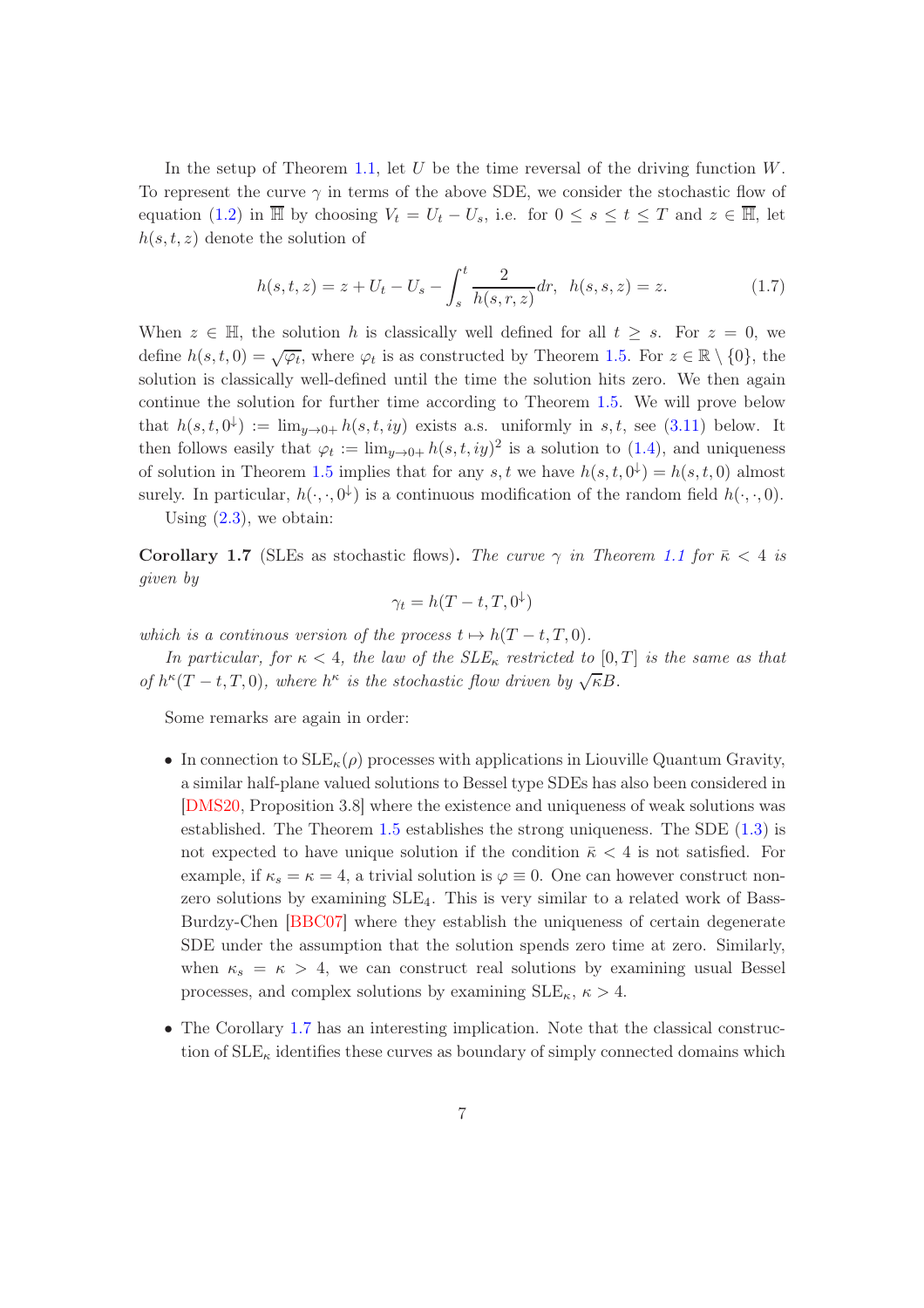are obtained by evolving  $\mathbb H$  under the flow of backward LDE. The important im-plication of Corollary [1.7](#page-6-0) is that in the particular case of  $\kappa < 4$ , one can evolve only the boundary  $\partial \mathbb{H} = \mathbb{R}$  under the backward flow according to Theorem [1.5](#page-5-4) and recover the  $\text{SLE}_{\kappa}$  curve. We therefore don't have to evolve the interior of  $\overline{\mathbb{H}}$  and there is no "loss of information" while passing to the boundary. In particular, this implies that  $\text{SLE}_{\kappa}$  for  $\kappa < 4$  is a measurable w.r.t.  $\{h^{\kappa}(0,T,x)\}_{x \in \mathbb{R}}$ . We believe that this is very closely related to the fact that  $SLE_{\kappa}$  is conformally removable for  $\kappa < 4$ , see [\[RS05\]](#page-34-1), [\[JS00\]](#page-33-6) for details. This simplification of only evolving the boundary R is not enough to recover  $\text{SLE}_{\kappa}$  for  $\kappa > 4$ . In this case one genuinely has to evolve  $\mathbb H$  and recover  $\operatorname{SLE}_\kappa$  as boundary the evolved domain. This makes the problem of identifying the limit  $\lim_{y\to 0+} f_t(iy + W_t)$  more complicated when  $\kappa > 4$ . We plan to address this in our future projects.

#### <span id="page-7-0"></span>1.1 Sketch of ideas behind the proofs

The proof of existence in both Theorem [1.1](#page-2-1) and Theorem [1.2](#page-2-2) will follow the outline of [\[RS05\]](#page-34-1). In particular, we will verify in both cases that

$$
\gamma_t := \lim_{y \to 0+} f_t \left( iy + W_t \right) \tag{1.8}
$$

exists and it is continuous in t. Also, in order to verify this, we will rely on the derivative bound

<span id="page-7-2"></span><span id="page-7-1"></span>
$$
\sup_{t} |f'_t(iy + W_t)| \lesssim y^{-\theta}
$$
\n(1.9)

for some  $\theta < 1$ . By JVL11, Corollary 3.12, this condition is sufficient for the Loewner chain to be generated by a continuous curve.

In Theorem [1.1,](#page-2-1) the bound  $(1.9)$  is obtained similarly as in  $[RS05]$  by obtaining certain moment estimates on  $|f_t'(iy + W_t)|$ . In [\[RS05\]](#page-34-1), they represent  $f_t = g_t^{-1}$  using the backward flow  $h_t$  (see Section [2](#page-9-0) for details). Due to [\(2.6\)](#page-11-0), the expectations  $\mathbb{E}|h_t'(z)|^{\lambda}$ can be computed by solving a Feynman-Kac formula. It turns out that it is easier to compute weighted moments of the form  $\mathbb{E}[|h_t'(z)|^{\lambda} Y_t^{-\lambda} F(X_t/Y_t, Y_t)]$  for some appropriate function F, where  $h_t(z) = X_t + iY_t$ . It is also convenient to work with the coordinates  $(w, y) = (x/y, y)$ . In the case when  $U = \sqrt{\kappa}B$ , one can look for functions F so that one can explicitly compute  $\mathbb{E}[|h_t'(z)|^{\lambda} Y_t^{-\lambda} F(X_t/Y_t, Y_t)].$  For  $F = F(w, y) \in C^2$  we see from Itô formula that

$$
d\left(|h'_t(z)|^{\lambda}Y_t^{-\lambda}F(\frac{X_t}{Y_t}, Y_t)\right) = |h'_t(z)|^{\lambda}Y_t^{-\lambda-2}
$$

$$
\left[\left(-\frac{4\lambda}{(1+X_t^2/Y_t^2)^2}F + \frac{2Y_t}{1+X_t^2/Y_t^2}F_y - \frac{4X_t/Y_t}{1+X_t^2/Y_t^2}F_w + \frac{\kappa_t}{2}F_{ww}\right)dt - \sqrt{\kappa_t}Y_tF_w dB_t\right] (1.10)
$$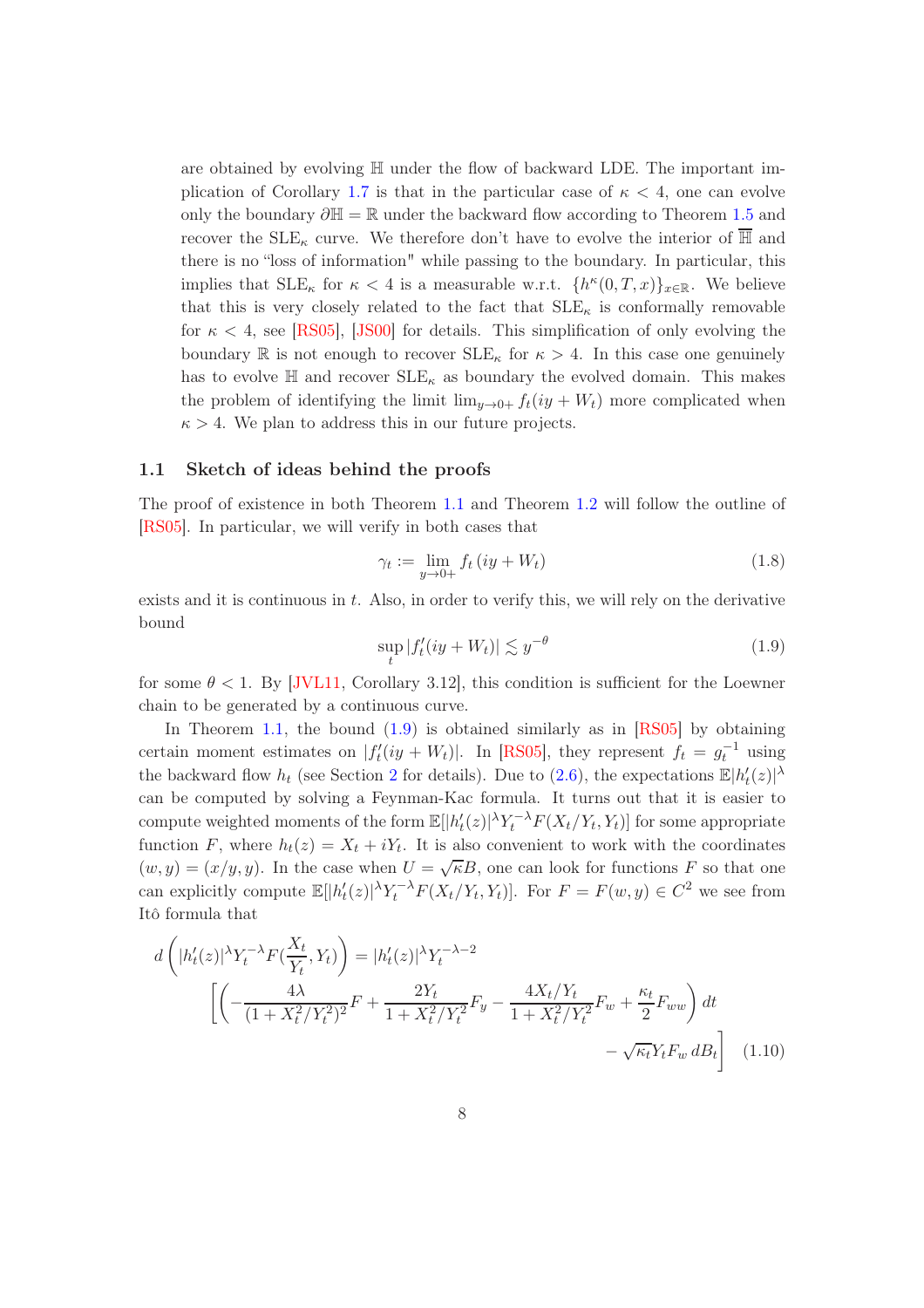Finding an appropriate F can be boiled down to solving a PDE  $\Lambda_{\kappa}^{(\text{bw})}F = 0$ , where

<span id="page-8-0"></span>
$$
\Lambda_{\kappa}^{(\text{bw})}F := -\frac{4\lambda}{(1+w^2)^2}F + \frac{2y}{1+w^2}F_y - \frac{4w}{1+w^2}F_w + \frac{\kappa}{2}F_{ww}.\tag{1.11}
$$

An explicit solution to the above PDE is given by  $F(w, y) = (1 + w^2)^{r/2} y^{\zeta + \lambda}$ , where  $r, \zeta, \lambda$  are related by

<span id="page-8-1"></span>
$$
\lambda = r(1 + \frac{\kappa}{4}) - \frac{r^2 \kappa}{8}, \quad \zeta = r - \frac{r^2 \kappa}{8}.
$$
 (1.12)

When  $\kappa$  is not constant, or if there is a drift term in the semimartingale U, the above explicit computation is not feasible. In such cases, the problem of bounding  $\mathbb{E}[|f_t'(iy +$  $W_t \ge \|Y_t - \lambda F(X_t/Y_t, Y_t)\|$  for  $\kappa_t \in [\underline{\kappa}, \overline{\kappa}]$  can be interpreted as an optimal stochastic control problem. We would need to solve a Hamilton-Jacobi-Bellman type equation

$$
\sup_{\kappa \in [\underline{\kappa}, \overline{\kappa}]} \Lambda_{\kappa} F = 0.
$$

Usually one cannot hope for an explicit solution to such equations. But it turns out that one can find supersolutions

<span id="page-8-2"></span>
$$
\sup_{\kappa \in [\underline{\kappa}, \overline{\kappa}]} \Lambda_{\kappa} F \le 0. \tag{1.13}
$$

In fact one can construct supersolutions by changing appropriately parameters  $r, \lambda, \zeta$  in  $F(w, y) = (1 + w^2)^{r/2} y^{\zeta + \lambda}$ , see Section [3.1](#page-11-1) for details (Cf. [\[BS09,](#page-33-7) [CR09\]](#page-33-8) for similar ideas in slightly different settings. We are also reminded of computing superhedging prices under uncertain volatility, cf. [\[JM10\]](#page-33-9)). The basic observation of this paper is that it is enough to construct supersolutions for estimating moments of  $|h_t'(z)|$ .

For Theorem [1.2](#page-2-2) we would again like to find the bound [\(1.9\)](#page-7-1) for  $|f'_t(iy+W_t)|$ . But since we have no good way of working with the time reversal of  $W$ , we do not have the backward Loewner flow at our disposal. We therefore have to work with  $g_t'(z)$  instead of  $f_t'(z)$ . Obtaining (negative) moment estimates on  $|g_t'(z)|$  is similar to the above computations. But, to obtain [\(1.9\)](#page-7-1) from the moment estimates on  $|g_t'(z)|$  requires an additional idea as follows. Let  $\delta > 0$ . We want to find an upper bound for  $|f_t'(i\delta + W_t)| = |g_t'(f_t(i\delta + W_t))|^{-1}$ . Observe that  $z = f_t(i\delta + W_t)$  is the point where we have to start the forward flow  ${Z_s}_{s\in[0,t]}$  in order to reach  $Z_t = i\delta$ . Of course the flow  ${Z_s}_{s\in[0,t]}$  depends on the behaviour of W in the time interval  $[0, t]$ . That means we would need to consider all possible points  $z \in \mathbb{H}$  that might reach is at time t. It turns out that, using Koebe's distortion estimates, we can reduce the number of points and we only need to start the flow from a finite number of points. The number of points so needed will encode the information on  $|f'_t(i\delta + W_t)|$ , see Section [4.1](#page-23-0) for the implementation of this idea.

It is worth mentioning that this approach of analysing the trace directly via the forward flow also applies to usual  $\text{SLE}_{\kappa}$  (with constant  $\kappa$ ). In fact, it is used in [\[Yua21\]](#page-35-0) to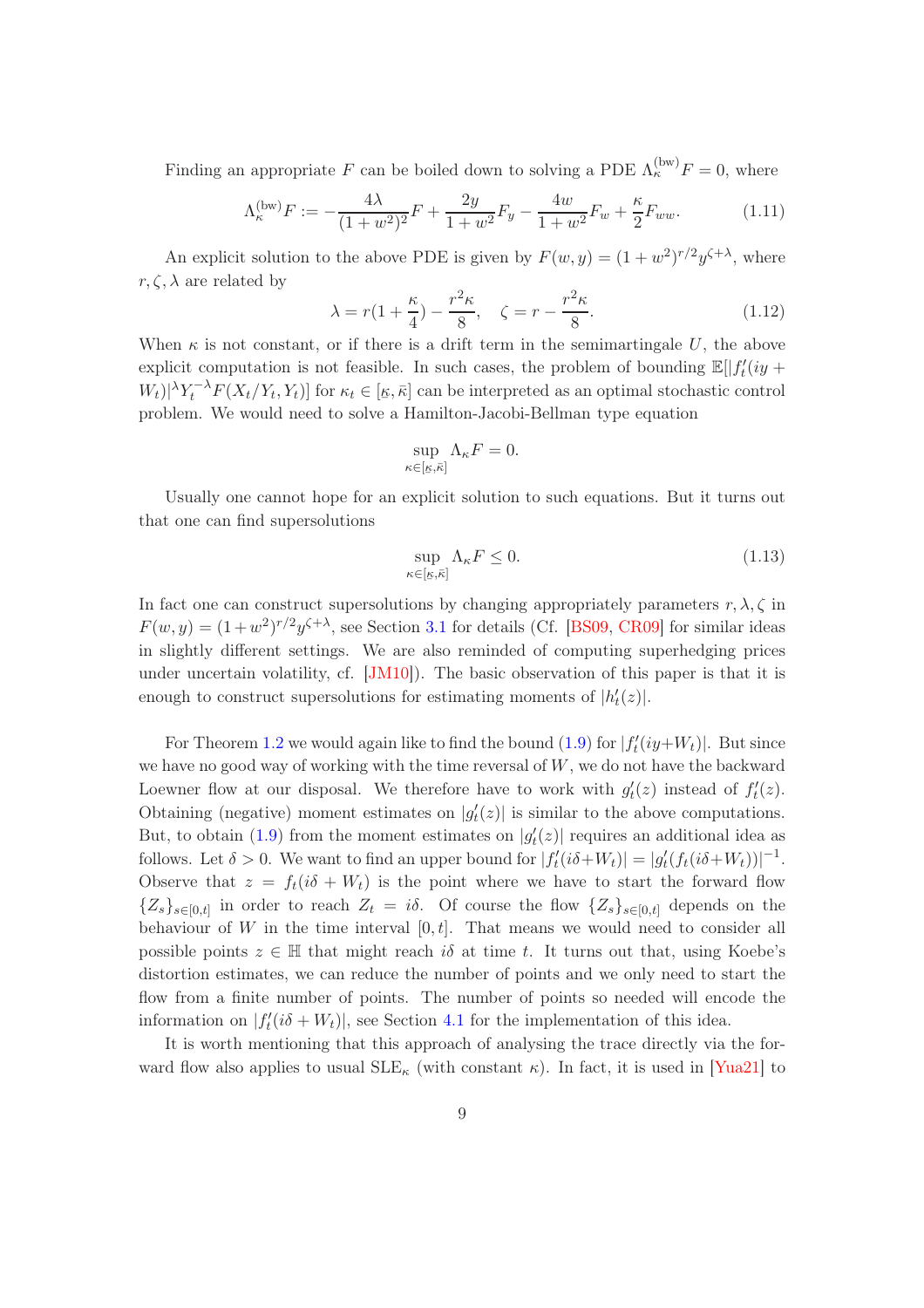obtain refined regularity statements for usual  $\text{SLE}_{\kappa}$ .

The simpleness part in Theorem [1.2](#page-2-2) is done similarly as in [\[RS05\]](#page-34-1). It boils down to proving that forward flow started at  $x > 0$  stays positive for all time. We prove this by simply adapting the corresponding proof for Bessel processes. On the other hand, the simpleness part in Theorem [1.1](#page-2-1) requires a more careful analysis. It boils down to prove that if  $T(s, x) = \inf\{t \geq s \mid h(s, t, x) = 0\}$ , then  $T(s, x)$  is almost surely jointly continuous in  $(s, x) \in [0, T] \times [0, \infty)$ . This requires us to a priori verify that  $T(s, x) < \infty$ a.s., and we in fact prove that it has finite moment of order  $p > 1$ . The joint continuity of  $T(s, x)$  is established via a covering argument: We cover [0, T] using intervals of form  $[s_n, s_{n+1}]$ , where  $s_{n+1} = T(s_n, x_n)$ . It turns out that the number of intervals needed to cover  $[0, T]$  is of order  $x_n^{-2}$ . Since we have  $p > 1$  moments, we can also ensure that each  $s_{n+1} - s_n$  is small. This implies that for all  $s \in [s_n, s_{n+1}]$  and x small enough,  $T(s, x)$  is also small, see Section [3.2](#page-16-0) for details.

#### 1.2 Organization of the paper

We recall some preliminary facts on Loewner chains in Section [2.](#page-9-0) Theorem [1.1](#page-2-1) is proved in Section [3;](#page-11-2) the existence and simpleness are divided into subsection [3.1](#page-11-1) and subsection [3.2.](#page-16-0) Theorem [1.2](#page-2-2) is proved in Section [4,](#page-23-1) with subsections [4.1](#page-23-0) and [4.2](#page-29-0) devoted to existence and simpleness respectively. The Corollary [1.3](#page-2-4) is proven in Section [5.](#page-30-0) Finally, the Theorem [1.5](#page-5-4) is proved in Section [6.](#page-31-0)

#### 1.3 Acknowledgements

Y.Y. acknowledges partial support from European Research Council through Consolidator Grant 683164 (PI: Peter Friz). A part of this research was conducted when A.S. was a postdoctoral fellow at Université Lyon 1, Lyon supported by ERC grant LiKo 676999 (PI: Christophe Garban). V.M. acknowledges the support of NYU-ECNU Institute of Mathematical Sciences at NYU Shanghai. We would like to thank Peter Friz and Steffen Rohde for many discussions and comments.

# <span id="page-9-0"></span>2 Preliminaries

We will often write  $a \lesssim b$  meaning  $a \leq Cb$  for some constant  $C < \infty$  that may depend on the context and change from line to line. We write  $a \leq b$  when  $a \leq b$  and  $b \leq a$ .

We recall some basic facts about Loewner chains. More details can be found e.g. in [\[Law05,](#page-34-0) [Kem17\]](#page-34-11). As stated in the introduction, a Loewner chain refers to a family  ${K_t}_{t\in[0,T]}$  of subsets of the upper half-plane  $\mathbb H$  satisfying the local growth property, see e.g. [\[BN16,](#page-33-0) Section 7] for a precise definition. We will consider Loewner chains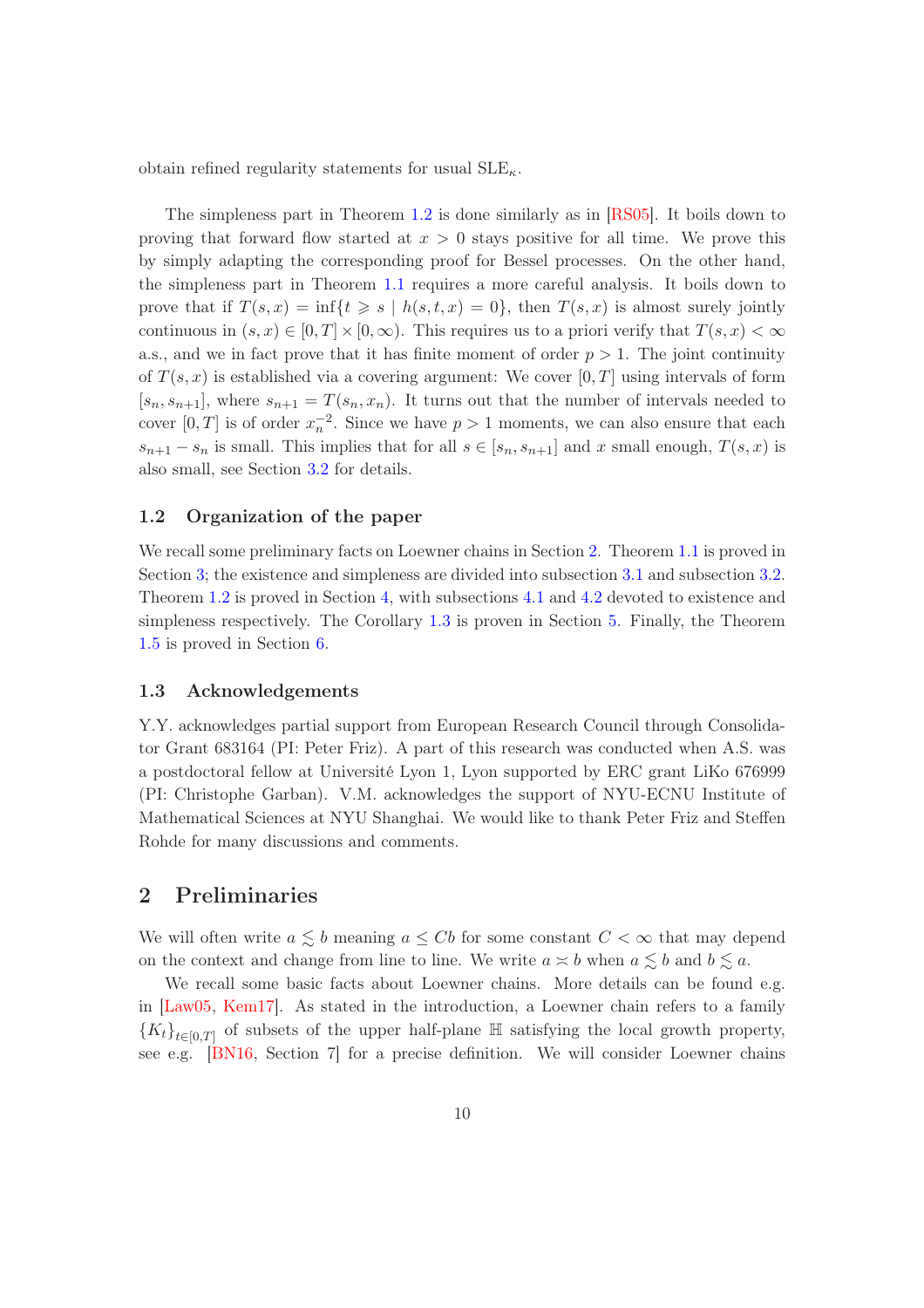parametrised by its half plane capacity, i.e. the mapping out functions  $g_t: \mathbb{H} \setminus K_t \to \mathbb{H}$ satisfies

$$
g_t(z) = z + \frac{2t}{z} + O\left(\frac{1}{|z|^2}\right)
$$
 as  $z \to \infty$ .

The driving function of  $\{K_t\}$  is given by

$$
W_t := \bigcap_{h>0} \overline{g_t(K_{t+h} \backslash K_t)}.
$$

The maps  $g_t$  satisfies the (forward) Loewner Differential Equation

$$
\partial_t g_t(z) = \frac{2}{g_t(z) - W_t}, \quad g_0(z) = z.
$$
\n(2.1)

It will be convenient for us to work with  $Z_t(z) = g_t(z) - W_t$ . Writing  $Z_t(z) = R_t + iI_t$ , it follows that

$$
dR_t = -dW_t + \frac{2R_t}{R_t^2 + I_t^2}dt,
$$
  

$$
dI_t = \frac{-2I_t}{R_t^2 + I_t^2}dt,
$$

and

$$
|g_t'(z)| = \exp\left(-2\int_0^t \frac{R_s^2 - I_s^2}{(R_s^2 + I_s^2)^2} ds\right).
$$

The inverse map  $f_t(z) = g_t^{-1}(z)$ :  $\mathbb{H} \to \mathbb{H} \setminus K_t$  can be obtained by solving the following backward LDE. Let  $h(s, t, z)$  denote the flow of solutions of equation

<span id="page-10-1"></span>
$$
h(s,t,z) = z + U_t - U_s - \int_s^t \frac{2}{h(s,r,z)} dr,\tag{2.2}
$$

where U is the time reversal of W, i.e.  $U_t = W_T - W_{T-t}$ . Note that  $h(\cdot, \cdot, \cdot)$  satisfies the so called *flow property*, i.e. for all  $s \le u \le t$ ,

$$
h(s,t,z) = h(u,t,h(s,u,z)).
$$

It can be then easily checked that

<span id="page-10-0"></span>
$$
f_t(z + W_t) = h(T - t, T, z),
$$
\n(2.3)

see e.g. [\[STW19,](#page-35-4) Lemma 2.1] for details. We will also sometimes write  $\hat{f}_t(z)$  for  $f_t(z+W_t)$ .

Following exact formulas will be useful for us to check the condition [\(1.9\)](#page-7-1). Writing  $z = x + iy$  and  $h(s, t, z) = h_t(z) = X_t + iY_t$  (we will often drop the index s, z to avoid the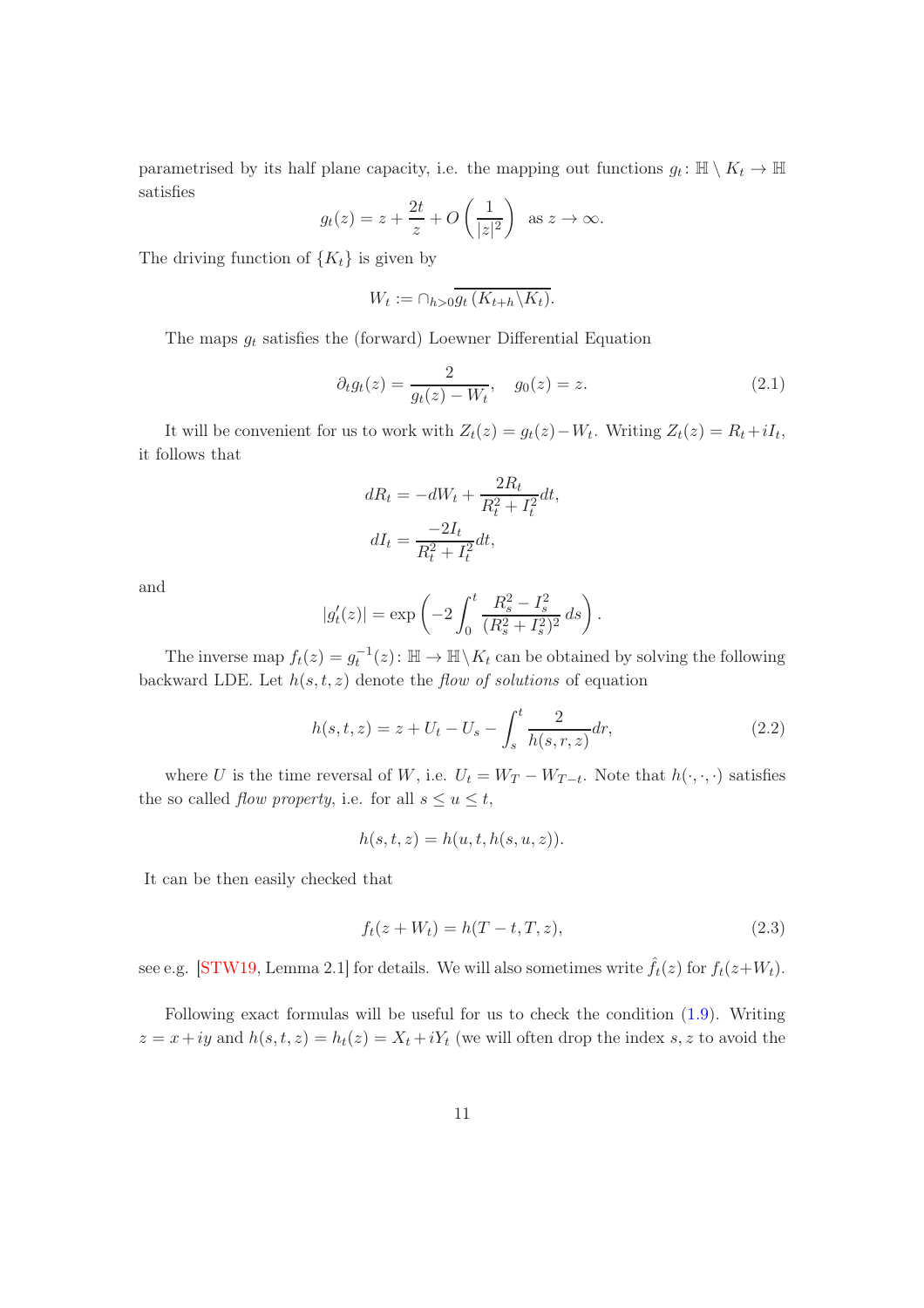cumbersome notation, and its dependence on  $s, z$  will be understood from the context), the equation  $(2.2)$  is equivalently written as

$$
dX_t = dU_t - \frac{2X_t}{X_t^2 + Y_t^2}dt, \ \ X_s = x,\tag{2.4}
$$

<span id="page-11-4"></span>
$$
dY_t = \frac{2Y_t}{X_t^2 + Y_t^2} dt, \ \ Y_s = y.
$$
\n(2.5)

Also, it can be easily checked that

<span id="page-11-0"></span>
$$
|h'(s,t,z)| = \exp\left\{ \int_s^t \frac{2\left(X_r^2 - Y_r^2\right)}{\left(X_r^2 + Y_r^2\right)^2} dr \right\}.
$$
 (2.6)

<span id="page-11-6"></span>Another key tool that will be important for our proof is the Grönwall inequality. We will use in the following slightly unconventional form.

**Lemma 2.1** (Grönwall inequality). Let  $F(t, x)$  be a bounded continuous function that is continuously differentiable in x with  $\partial_x F(t, x) \geq 0$ . Let  $L_t$  be a continuous function such that

$$
L_t \leq \int_0^t F(r, L_r) \, dr,
$$

and  $R_t$  be a continuous function satisfying

$$
R_t = \int_0^t F\left(r, R_r\right) dr. \tag{2.7}
$$

Then,

$$
L_t \le R_t, \ \forall t \ge 0.
$$

# <span id="page-11-2"></span><span id="page-11-1"></span>3 Proof of Theorem [1.1.](#page-2-1)

#### 3.1 Proof of existence of  $\gamma$

In the following we fix  $T > 0$ . We will obtain an estimate of the form

<span id="page-11-5"></span>
$$
\sup_{0 \le s \le T} |h'(s, T, iy)| \lesssim y^{-\theta}
$$
\n(3.1)

for some  $\theta$  < 1. Then, using [\(2.3\)](#page-10-0), the bound [\(1.9\)](#page-7-1) follows, which is well known to imply the existence of  $\gamma$  (cf. [\[JVL11,](#page-34-5) Corollary 3.12]). We also include Proposition [3.1-](#page-11-3)(b) which will be important in the proof of simpleness of  $\gamma$ .

<span id="page-11-3"></span>**Proposition 3.1.** (a) For  $s \geq 0$ , let

$$
M_t = |h'_t(z)|^{\lambda} Y_t^{\zeta} (1 + X_t^2 / Y_t^2)^{r/2}, \quad t \ge s.
$$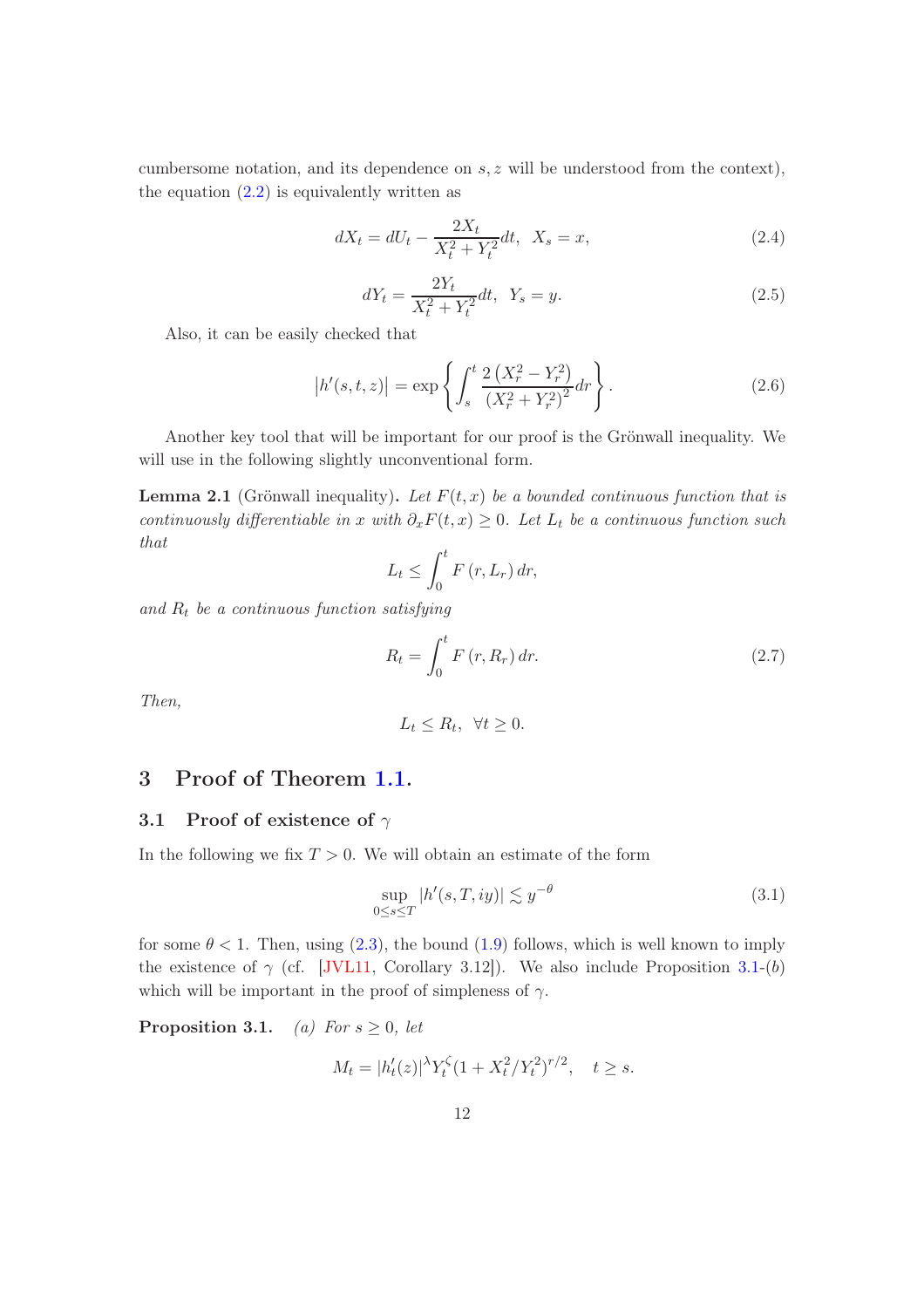There exist r,  $\lambda$ ,  $\zeta$  such that

$$
r > 0, \quad \lambda > 0, \quad \lambda + \zeta > 2,\tag{3.2}
$$

and

<span id="page-12-2"></span>
$$
\sup_{s,t,z} \mathbb{E}[M_t/M_0] < \infty. \tag{3.3}
$$

(b) If  $\bar{\kappa}$  < 4, there exists  $\lambda > 2$  such that

<span id="page-12-0"></span>
$$
\sup_{s,y} \mathbb{E}\left[\sup_{t} |h'(s,t,iy)|^{\lambda}\right] < \infty.
$$
\n(3.4)

*Proof of Proposition [3.1-](#page-11-3)(a).* If the drift part  $A \equiv 0$ , we can follow exactly the strat-egy described in Section [1.1.](#page-7-0) Let  $F(w, y) = (1 + w^2)^{r/2} y^{\zeta + \lambda}$  as above. Then  $M_t =$  $|h'_t(z)|^{\lambda} Y_t^{-\lambda} F(X_t/Y_t, Y_t)$ . Recalling [\(1.11\)](#page-8-0), a calculation reveals that  $\Lambda_{\kappa}^{(\text{bw)}} F \leq 0$  on  $\mathbb{H}$  if and only if

<span id="page-12-1"></span>
$$
\lambda - \zeta \ge \frac{r\kappa}{4} \quad \text{and} \quad \lambda + \zeta \le 2r + \frac{r\kappa}{4} - \frac{r^2\kappa}{4}.\tag{3.5}
$$

If this is satisfied for all  $\kappa \in [\underline{\kappa}, \overline{\kappa}]$ , then by [\(1.10\)](#page-7-2), we have that  $(M_t)$  is a non-negative local supermartingale, and therefore a supermartingale. Therefore,  $\mathbb{E}[M_t] \leq M_0$  which gives the required bound.

In the case  $\bar{\kappa} < 8$ , we pick  $\lambda$  and  $\zeta$  according to [\(1.12\)](#page-8-1), and  $r = \frac{1}{2} + \frac{4}{\bar{\kappa}}$  $\frac{4}{\overline{\kappa}}$ , in which case  $\zeta + \lambda > 2$ .

In the case  $\kappa > 8$ , we will pick  $r \in [0, 1]$ , in which case the condition becomes  $\lambda-\zeta\geq \frac{r\bar{\kappa}}{4}$  $\frac{r\bar{\kappa}}{4}$  and  $\lambda + \zeta \leq 2r + \frac{r\kappa}{4} - \frac{r^2\kappa}{4}$  $\frac{-\kappa}{4}$ . Picking  $\zeta + \lambda > 2$  is now possible if and only if  $2r + \frac{r_E}{4} - \frac{r^2 E}{4} > 2 \iff r \in ]\frac{8}{5}$ and  $\zeta = r - \frac{r(\bar{\kappa} - \underline{\kappa})}{8} - \frac{r^2 \underline{\kappa}}{8}$  which satisfy everything.  $\frac{8}{\kappa}$ , 1[. With any such r, we can then pick  $\lambda = r + \frac{r(\bar{\kappa} + \kappa)}{8} - \frac{r^2 \kappa}{8}$ 8

To handle the drift term, we will need an additional argument as follows. Applying Itô formula to  $\log(X_t^2 + Y_t^2)$ , we obtain that

$$
\log (X_t^2 + Y_t^2) = \log(x^2 + y^2) + \int_s^t \frac{2X_u}{X_u^2 + Y_u^2} dU_u - \int_s^t \frac{2X_u^2}{(X_u^2 + Y_u^2)^2} d[U]_u
$$

$$
- \int_s^t \frac{4(X_u^2 - Y_u^2)}{(X_u^2 + Y_u^2)^2} du + \int_s^t \frac{1}{X_u^2 + Y_u^2} d[U]_u.
$$

We also note using [\(2.5\)](#page-11-4) that

$$
Y_t = y \exp\left[\int_s^t \frac{2}{X_u^2 + Y_u^2} du\right].
$$

It therefore follows using  $(2.6)$  that

<span id="page-12-3"></span>
$$
|h'_t(z)|^{\lambda} Y_t^{\zeta} (1 + X_t^2 / Y_t^2)^{r/2} = |h'_t(z)|^{\lambda} Y_t^{\zeta - r} (X_t^2 + Y_t^2)^{r/2} = y^{\zeta - r} (x^2 + y^2)^{r/2} \exp[\Theta_t],
$$
 (3.6)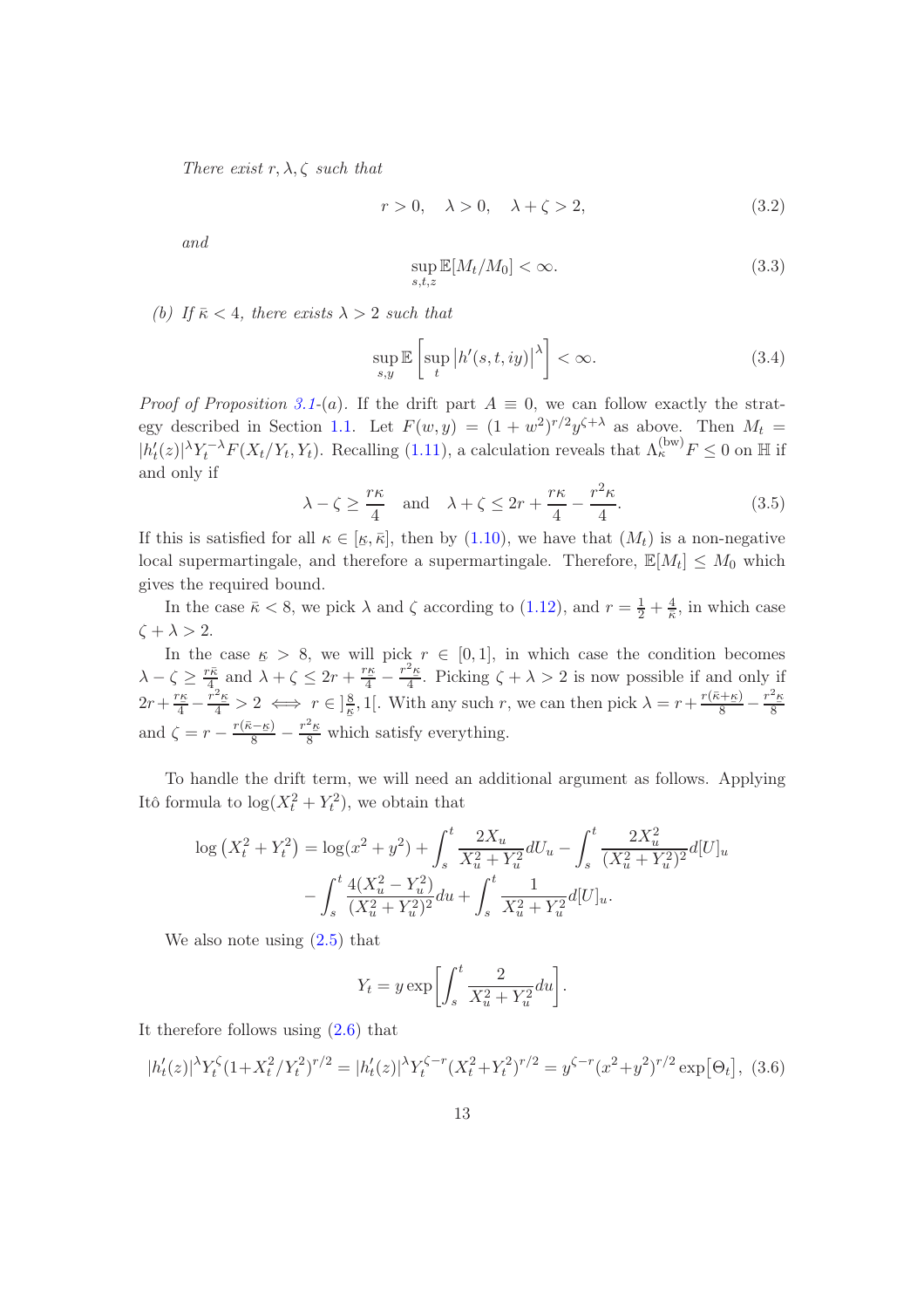where

$$
\Theta_t := \int_s^t \frac{rX_u}{X_u^2 + Y_u^2} dU_u - \int_s^t \frac{\kappa_u r^2 X_u^2}{2(X_u^2 + Y_u^2)^2} du + \int_s^t \frac{\alpha_u X_u^2}{(X_u^2 + Y_u^2)^2} du + \int_s^t \frac{\beta_u Y_u^2}{(X_u^2 + Y_u^2)^2} du,
$$

with

$$
\alpha_u := 2\lambda + 2\zeta - 4r - \frac{\kappa_u r}{2} + \frac{\kappa_u r^2}{2},
$$

and

<span id="page-13-0"></span>
$$
\beta_u := \frac{\kappa_u r}{2} + 2\zeta - 2\lambda.
$$

Again, if the drift part  $A \equiv 0$ , the condition [\(3.5\)](#page-12-1) implies  $\alpha_u \leq 0$  and  $\beta_u \leq 0$ . Then

$$
\Theta_t \le \int_s^t \frac{rX_u}{X_u^2 + Y_u^2} dU_u - \int_s^t \frac{\kappa_u r^2 X_u^2}{2(X_u^2 + Y_u^2)^2} du,
$$

and

$$
|h'_t(z)|^{\lambda} Y_t^{\zeta} (1 + X_t^2/Y_t^2)^{r/2}
$$
\n
$$
\leq y^{\zeta - r} (x^2 + y^2)^{r/2} \exp\left[\int_s^t \frac{rX_u}{X_u^2 + Y_u^2} dU_u - \int_s^t \frac{\kappa_u r^2 X_u^2}{2(X_u^2 + Y_u^2)^2} du\right].
$$
\n(3.7)

Note that in case  $U$  is a martingale, we see again that the right hand side in the above equation a positive local martingale, hence a supermartingale, and we reprove the above obtained bound  $\mathbb{E}[M_t] \leq M_0$ .

To handle the drift part  $A$ , observe that we can vary the parameters a bit so that [\(3.5\)](#page-12-1) is satisfied with strict inequalities. Then  $\alpha_u \leq \alpha < 0$  and  $\beta_u \leq \beta < 0$  for some negative constants  $\alpha, \beta$ . This allows us to estimate

$$
\int_{s}^{t} \frac{rX_{u}}{X_{u}^{2} + Y_{u}^{2}} dA_{u} = \int_{s}^{t} \frac{rX_{u}}{X_{u}^{2} + Y_{u}^{2}} \dot{A}_{u} du \leq \frac{\delta^{2}r^{2}}{2} \int_{s}^{t} \frac{X_{u}^{2}}{(X_{u}^{2} + Y_{u}^{2})^{2}} du + \frac{1}{2\delta^{2}} \int_{s}^{t} \dot{A}_{u}^{2} du.
$$

If  $\delta > 0$  is small enough, the first term can be absorbed into  $\alpha$  where the second term has exponential moments by our condition [\(1.1\)](#page-2-5).

We then have

$$
\Theta_t \le \int_s^t \frac{rX_u}{X_u^2 + Y_u^2} \sqrt{\kappa_u} dB_u + \int_s^t \left( -\frac{\kappa_u r^2}{2} + \alpha + \frac{\delta^2 r^2}{2} \right) \frac{X_u^2}{(X_u^2 + Y_u^2)^2} du + \frac{1}{2\delta^2} \int_s^t \dot{A}_u^2 du.
$$

Now, pick  $p, q \in (1, \infty)$  with  $p^{-1} + q^{-1} = 1$ , and apply Hölder's inequality to obtain that

$$
\mathbb{E}[\exp(\Theta_t)] \le \mathbb{E}[\exp\left(\int_s^t \frac{prX_u}{X_u^2 + Y_u^2} \sqrt{\kappa_u} dB_u + p \int_s^t \left(-\frac{\kappa_u r^2}{2} + \alpha + \frac{\delta^2 r^2}{2}\right) \frac{X_u^2}{(X_u^2 + Y_u^2)^2} du\right)]^{1/p} \times \mathbb{E}\left[\exp\left(\frac{q}{2\delta^2} \int_s^t \dot{A}_u^2 du\right)\right]^{1/q}.
$$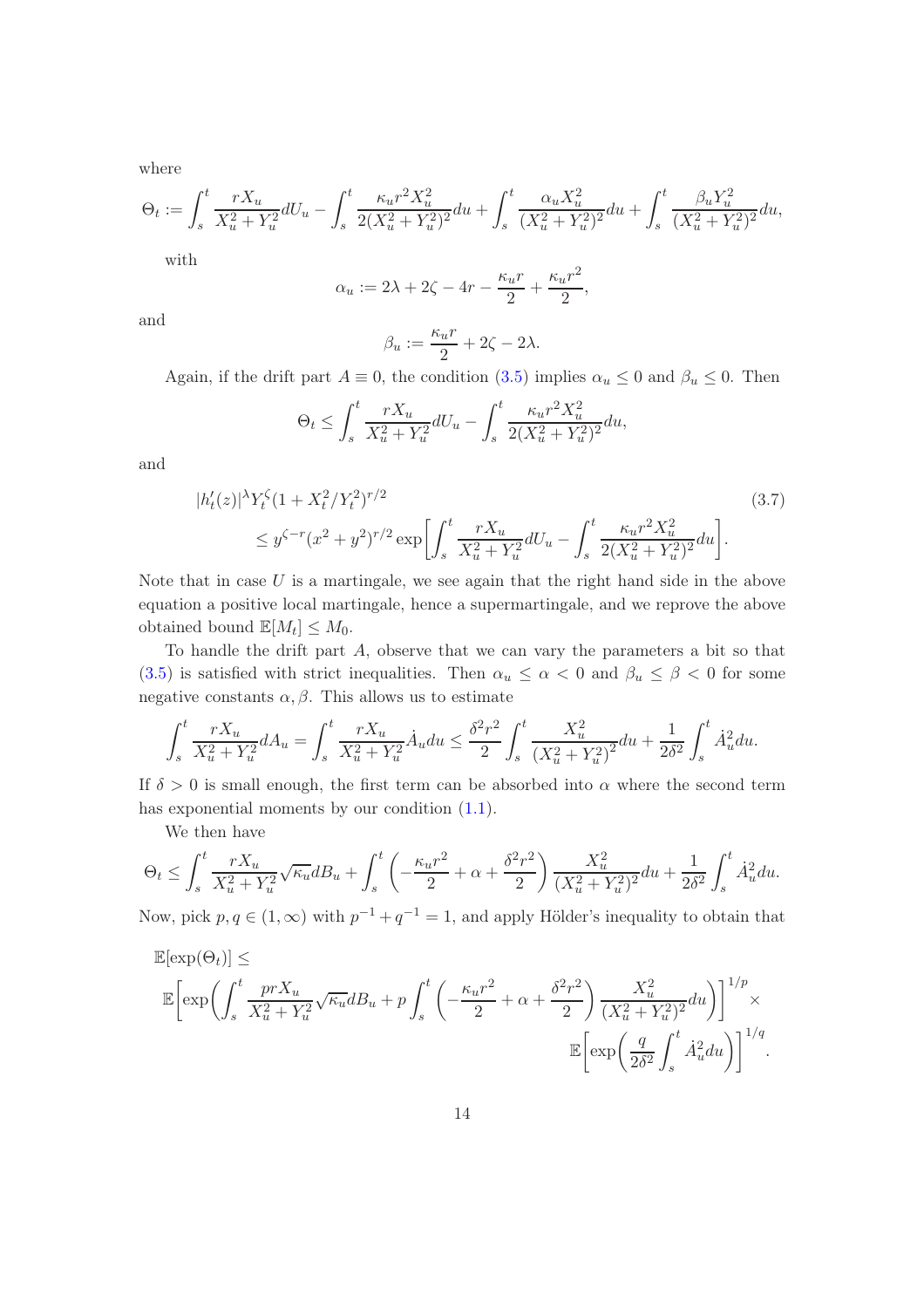Furthermore, writing the first term on the right-hand side as

$$
\mathbb{E}\bigg[\exp\bigg(\int_{s}^{t} \frac{prX_{u}}{X_{u}^{2} + Y_{u}^{2}} \sqrt{\kappa_{u}} dB_{u} - \int_{s}^{t} \frac{\kappa_{u} p^{2} r^{2} X_{u}^{2}}{2(X_{u}^{2} + Y_{u}^{2})^{2}} du + \int_{s}^{t} \left(p\alpha + \frac{p\delta^{2} r^{2}}{2} + (p^{2} - p)\frac{\kappa_{u} r^{2}}{2}\right) \frac{X_{u}^{2}}{(X_{u}^{2} + Y_{u}^{2})^{2}} du\bigg)\bigg],
$$

we again note similarly as above that

$$
\exp\biggl(\int_{s}^{t} \frac{prX_{u}}{X_{u}^{2} + Y_{u}^{2}} \sqrt{\kappa_{u}} dB_{u} - \int_{s}^{t} \frac{\kappa_{u} p^{2} r^{2} X_{u}^{2}}{2(X_{u}^{2} + Y_{u}^{2})^{2}} du\biggr)
$$

is a supermartingale. Picking  $\delta > 0$  small and  $p > 1$  sufficiently close to 1 (recall  $\alpha < 0$ ), we finally obtain

$$
\mathbb{E}[\exp(\Theta_t)] \le \mathbb{E}\left[\exp\left(\frac{q}{2\delta^2} \int_s^t \dot{A}_u^2 du\right)\right]^{1/q}
$$

which gives us the required bound.

*Proof of Proposition [3.1-](#page-11-3)(b)*. If we also insist on  $\zeta > 0$ , then [\(3.7\)](#page-13-0) implies

$$
|h'_t(iy)|^{\lambda} \le (1 + X_t^2/Y_t^2)^{-r/2} \left(\frac{y}{Y_t}\right)^{\zeta} \exp\left[\int_s^t \frac{rX_u}{X_u^2 + Y_u^2} dU_u - \int_s^t \frac{\kappa_u r^2 X_u^2}{2(X_u^2 + Y_u^2)^2} du\right] \tag{3.8}
$$

$$
\leq \exp\left[\int_{s}^{t} \frac{rX_u}{X_u^2 + Y_u^2} dU_u - \int_{s}^{t} \frac{\kappa_u r^2 X_u^2}{2(X_u^2 + Y_u^2)^2} du\right].
$$
\n(3.9)

,

In case  $A = 0$ , by Dambis-Dubins-Schwarz (DDS) martingale embedding theorem, we note that

$$
\sup_{t} \left[ \int_{s}^{t} \frac{rX_{u}}{X_{u}^{2} + Y_{u}^{2}} dU_{u} - \int_{s}^{t} \frac{\kappa_{u} r^{2} X_{u}^{2}}{2(X_{u}^{2} + Y_{u}^{2})^{2}} du \right]
$$

is stochastically dominated by  $\sup_{t\geq 0} (B_t - \frac{t}{2})$  $\frac{t}{2}$ ). It is well known that  $\sup_{t\geq 0} (B_t - \frac{t}{2})$  $(\frac{t}{2})$  is an exponential random variable with parameter 1, see e.g. [\[RY99,](#page-34-9) Exercise 3.12]. It particular, it has finite exponential moments of order  $p < 1$ . We then simply note that  $\bar{\kappa}$  < 4 allows us to have  $\lambda > 2$  in the above estimates. The case of non-zero A is handled similarly as above.  $\Box$ 

Remark 3.2. The proof above can be seen as an instance of the Itô-Tanaka trick. Note that  $|h'_t(z)|$  is a bounded variation process in t. We however express it in terms of a stochastic integral using the Itô Lemma. This allows us to use techniques from stochastic calculus to estimate  $|h'_t(z)|$ . We can compare the above proof with the method of Krylov-Röckner [\[KR05\]](#page-34-10) which establishes strong uniqueness of solutions to various singular SDEs. The same argument as above also gives that when  $A = 0$  and  $\kappa$  is constant (even if  $\kappa = 8$ ),

$$
\sup_{s,y} \mathbb{P}\left[\sup_t |h'(s,t,iy)| \ge K\right] \le \frac{C}{K^2}.
$$

But the above quadratic tail estimate is not enough to obtain [\(3.11\)](#page-15-0).

 $\Box$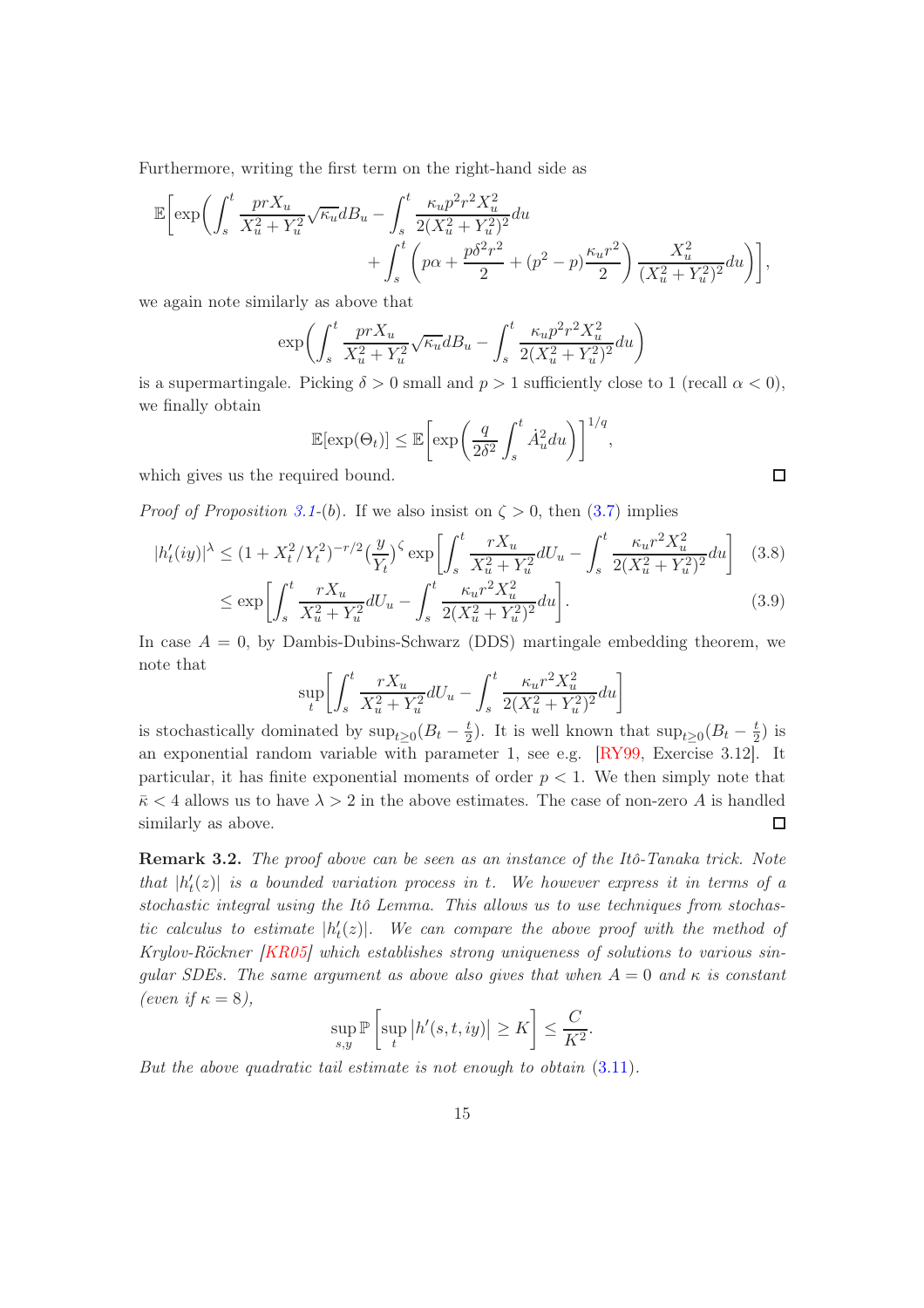It is well known in the literature that the estimate [\(3.3\)](#page-12-2) implies the estimate [\(3.1\)](#page-11-5). The following corollary is essentially the same as [\[RS05,](#page-34-1) Corollary 3.5]. For the convenience of the reader, we repeat it here with the slight adaptions to our case. We also include the bound  $(3.11)$  which follows similarly from  $(3.4)$ . This will be important in the proof of simpleness of  $\gamma$ .

Corollary 3.3. (a) Suppose  $r, \lambda, \zeta$  are chosen according to Proposition [3.1-](#page-11-3)(a). Then

$$
\mathbb{P}(|h'_t(iy)| \ge u) \lesssim \begin{cases} u^{-(\zeta + \lambda)} & \text{if } \zeta > 0, \\ u^{-\lambda} y^{\zeta} & \text{if } \zeta < 0. \end{cases}
$$

for all  $0 \leq s \leq t$  and  $y \in [0, 1]$ . In particular the bound  $(3.1)$  holds.

(b) For  $\bar{\kappa}$  < 4, let  $\lambda > 2$  be chosen from Proposition [3.1-](#page-11-3)(b), then

<span id="page-15-1"></span>
$$
\mathbb{P}(\sup_{t} |h_t'(iy)| \ge u) \lesssim u^{-\lambda}.\tag{3.10}
$$

In particular, there exists  $\theta < 1$  such that

<span id="page-15-0"></span>
$$
\sup_{0 \le s \le t \le T} |h'(s, t, iy)| \lesssim y^{-\theta}.\tag{3.11}
$$

*Proof.* For the part (*a*), recall that the equation [\(2.5\)](#page-11-4) implies  $Y_t \leq \sqrt{y^2 + 4t}$ . Moreover, by the Schwarz lemma we have  $|h'_t(iy)| \leq \frac{Y_t}{y}$ , therefore  $|h'_t(iy)| \geq u$  implies  $Y_t \geq yu$ . Hence,

$$
\mathbb{P}(|h'_t(iy)| \ge u) \le \sum_{m=\log u}^{\frac{1}{2}\log(1+4t/y^2)} \mathbb{P}(|h'_t(iy)| \ge u, Y_t \in [ye^{m-1}, ye^m])
$$
  

$$
\lesssim \sum_{m=\log u}^{\frac{1}{2}\log(1+4t/y^2)} u^{-\lambda}y^{-\zeta}e^{-m\zeta}\mathbb{E}[M_t]
$$
  

$$
\lesssim \sum_{m=\log u}^{\frac{1}{2}\log(1+4t/y^2)} u^{-\lambda}e^{-m\zeta}
$$
  

$$
\lesssim u^{-\lambda} \begin{cases} u^{-\zeta} & \text{if } \zeta > 0, \\ (1+4t/y^2)^{-\zeta/2} & \text{if } \zeta < 0 \end{cases}
$$
  

$$
\lesssim \begin{cases} u^{-\zeta-\lambda} & \text{if } \zeta > 0, \\ u^{-\lambda}y^{\zeta} & \text{if } \zeta < 0. \end{cases}
$$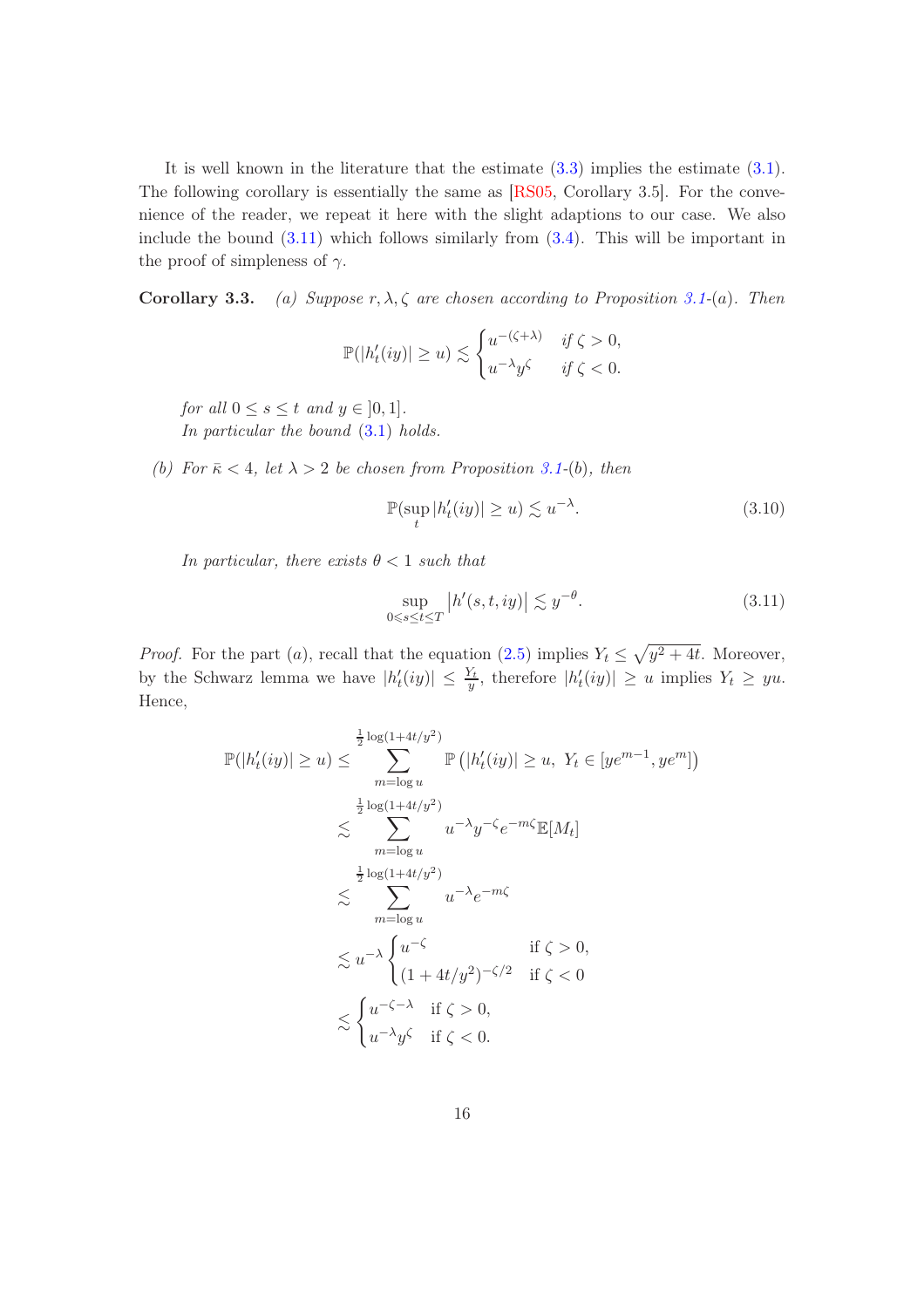The bound [\(3.1\)](#page-11-5) follows using a Borel-Cantelli argument. More precisely, if  $\zeta > 0$  (resp.  $\zeta$  < 0), we choose  $\theta$  < 1 such that  $(\lambda + \zeta)\theta > 2$  (resp.  $\lambda\theta + \zeta > 2$ ). It then follows from the above that

$$
\sum_{n} \sum_{k=0}^{2^{2n}} \mathbb{P}(|h'(k2^{-2n}, T, i2^{-n})| \ge 2^{n\theta}) < \infty.
$$
 (3.12)

The Borel-Cantelli lemma implies that almost surely

<span id="page-16-2"></span>
$$
|h'(k2^{-2n}, T, i2^{-n})| \le 2^{n\theta} \tag{3.13}
$$

for all n large enough. Using the fact that U is weakly  $1/2$ -Hölder  $^5$  $^5$ , the bound  $(3.1)$  follows from [\(3.13\)](#page-16-2) using the classical Distortion Theorem, see [\[JVL11,](#page-34-5) Section 3] for details.

For the part  $(b)$ , the bound  $(3.10)$  follows easily from  $(3.4)$  and Markov inequality. The uniform estimate [\(3.11\)](#page-15-0) follows from Distortion Theorem similarly as above.  $\Box$ 

**Remark 3.4.** In the case  $\underline{\kappa} > 8$ , one can ask whether there are smarter ways of finding  $\frac{1}{2}$  supersolutions to [\(1.13\)](#page-8-2) that are sharper. Looking at the proofs of [\[JVL11,](#page-34-5) [FT17\]](#page-33-2), the optimal regularity of the SLE that can be proved are directly related to the exponents  $r, \lambda, \zeta$ (there is a bit more freedom for r though). It is reasonable to believe that the regularity of  $\gamma$  in our case should be the same as for  $SLE_{\kappa}$ . One possible attempt to prove such a thing would be to find a supersolution to  $\sup_{\kappa \in [\kappa,\bar{\kappa}]} \Lambda_{\kappa} F \leq 0$  that is asymptotically comparable to  $(1+w^2)^{r/2}y^{\zeta+\lambda}$  at least for  $y \searrow 0$  (where  $\lambda, \zeta$  are chosen accordingly with  $\kappa = \kappa$ ).

Under certain conditions on  $\mathbf{g}, \overline{\mathbf{g}} - \mathbf{g}$ , and r, a function of the form

$$
F(w, y) = y^{\zeta + \lambda} (1 + w^2)^{r/2} \exp(g(w))
$$

with some bounded  $g$  indeed does the trick. More precisely, we can pick  $g$  such that  $g'$  is of the form

$$
g'(w) = \begin{cases} -\alpha_1 w & \text{for } w \leq w_0, \\ -\alpha_2 w^{-1-\varepsilon} & \text{for } w \geq w_0. \end{cases}
$$

This works whenever  $\bar{\kappa} - \kappa$  is sufficiently small (depending on  $\kappa, r$ ). Unfortunately, we  $\frac{d}{d}$  and  $\frac{d}{d}$  is denoted in making this work in general.

#### <span id="page-16-0"></span>3.2 Proof of simpleness of  $\gamma$

We now prove the simpleness of the curve  $\gamma$  when  $\bar{\kappa}$  < 4. We first need to prove some preparatory Lemmas. It will be convenient for us to extend the definition of  $U_t$  for all  $t \in [0,\infty)$  by defining  $U_t = U_T$ ,  $\forall t \geq T$ . This naturally extends the definition of  $h(s,t,z)$ 

<span id="page-16-1"></span><sup>&</sup>lt;sup>5</sup>It can be easily checked e.g. using the DDS martingale embedding theorem that semimartigales satisfying Condition [1](#page-1-0) are indeed weakly 1/2-Hölder.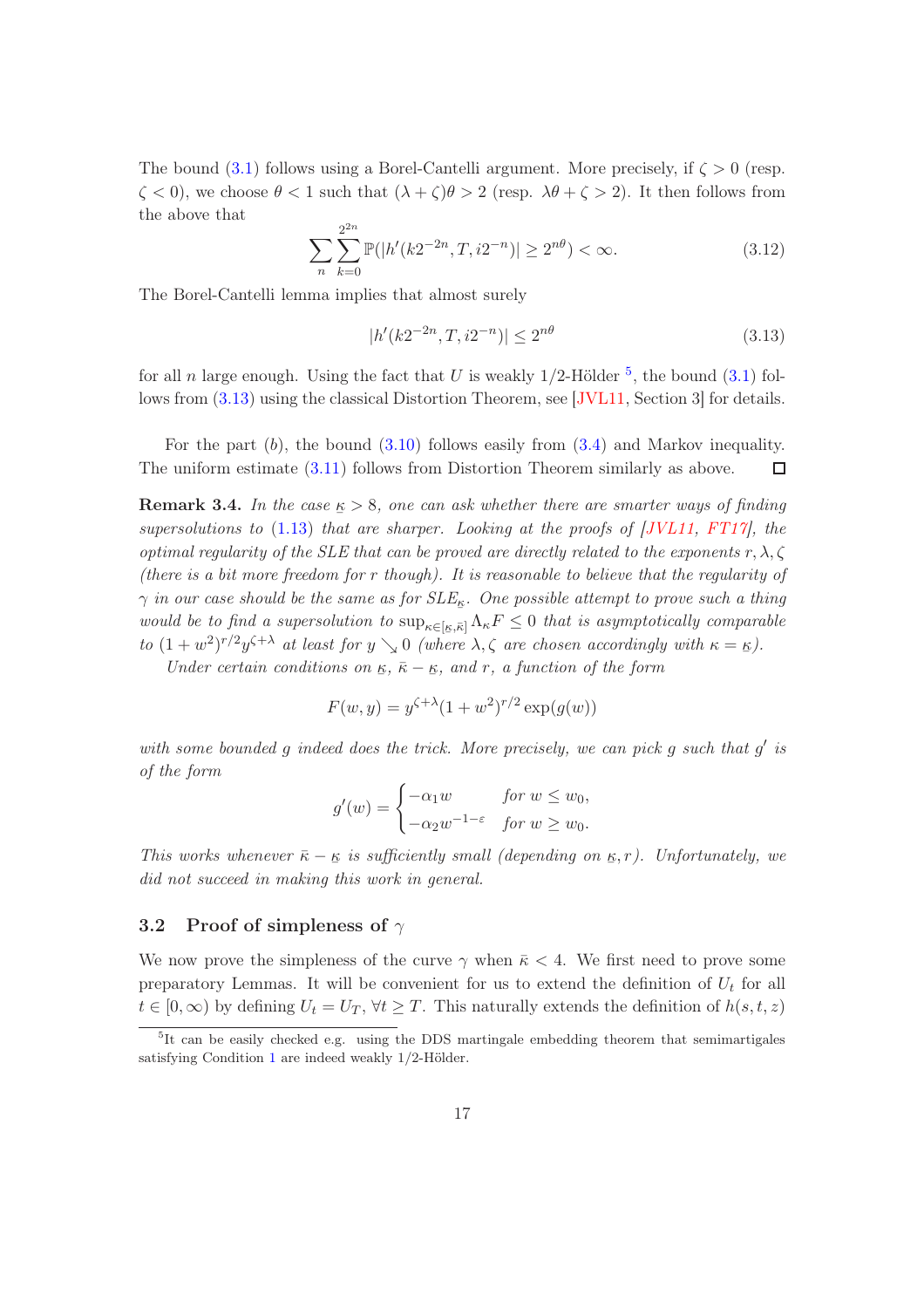for all  $0 \leq s \leq t < \infty$ . We will also need to consider the stochastic flow  $h(s,t,x)$ started at  $x > 0$  defined by [\(2.2\)](#page-10-1). Note that the solution  $h(s, t, x)$  is only well-defined for  $t < T(s, x)$ , where

$$
T(s,x) = \inf\{t \ge s \mid h(s,t,x) = 0\}.
$$
 (3.14)

<span id="page-17-1"></span>It is a priori not clear that  $T(s, x) < \infty$  a.s., but we prove that this is indeed the case. The following proposition is the most important step in the proof of simpleness of  $\gamma$ .

**Proposition 3.5.** If U is a semimartingale satisfying Condition [1](#page-1-0) with  $\bar{\kappa}$  < 4, then there exists  $p > 1$  depending only on  $\kappa, \sigma$  such that

$$
\sup_{s,x} \mathbb{E}\left[\left|\frac{T(s,x) - s}{x^2}\right|^p\right] < \infty. \tag{3.15}
$$

*Proof.* Applying Itô formula to  $log(h_t(x))$ , it follows that

$$
\log h_t(x) = \log(x) + \int_s^t \frac{1}{h_r(x)} dU_r - \int_s^t \frac{2}{h_r(x)^2} dr - \frac{1}{2} \int_s^t \frac{1}{h_r(x)^2} d[U]_r
$$
  
\n
$$
= \log(x) + \int_s^t \frac{\sqrt{\kappa_r}}{h_r(x)} dB_r + \int_s^t \frac{1}{h_r(x)} \dot{A}_r dr - \int_s^t \frac{2}{h_r(x)^2} dr - \frac{1}{2} \int_s^t \frac{\kappa_r}{h_r(x)^2} dr
$$
  
\n
$$
\leq \log(x) + \int_s^t \frac{\sqrt{\kappa_r}}{h_r(x)} dB_r - \frac{1}{2} \int_s^t \frac{\kappa_r}{h_r(x)^2} dr
$$
  
\n
$$
- \left(2 - \frac{\delta^2}{2}\right) \int_1^t \frac{1}{h_r(x)^2} dr + \frac{1}{2\delta^2} \int_s^t \dot{A}_r^2 dr,
$$

where in the last line we have used

<span id="page-17-0"></span>
$$
\frac{\dot{A}_r}{h_r(x)} \leqslant \frac{\delta^2}{2} \frac{1}{h_r(x)^2} + \frac{1}{2\delta^2} \dot{A}_r^2,
$$

for some  $\delta$  small enough. Next, for  $\eta > 0$  small enough, we write

$$
\left(2 - \frac{\delta^2}{2}\right) \int_s^t \frac{1}{h_r(x)^2} dr = \left(2 - \frac{\delta^2}{2} - \eta\right) \int_s^t \frac{1}{h_r(x)^2} dr + \eta \int_s^t \frac{1}{h_r(x)^2} dr. \tag{3.16}
$$

Using  $\kappa_t \leq \bar{\kappa}$ , note that

$$
\left(2 - \frac{\delta^2}{2} - \eta\right) \int_s^t \frac{1}{h_r(x)^2} dr \ge \frac{1}{\bar{\kappa}} \left(2 - \frac{\delta^2}{2} - \eta\right) \int_s^t \frac{\kappa_r}{h_r(x)^2} dr.
$$
 (3.17)

Therefore, we obtain that for all  $t < T(s, x)$ ,

$$
\log h_t(x) \leqslant \log(x) + \int_s^t \frac{\sqrt{\kappa_r}}{h_r(x)} d\mathcal{B}_r - \left\{ \frac{1}{2} + \frac{1}{\bar{\kappa}} \left( 2 - \frac{\delta^2}{2} - \eta \right) \right\} \int_s^t \frac{\kappa_r}{h_r(x)^2} dr
$$

$$
+ \frac{1}{2\delta^2} \int_s^t \dot{A}_r^2 dr - \int_s^t \frac{\eta}{h_r(x)^2} dr. \tag{3.18}
$$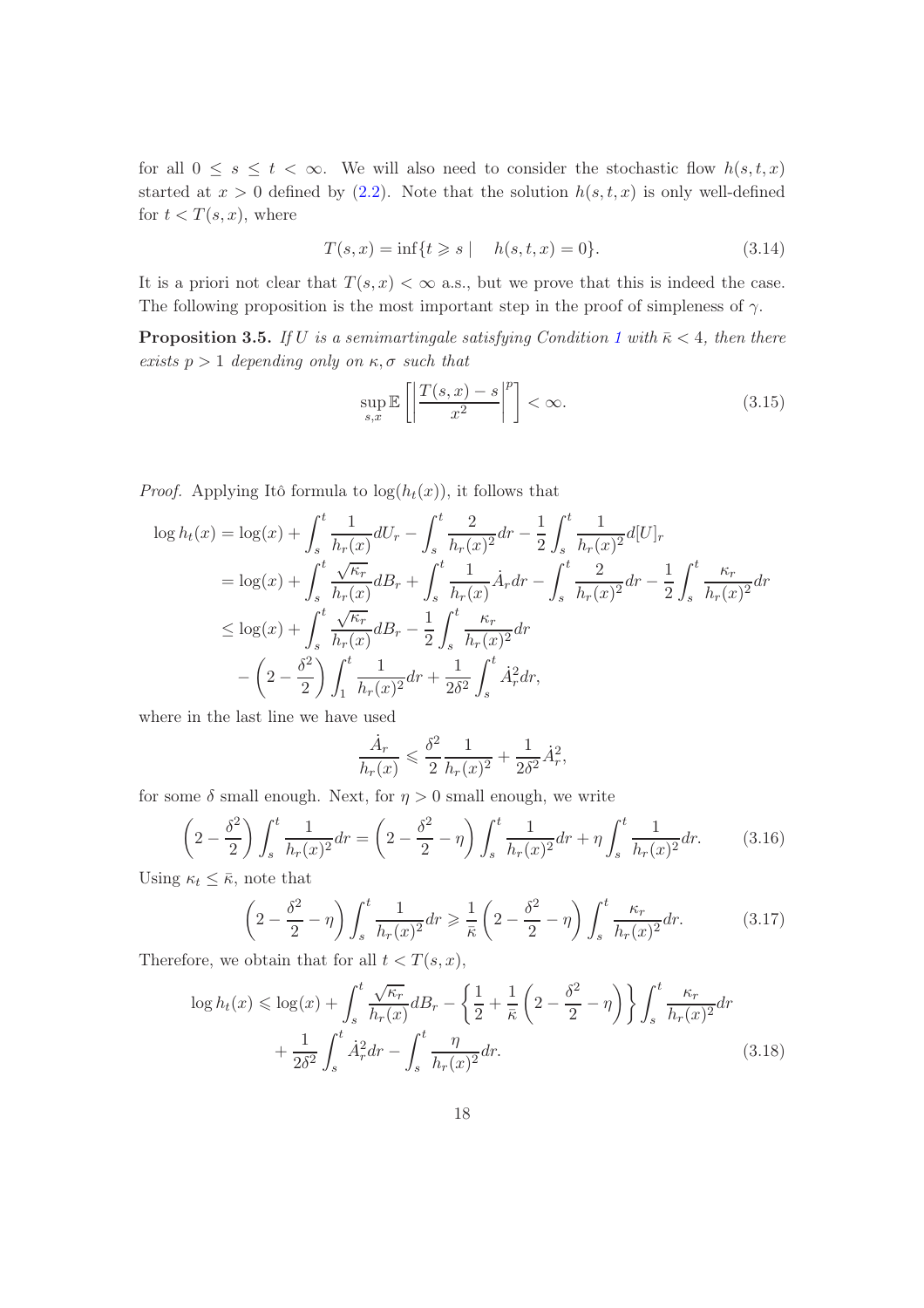Now, let

$$
T_{\varepsilon}(s,x)=\inf\{t\geqslant s\mid \quad h(s,t,x)=\varepsilon\}.
$$

Then, for  $t \leq T_{\varepsilon}(s,x)$  it follows from  $(3.18)$  that

$$
\log h_t(x) \leq \log(x) + \Theta - \int_s^t \frac{\eta}{h_r(x)^2} dr,\tag{3.19}
$$

where  $\Theta = \Theta_1 + \Theta_2$  with

$$
\Theta_1 := \sup_{t \le T_{\varepsilon}(s,x)} \left\{ \int_s^t \frac{\sqrt{\kappa_r}}{h_r(x)} dB_r - \left\{ \frac{1}{2} + \frac{1}{\bar{\kappa}} \left( 2 - \frac{\delta^2}{2} - \eta \right) \right\} \int_s^t \frac{\kappa_r}{h_r(x)^2} dr \right\}
$$

$$
\Theta_2 := \frac{1}{2\delta^2} \int_0^T \dot{A}_r^2 dr.
$$

Therefore, using Lemma [2.1,](#page-11-6) we obtain that

$$
h_t(x) \leqslant \sqrt{x^2 e^{2\Theta} - 2\eta(t - s)}.
$$
\n
$$
(3.20)
$$

Therefore, it follows that

$$
T_{\varepsilon}(s,x) - s \le \frac{1}{2\eta} \left( x^2 e^{2\Theta} - \varepsilon^2 \right),\tag{3.21}
$$

which implies that

<span id="page-18-0"></span>
$$
\mathbb{E}\left[|T_{\varepsilon}(s,x)-s|^p\right] \lesssim \left(\varepsilon^{2p} + \mathbb{E}\left[x^{2p}e^{2p\Theta}\right]\right). \tag{3.22}
$$

In order to estimate  $\mathbb{E}\left[e^{2p\Theta}\right]$  we use the same argument as in the proof of Proposition [3.1-](#page-11-3)(b). We again note that  $\Theta_1$  is dominated by an exponential random variable, and we have assumed that  $\Theta_2$  has high enough exponential moments. Given  $\bar{\kappa} < 4$ , it can be easily checked that we can choose parameters  $\delta, \eta$  such that  $\mathbb{E}\left[e^{2p\Theta}\right]$  is bounded for some  $p > 1$ . Then, letting  $\epsilon \to 0^+$  in [\(3.22\)](#page-18-0) and using monotone convergence theorem, we obtain that

$$
\mathbb{E}\left[|T(s,x)-s|^p\right] \lesssim x^{2p}.\tag{3.23}
$$

 $\Box$ 

<span id="page-18-1"></span>We will sometimes need to specify the dependence of  $T(s, x)$  on the driving function U, and we will write  $T(s, x, U)$  to do so. We will also need to consider  $T(s, x, M)$ , i.e. when U is simply a martingale and  $A \equiv 0$ . Besides the upper-bound provided by Proposition [3.5,](#page-17-1) we will also need a lower bound on  $\mathbb{E}[T(s, x, M)]$ . More generally, note that for any stopping time  $\tau$  such that  $\tau < \infty$  a.s., by Optional Sampling Theorem, the process  $\{M_t - M_\tau\}_{t \geq \tau}$  is a local martingale satisfying Condition [1](#page-1-0) with  $\bar{\kappa} < 4$ . Therefore, we can consider the random variable  $T(\tau, x, M)$  for any such stopping time  $\tau$ . We further claim the following: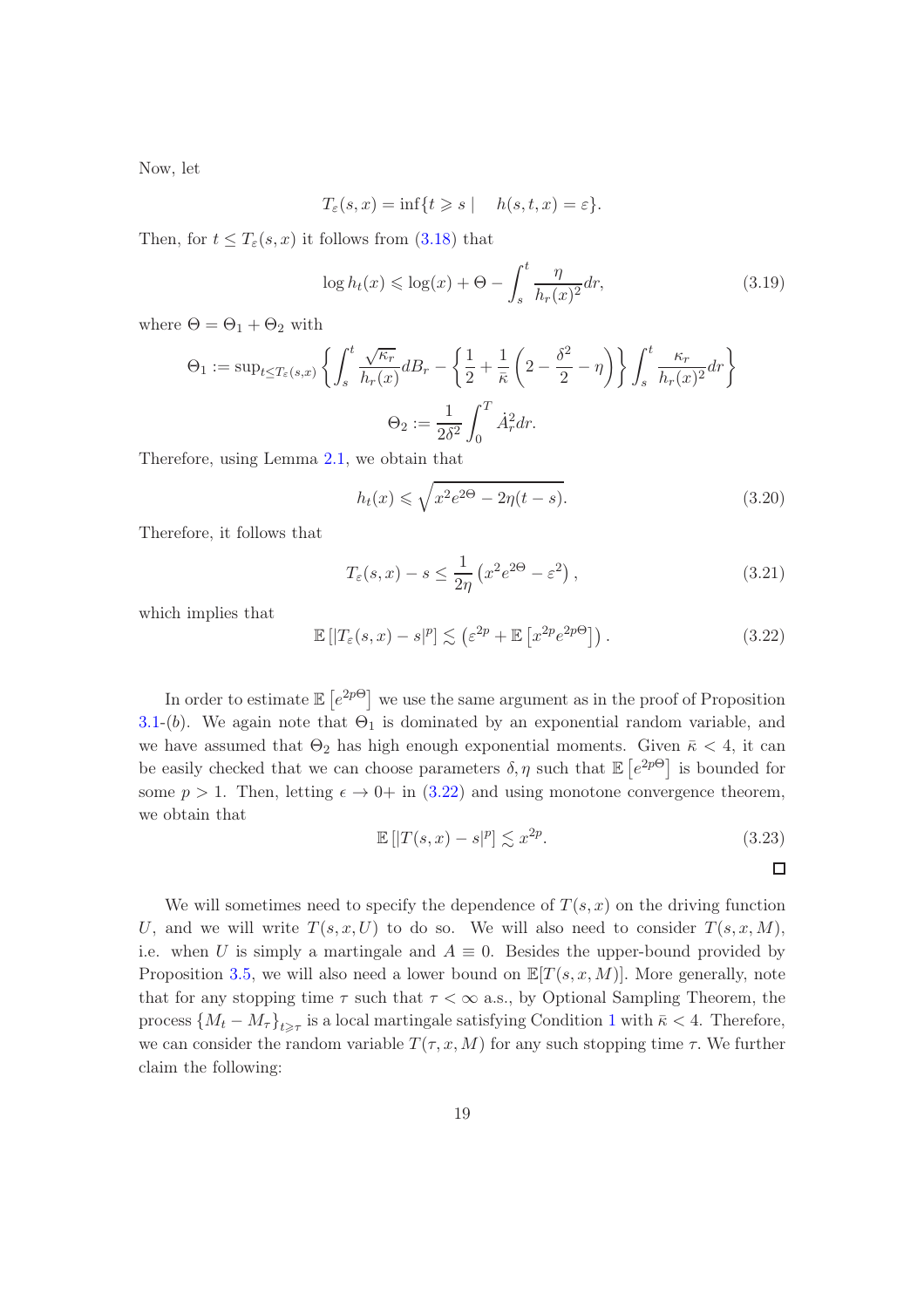**Lemma 3.6.** Let  $\tau$  be a stopping time such that  $\tau < \infty$  a.s. Then,

<span id="page-19-2"></span>
$$
\mathbb{E}\left[T(\tau, x, M) - \tau \mid \mathcal{F}_\tau\right] \geqslant \frac{x^2}{4}.\tag{3.24}
$$

*Proof.* Let  $l_t = l_t(x)$  denote the solution to the equation

$$
dl_t = dM_t - \frac{2}{l_t}dt, \ \ l_\tau = x, t \geqslant \tau. \tag{3.25}
$$

Clearly, since  $l_t > 0$  for  $t < T(\tau, x, M)$ ,

<span id="page-19-0"></span>
$$
l_t \leqslant x + M_t - M_\tau \quad \forall t < T(\tau, x, M). \tag{3.26}
$$

Next, consider the process  $l_t^2$ . By Itô-formula,

<span id="page-19-1"></span>
$$
l_t^2 = x^2 + \int_{\tau}^t 2l_r dM_r + [M]_t - [M]_{\tau} - 4(t - \tau).
$$
 (3.27)

Using the optional stopping theorem, conditional on  $\mathcal{F}_{\tau}$ , the process  $\int_{\tau}^{1} l_r dM_r$  is a local martingale. We claim that it is in fact a martingale. To this end, observe using [\(3.26\)](#page-19-0) that

$$
\mathbb{E}\left[\left(\int_{\tau}^{t} l_{r} dM_{r}\right)^{2}\right] = \mathbb{E}\left[\int_{\tau}^{t} l_{r}^{2} d[M]_{r}\right]
$$

$$
\leq \bar{\kappa} \mathbb{E}\left[\int_{\tau}^{t} l_{r}^{2} dr\right]
$$

$$
\leq \bar{\kappa} \mathbb{E}\left[\int_{\tau}^{t} (x + M_{r} - M_{\tau})^{2} dr\right],
$$

It then follows using Burkholder-Davis-Gundy inequality that the second moment of  $\int_{\tau}^{t} l_{r} dM_{r}$  is bounded for all bounded t, thereby implying that it is a martingale. Now, note that  $l_{T(\tau,x,M)} = 0$ . Therefore, using [\(3.27\)](#page-19-1),

$$
x^{2} + \int_{\tau}^{T(\tau,x,M)} l_{r} dM_{r} = 4 (T(\tau,x,M) - \tau) - ([M]_{t} - [M]_{\tau})
$$
  
\$\leq 4 (T(\tau,x,M) - \tau)\$.

Note using Proposition [3.5](#page-17-1) that  $\mathbb{E}[T^{\tau,x}(M)] < \infty$ . Since  $\int_{\tau}^{\cdot} l_r dM_r$  is a martingale w.r.t. to  $\mathbb{P}(\cdot | \mathcal{F}_{\tau})$ , this implies that

$$
\mathbb{E}\left[\int_{\tau}^{T(\tau,x,M)}l_{r}dM_{r}|\mathcal{F}_{\tau}\right]=0
$$

which implies  $(3.24)$ .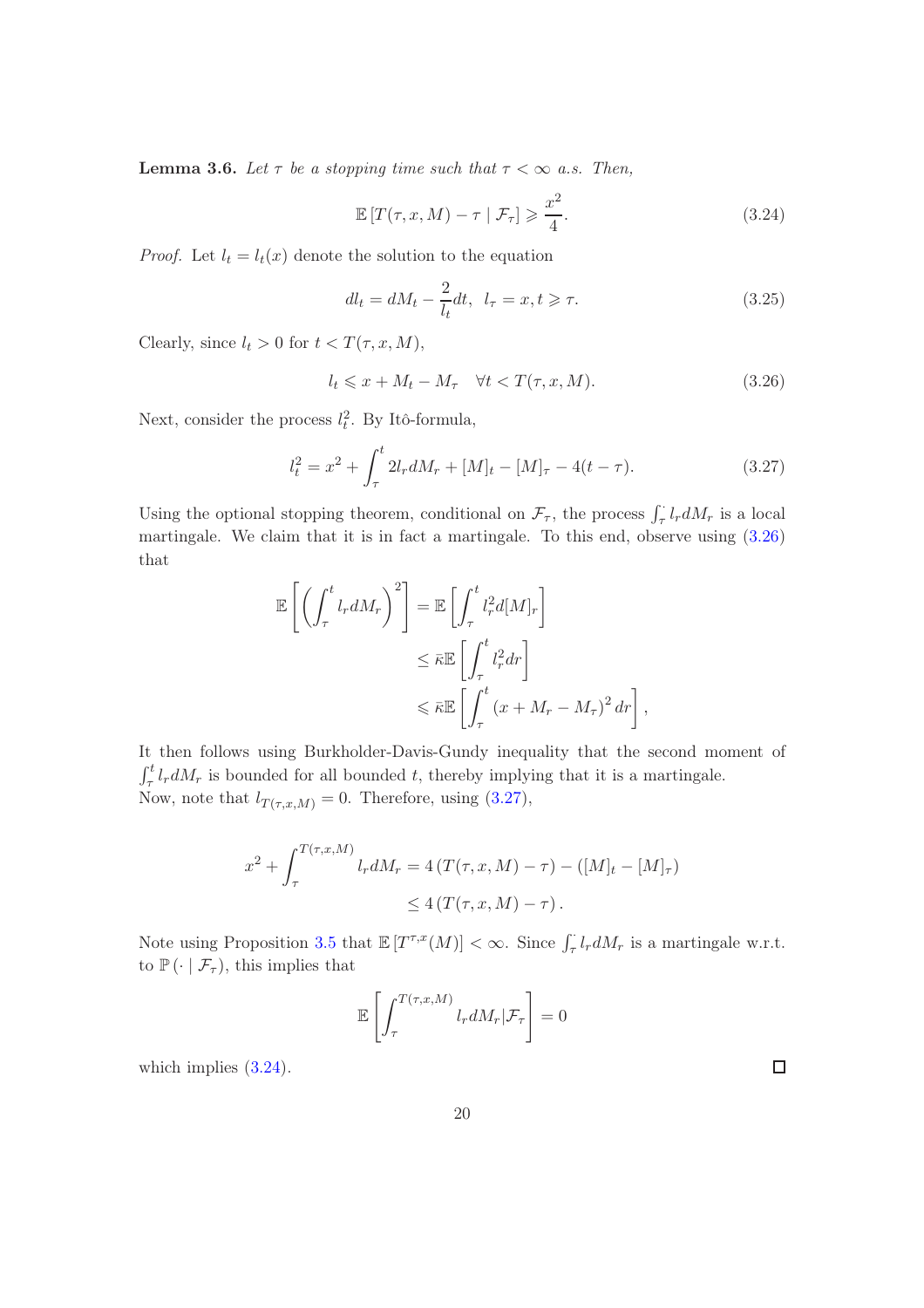<span id="page-20-2"></span>The final step towards the simpleness of  $\gamma$  is the following proposition.

**Proposition 3.7.** If U is a semimartingale satisfying Condition [1](#page-1-0) with  $\bar{\kappa} < 4$ , then

$$
\mathbb{P}\left[\lim_{x\to 0+}T(s,x,U)=s\quad\text{for all }s\geqslant 0\right]=1.
$$

Proof. We first note that

$$
U_t - U_s = M_t - M_s + A_t - A_s \le M_t - M_s + \int_s^t |\dot{A}_r| dr.
$$

Therefore, if  $\tilde{U}_t = M_t + \int_0^t |\dot{A}_r| dr$ , then  $U_t - U_s \le \tilde{U}_t - \tilde{U}_s$ . This in turn implies using Lemma [2.1](#page-11-6) that

$$
T(s, x, U) \leq T(s, x, \tilde{U}).
$$

Therefore, it suffices to prove that simultaneously for all  $s \geq 0$ ,

<span id="page-20-0"></span>
$$
\lim_{x \to 0+} T(s, x, \tilde{U}) = s.
$$
\n(3.28)

The advantage of switching from U to  $\tilde{U}$  is that  $\tilde{U}$  has monotonic increasing drift. This will be important in the proof below. Since  $\tilde{U}_t$  is constant for  $t > T$ , it easily follows that  $T(s, x, \tilde{U}) = s + \frac{x^2}{4}$  $\frac{e^2}{4}$  for  $s > T$  and  $(3.28)$  is trivially true. To prove  $(3.28)$  for  $s \leq T$ , we note using Lemma [2.1](#page-11-6) that for all  $x_1 \ge x_2$ , we have  $h(s, t, x_1) \ge h(s, t, x_2)$ . Therefore,  $T(s, x_1, \tilde{U}) \geq T(s, x_2, \tilde{U})$ . This implies that  $T(s, 0+) - s := \lim_{x\to 0+} T(s, x) - s$  exists. The core of the argument is to prove that this limit is indeed zero for all  $s \in [0, T]$ . To do so, we note using the flow property of  $h(\cdot, \cdot, \cdot)$  that for any  $s \leq u \leq T(s, x)$ ,

<span id="page-20-1"></span>
$$
T(s,x) = T(u, h(s, u, x)) \geqslant T(u, 0+).
$$
\n(3.29)

Therefore, if  $T(s, x) - s$  is small, it implies that  $T(u, x) - u$  is small for all  $s < u <$  $T(s, x)$ . We utilize this observation to cover the interval  $[0, T]$  using intervals of the form [s,  $T(s, x)$ ]. More precisely, let  $x_n = 2^{-n}$ . Then, for each n, define recursively

$$
s_0(n) = 0
$$
  $s_1(n) = T(0, x_n),$   
 $s_{k+1}(n) = T(s_k(n), x_n).$ 

We run this recursion enough number of times (say  $K_n$  times) so that  $s_{K_n}(n)$  crosses T. Then, the interval  $[0, T]$  is covered by union of intervals  $[s_k(n), s_{k+1}(n)]$ . To get an estimate of the size of  $K_n$ , we require a lower bound on the increments  $s_{k+1}(n) - s_k(n)$ . To this end, we rely on Lemma [3.6](#page-18-1) as follows. Define a sequence  $m_k$  by  $m_0 = 0$  and  $m_k = s_k - \sum_{i=1}^k \mathbb{E}\left[s_i - s_{i-1} | \mathcal{F}_{s_{i-1}}\right]$ . Then, since  $\mathbb{E}\left[s_k\right] < \infty$  by Proposition [3.5,](#page-17-1) it easily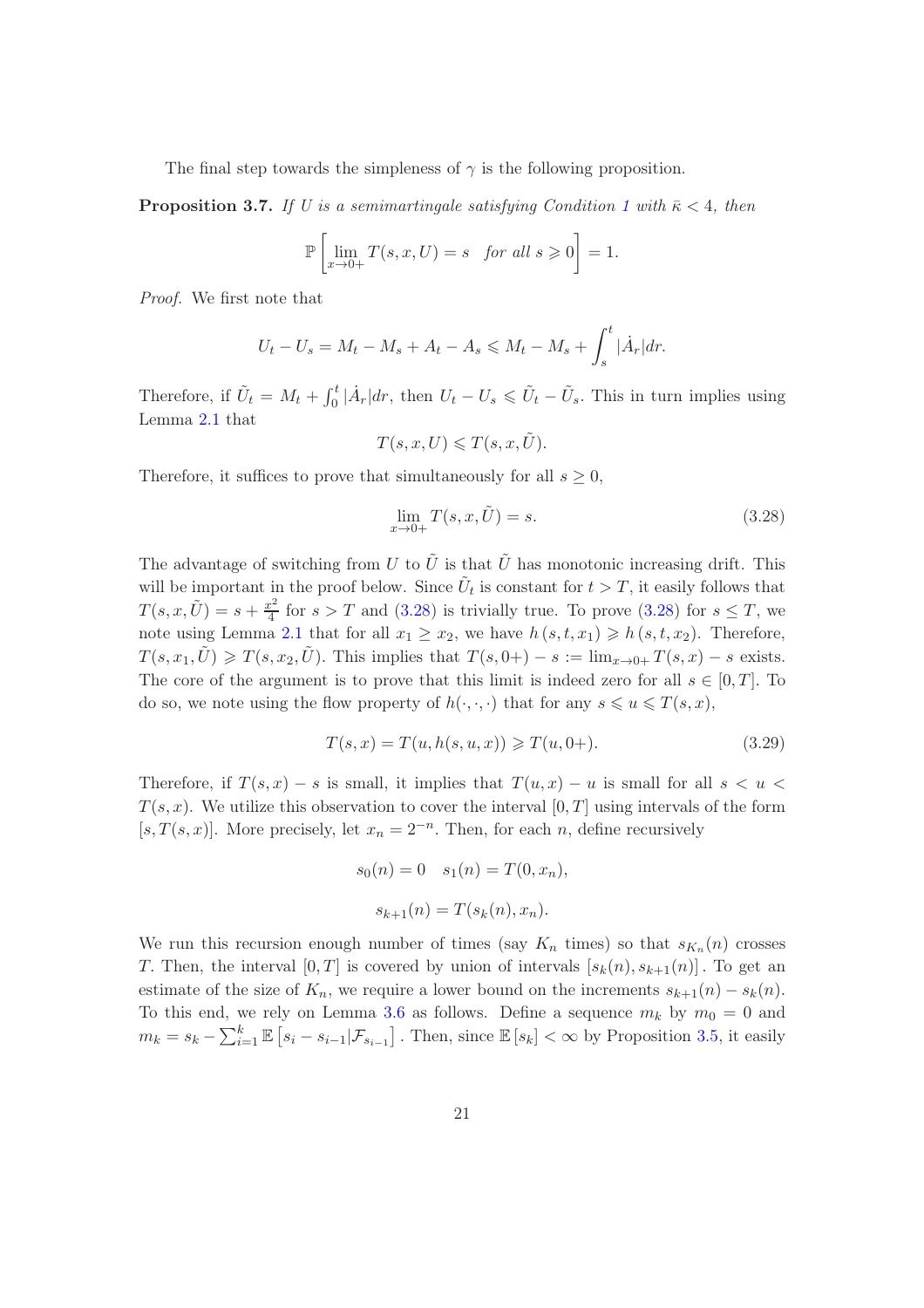follows that  $m_k$  is a discrete martingale. Furthermore, note that  $\tilde{U}_t - \tilde{U}_s = M_t - M_s +$  $\int_s^t |\dot{A}_r| dr \geq M_t - M_s$ . Therefore, by Lemma [2.1](#page-11-6)

$$
s_i - s_{i-1} = T(s_{i-1}, x_n, \tilde{U}) - s_{i-1} \ge T(s_{i-1}, x_n, M) - s_{i-1}.
$$

Therefore, using Lemma [3.6,](#page-18-1)

$$
\mathbb{E}\left[s_i - s_{i-1} \mid \mathcal{F}_{s_{i-1}}\right] \geqslant \frac{x_n^2}{4},
$$

and it follows that

$$
s_k \geqslant m_k + k\frac{x_n^2}{4}.
$$

Since martingale  $m_k$  is of mean zero, this suggests to choose  $K_n$  such that  $s_{K_n} > T$  it suffices to take  $K_n = \left\lfloor \frac{167}{x_n^2} \right\rfloor$ . To make it precise, we claim that for  $K_n = \left\lfloor \frac{167}{x_n^2} \right\rfloor$  $\vert$ ,

$$
m_{K_n} \stackrel{\mathbb{P}}{\longrightarrow} 0
$$
 as,  $n \to \infty$ .

To prove it, note that since  $m_k$  is a martingale, using Burkholder-Davis-Gundy inequality

$$
\mathbb{E}\left[m_{K_n}^p\right] \leq C_p \mathbb{E}\left[\left(\sum_{i=1}^{K_n} \left(m_i - m_{i-1}\right)^2\right)^{p/2}\right].
$$

We choose  $p \in (1,2)$  so that the Proposition [3.5](#page-17-1) is valid. Therefore,

$$
\mathbb{E}\left[m_{K_n}^p\right] \leqslant C_p \sum_{i=1}^{K_n} \mathbb{E}\left[|m_i - m_{i-1}|^p\right].
$$

Also, using Proposition [3.5](#page-17-1)

$$
\mathbb{E}[(m_i - m_{i-1})^p] \leq C_p \mathbb{E} [|s_i - s_{i-1}|^p]
$$
  
=  $C_p \mathbb{E} [|T(s_{i-1}, x_n) - s_{i-1}|^p]$   
 $\leq C x_n^{2p}.$ 

This implies that  $\mathbb{E}\left[m_{k}^{p}\right]$  $\left[ \sum_{K_n}^p \right] \leqslant C x_n^{2p} K_n \to 0$ , as  $n \to \infty$ . This in particular implies that  $m_{K_n} \stackrel{\mathbb{P}}{\longrightarrow} 0$ , as  $n \to \infty$ . Since convergence in probability implies a.s. convergence on a subsequence, we conclude that a.s. for infinitely many n, we have  $m_{K_n} > -T$ . In particular,

$$
s_{K_n} \geqslant m_{K_n} + K_n \frac{x_n^2}{4} > T,
$$

which implies that almost surely for infinitely many  $n$ ,  $[0, T]$  is covered by  $\bigcup_{k=0}^{K_n-1} [s_k, s_{k+1}]$ . Next, we now establish that each of the increment  $s_{k+1} - s_k$  for  $0 \leq k \leq K_n - 1$  are uniformly small. To this end, let  $p > 1$  be from Proposition [3.5](#page-17-1) and consider the event

$$
E_n = \{ \text{ For some } 0 \le k \le K_n - 1, \ s_{k+1} - s_k > 2^{-n\frac{p-1}{p}} \}.
$$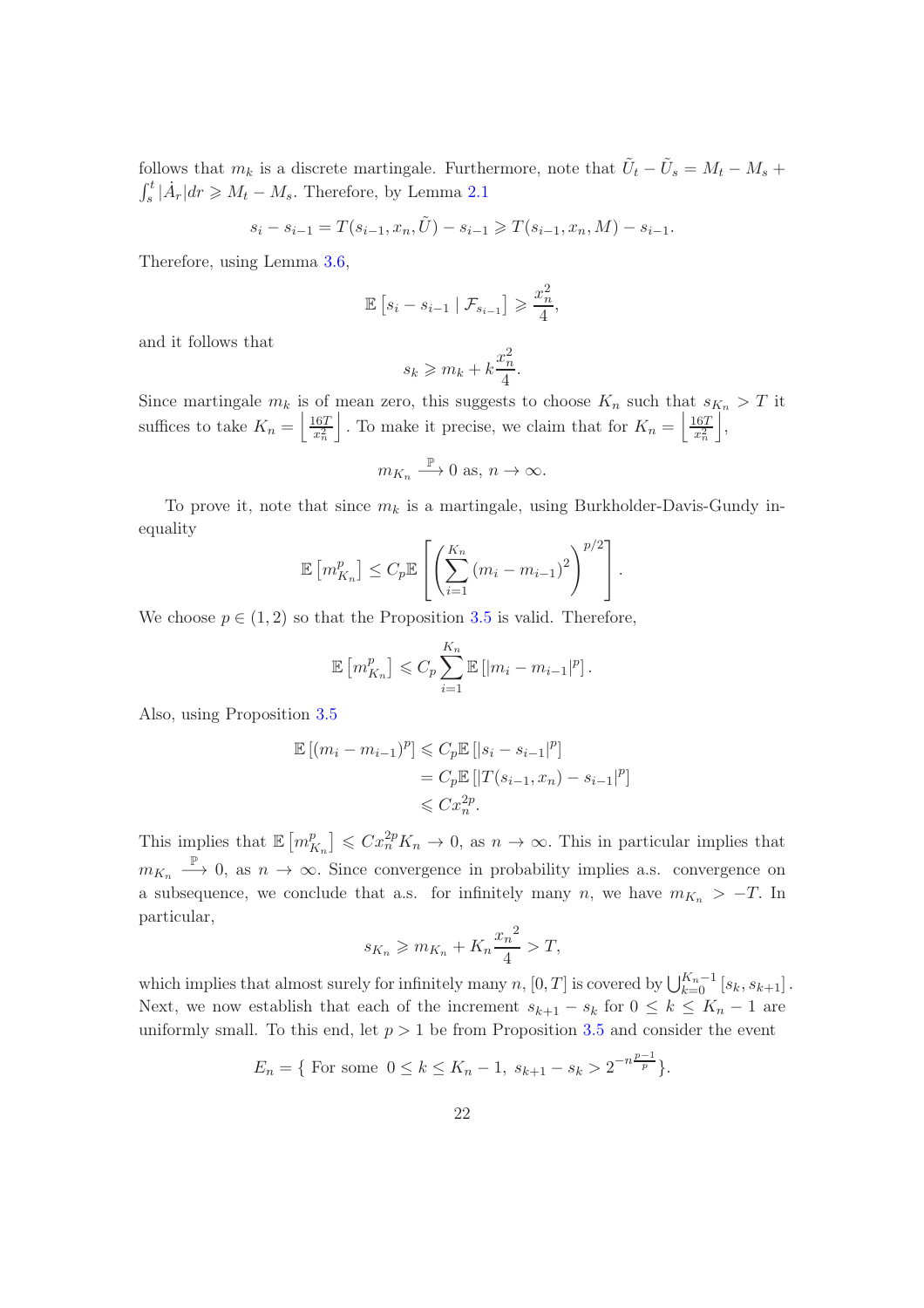Then, using Proposition [3.5,](#page-17-1)

$$
\mathbb{P}\left[E_n\right] \leqslant K_n \mathbb{P}\left[s_{k+1} - s_k > 2^{-n\frac{p-1}{p}}\right] \\
\leqslant K_n \frac{E\left[|s_{k+1} - s_k|^p\right]}{2^{-n(p-1)}} \\
\leqslant C \frac{1}{x_n^2} \frac{x_n^{2p}}{2^{-n(p-1)}} \\
= C 2^{-n(p-1)}.
$$

Therefore,  $\sum_{n=1}^{\infty} \mathbb{P}[E_n] < \infty$  and Borell-Cantelli Lemma implies that almost surely, for all *n* large enough and for all *k* with  $0 \le k \le K_n - 1$ ,  $s_{k+1}(n) - s_k(n) \le 2^{-n(p-1)/p}$ . Finally, for any  $u \in [0, T]$ ,  $u \in [s_k(n), s_{k+1}(n)]$  for some  $0 \le k \le K_n - 1$ , for infinitely many  $n$ . Therefore, by  $(3.29)$ 

$$
T(u, 0+) - u \leq T(s_k(n), x_n) - u
$$
  
\n
$$
\leq T(s_k(n), x_n) - s_k(n)
$$
  
\n
$$
= s_{k+1}(n) - s_k(n)
$$
  
\n
$$
\leq 2^{-n\frac{(p-1)}{p}}.
$$

Taking  $n \to \infty$ , we get  $T(u, 0+) - u = 0$ .

We are now ready to prove that  $\gamma$  is simple.

*Proof of the simpleness.* It follows from  $(3.11)$  that  $h(s,t,0^{\downarrow}) := \lim_{y\to 0+} h(s,t, iy)$  exists, where we have used  $0^{\downarrow}$  to emphasise that we are taking vertical limit  $iy \to 0$ . We first claim that for any  $s \in [0,T]$  and  $\delta > 0$ ,  $h(s,t,0^{\downarrow})$  cannot be identically zero for  $t \in [s, s + \delta]$ . Suppose the contrary. If for some  $\delta > 0$ ,  $h(s, t, 0^{\downarrow}) = 0$  for all  $t \in [s, s + \delta]$ , then first note from [\(3.11\)](#page-15-0) that

$$
|h(s, t, iy)| = |h(s, t, iy) - h(s, t, 0^{+})| \lesssim y^{1-\theta}.
$$

This implies that  $X_t(iy)^2 + Y_t(iy)^2 \leq y^{2-2\theta}$ , and  $Y_t(iy) \leq y^{1-\theta}$ . Further note from  $(2.5)$  that

$$
Y_t(iy) = y \exp\left(\int_s^t \frac{2}{X_r(iy)^2 + Y_r(iy)^2} dr\right).
$$

Note that

$$
\exp\biggl(\int_s^t \frac{2}{X_r(iy)^2 + Y_r(iy)^2} dr\biggr) \gtrsim \exp\biggl(\frac{2(t-s)}{y^{2-2\theta}}\biggr),
$$

 $\Box$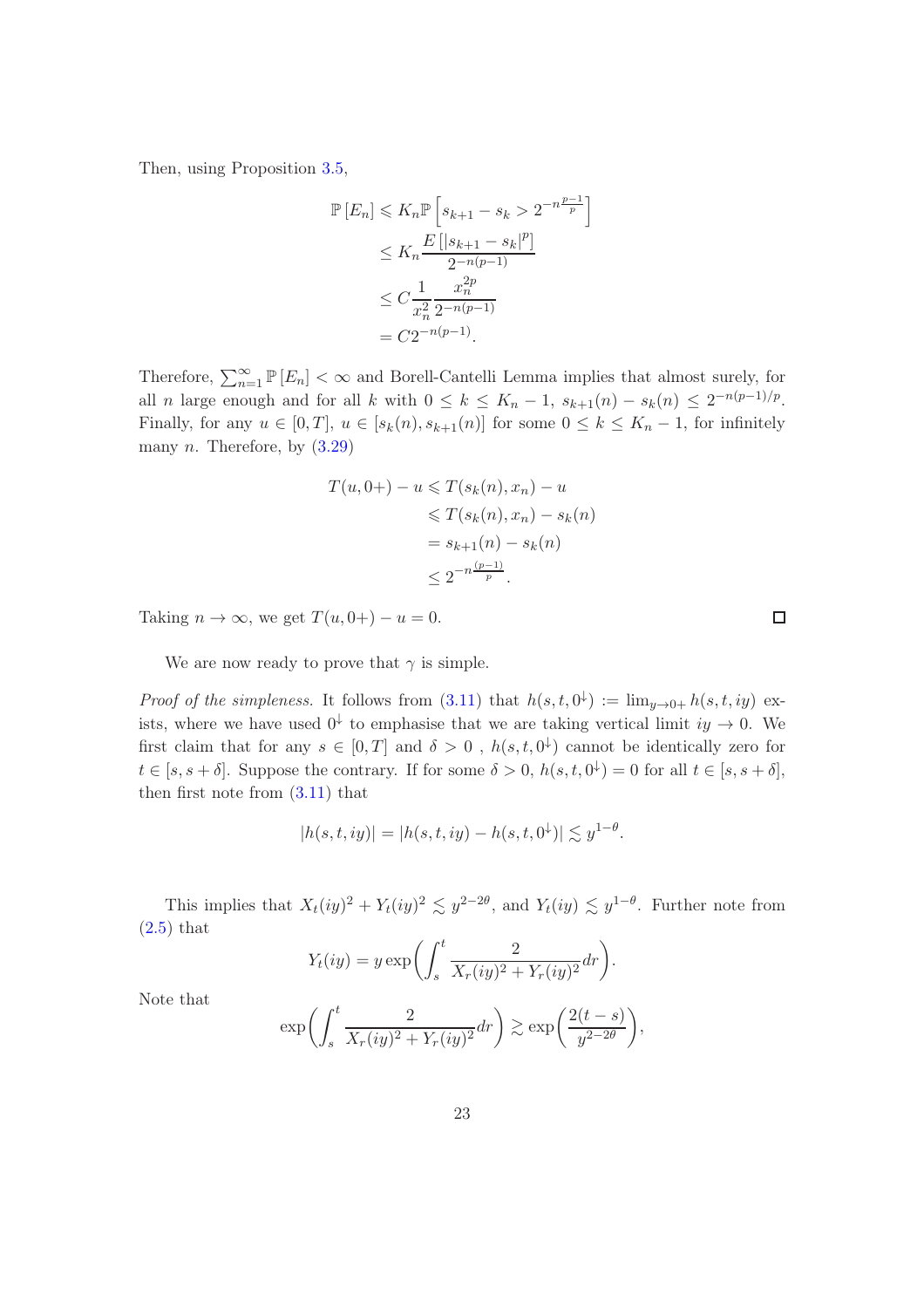This implies that  $y^{1-\theta} \geq y \exp\left(\frac{2(t-s)}{y^{2-2\theta}}\right)$  $y^{2-2\theta}$ which is clearly false for  $y$  small enough. This is a contradiction.

We next claim that for all  $s < t$ ,  $h(s, t, 0^{\downarrow}) \in \mathbb{H}$ . Otherwise, pick  $s < t$  such that  $h(s, t, 0^{\downarrow}) \in \mathbb{R}$ . Since the backward flow started from a point in  $\mathbb{H}$  stays in  $\mathbb{H}$ , this implies that  $h(s, u, 0^{\downarrow}) \in \mathbb{R}$  for all  $u \leq t$ . Since  $h(s, \cdot, 0^{\downarrow})$  is not identically zero, pick a  $u_0 \in [s, t]$  such that  $h(s, u_0, 0^{\downarrow}) \neq 0$ . Without loss of generality, we may assume that  $h(s, u_0, 0^{\downarrow}) > 0$ . Now, travelling backward in time from  $u = u_0$  to  $u = s$ , let  $\bar{u}$  be the first time where  $h(s, \cdot, 0^{\downarrow})$  hits zero (we are kind of choosing a piece of 0-excursion interval). Now, consider  $L_u = h(\bar{u}, u, 0^{\downarrow})$ . It follows that  $L_{\bar{u}} = 0$  and  $L_u > 0$  for all  $0 < u \leq u_0$ . Also note that

$$
L_u = U_u - U_{\bar{u}} - \int_{\bar{u}}^u \frac{2}{L_r} dr.
$$
\n(3.30)

.

Using comparison of ODE solutions, this implies that for any  $x > 0$ ,  $h(\bar{u}, u, x) \geq L_u$ . This is a contradiction to the fact that  $\lim_{x\to 0+} T(\bar{u}, x, U) = \bar{u}$ . Finally, note using the flow property that for any  $s_1 < s_2$ ,

$$
h(s_1, T, 0^{\downarrow}) = h(s_2, T, h(s_1, s_2, 0^{\downarrow})).
$$

Since  $h(s_1, s_2, 0^{\downarrow}) \in \mathbb{H}$ , this implies that  $h(s_1, T, 0^{\downarrow}) \neq h(s_2, T, 0^{\downarrow})$ . This completes the proof by noting from the equation [\(2.3\)](#page-10-0) that  $\gamma_t = h(T - t, T, 0^{\downarrow}).$  $\Box$ 

# <span id="page-23-1"></span><span id="page-23-0"></span>4 Proof of Theorem [1.2](#page-2-2)

#### 4.1 Proof of existence of  $\gamma$

We implement the idea explained in Section [1.1.](#page-7-0) In the following we denote by  $B(z, r)$ the open ball around  $z$  with radius  $r$ , and we denote the conformal radius of  $D$  around z by  $\text{crad}(z, D)$ . We will use the following lemma which is a consequence of the Koebe's distortion theorem.

<span id="page-23-2"></span>**Lemma 4.1.** Let  $f: \mathbb{H} \to \mathbb{C}$  be a univalent function,  $g = f^{-1}: f(\mathbb{H}) \to \mathbb{H}$ , and  $z =$  $x + iy \in \mathbb{H}$ . Then for every  $w \in B(f(z), \frac{1}{8})$  $\frac{1}{8}y|f'(z)|$  we have

$$
|g(w) - z| < \frac{y}{2}
$$
 and  $\frac{48}{125} \le \frac{|g'(w)|}{|g'(f(z))|} \le \frac{80}{27}$ 

*Proof.* Note that  $y|f'(z)| = \frac{1}{2}$  $\frac{1}{2}$  crad( $f(z)$ ,  $f(\mathbb{H})$ ). In particular, from Koebe's 1/4 theorem we know that  $dist(f(z), \partial f(\mathbb{H})) \geq \frac{1}{4} \text{crad}(f(z), f(\mathbb{H})) = \frac{1}{2}y|f'(z)|$ . Another application of Koebe's 1/4 theorem implies  $f(B(z, y/2)) \supseteq B(f(z), \frac{1}{8})$  $\frac{1}{8}y|f'(z)|$ ).

In particular, every  $w \in B(f(z), \frac{1}{8})$  $\frac{1}{8}y|f'(z)|$  satisfies  $|f^{-1}(w)-z| < y/2$ . We conclude by Koebe's distortion theorem applied on the domain  $B(f(z), \frac{1}{2})$  $\frac{1}{2}y|f'(z)|$ ).  $\Box$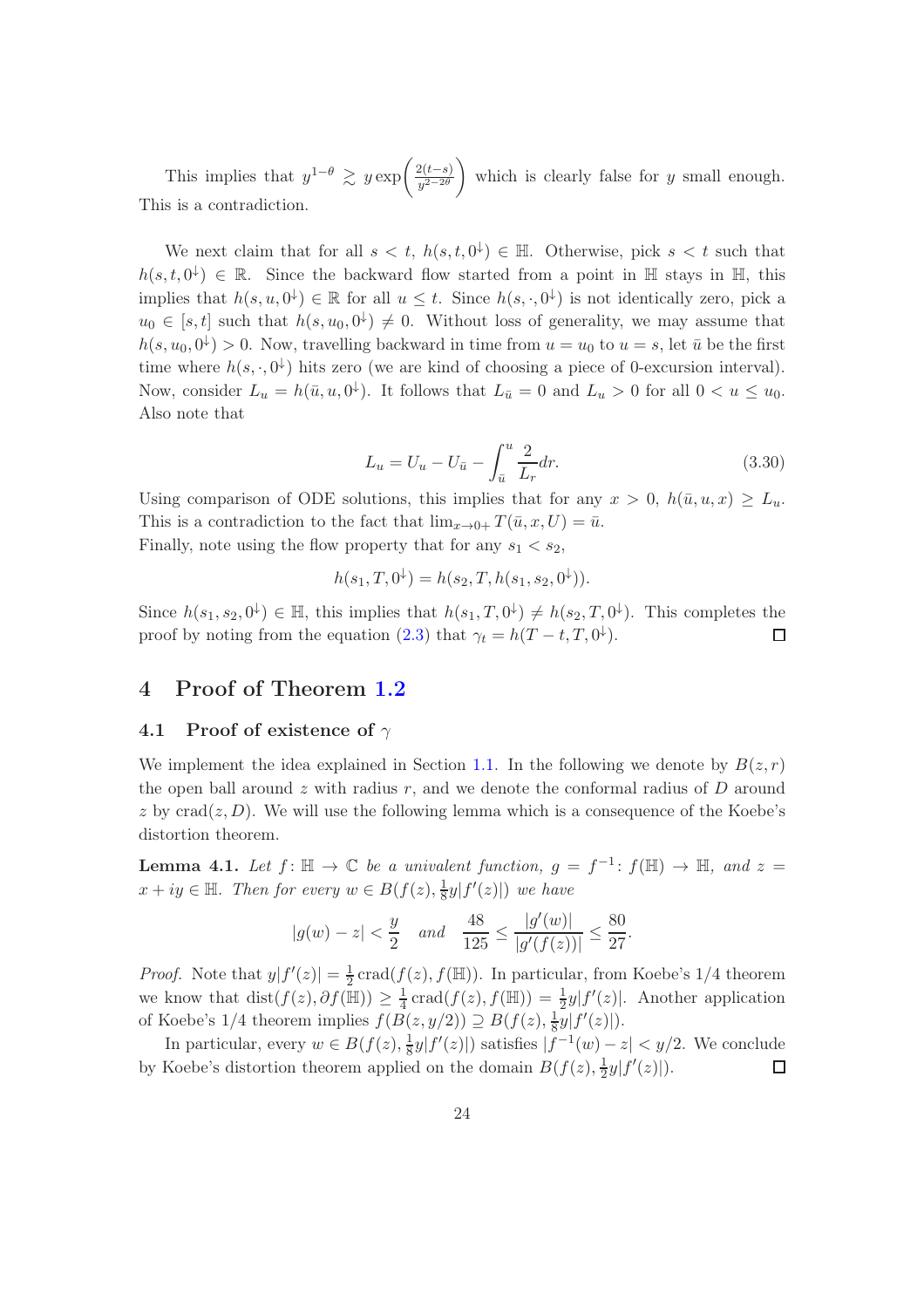This motivates to start the Loewner flow from the following set of points

$$
H(a, M, T) = \left\{ x + iy \mid x = \pm aj/8, \ y = a(1 + k/8), \ j, k \in \mathbb{N} \cup \{0\}, \ |x| \le M, \ y \le \sqrt{1 + 4T} \right\}. \tag{4.1}
$$

This grid is chosen so that for every  $z \in [-M, M] \times [a, \sqrt{1+4T}]$  we have  $dist(z, H(a, M, T)) < \frac{a}{8}$  $\frac{a}{8}$ .

<span id="page-24-1"></span>The following lemma is purely deterministic and holds for any continuous driving function W.

**Lemma 4.2.** Let  $\delta \in [0,1], u > 0$  and suppose  $|\hat{f}'_t(i\delta)| \geq u$  for some  $t \in [0,T].$  Then there exists  $z \in H(u\delta, ||W||_{\infty;[0,T]}, T)$  such that

<span id="page-24-0"></span>
$$
|Z_t(z) - i\delta| \le \frac{\delta}{2} \quad and \quad |g_t'(z)| \le \frac{80}{27} \frac{1}{u},
$$

where  $H(a, M, T)$  is given by  $(4.1)$ .

**Remark 4.3.** For later reference, let us note here that the condition  $|Z_t(z) - i\delta| \leq \delta/2$ implies in particular

$$
I_t(z) \in [\delta/2, 3\delta/2]
$$
 and  $\left| \frac{R_t(z)}{I_t(z)} \right| \le 1$ .

*Proof.* Surely, there is  $z_* = \hat{f}_t(i\delta)$  which by definition satisfies everything, but the claim is that we can choose z from the grid  $H(u\delta, M, T)$ . Indeed, the grid is just defined so that there always exists some  $z \in H(u\delta, M, T)$  with  $|z - z_*| \leq \frac{1}{8}u\delta$  provided that  $z_* \in [-M, M] \times [u\delta, \sqrt{1+4T}]$ . By Lemma [4.1,](#page-23-2) such z satisfies the desired properties.

The fact that  $z_* \in [-M, M] \times [u\delta, \sqrt{1+4T}]$  follows easily from the Loewner equation (for the upper bounds) and from the Schwarz lemma (for the lower bound).  $\Box$ 

Next, we introduce the parametrisation by imaginary value. For  $z \in \mathbb{H}$  and  $\delta > 0$ , let  $\sigma(s) = \sigma(s, z, \delta) = \inf\{t \in \mathbb{R} \mid I_t \leq \delta e^{-2s}\}, s \in \mathbb{R}$ . Note that the s-parametrisation is defined such that the flow starts at  $s_0 = -\frac{1}{2}$  $\frac{1}{2} \log \frac{y}{\delta}$ , while  $s = 0$  corresponds to the time t when  $I_t(z) = \delta$ . We have the following representations

$$
\sigma(s) = \int_{-\frac{1}{2}\log\frac{y}{\delta}}^{s} (R_{\sigma(s')}^2 + I_{\sigma(s')}^2) ds'
$$

and

$$
\partial_s \log |g_{\sigma(s)}'(z)| = -2 \frac{R_{\sigma(s)}^2 - I_{\sigma(s)}^2}{R_{\sigma(s)}^2 + I_{\sigma(s)}^2},
$$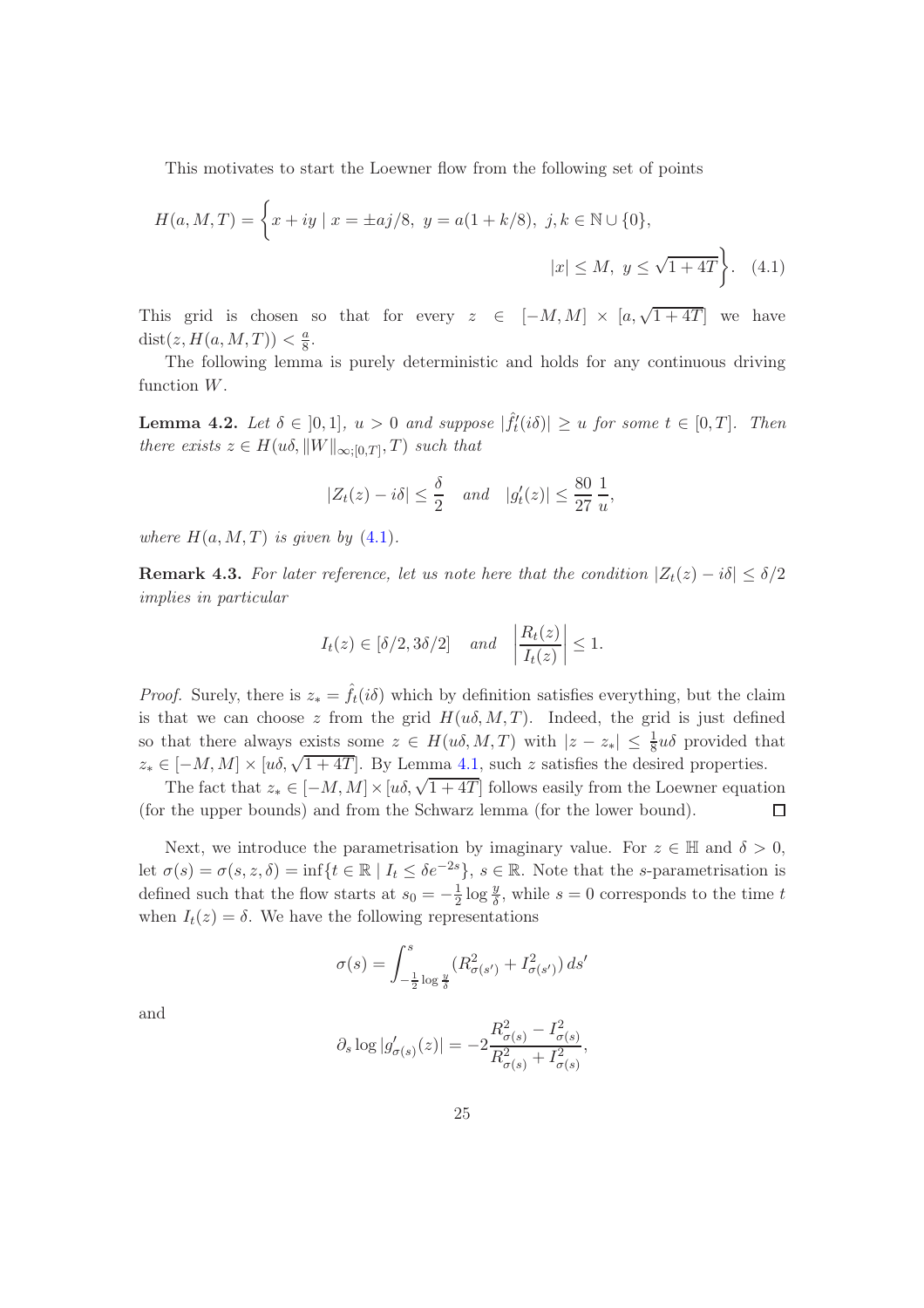and consequently  $\left|\partial_s \log |g'_{\sigma(s)}(z)|\right| \leq 2$ .

Now we consider  $W_t = M_t + A_t$  as in Condition [1.](#page-1-0) Let us first consider the case when drift term  $A \equiv 0$ . We therefore assume that  $W_t = \int_0^t \sqrt{\kappa_s} dB_s$  for some adapted process  $\kappa_s$ . The moments of  $|g_t'(z)|$  can then be studied similarly to the case of the backward flow.

For  $F = F(w, y) \in C^2$  we have

<span id="page-25-1"></span>
$$
d\left(|g_t'(z)|^\lambda I_t^{-\lambda} F(\frac{R_t}{I_t}, I_t)\right) = |g_t'(z)|^\lambda I_t^{-\lambda - 2} \left(\Lambda_{\kappa_t} F dt - \sqrt{\kappa_t} I_t F_w dB_t\right). \tag{4.2}
$$

where

$$
\Lambda_{\kappa}F = \Lambda_{\kappa}^{(\text{fw})}F := \frac{4\lambda}{(1+w^2)^2}F - \frac{2y}{1+w^2}F_y + \frac{4w}{1+w^2}F_w + \frac{\kappa}{2}F_{ww}.
$$

**Lemma 4.4.** The function  $F(w, y) = (1 + w^2)^{r/2} y^{\zeta + \lambda}$  satisfies  $\Lambda_{\kappa}^{(\text{fw})} F \leq 0$  on  $\mathbb{H}$  if and only if  $\lambda - \zeta \leq -\frac{r\kappa}{4}$  and  $\lambda + \zeta \geq 2r - \frac{r\kappa}{4} + \frac{r^2\kappa}{4}$  $rac{2\kappa}{4}$ .

**Remark 4.5.** Here again the regularity of  $\gamma$  that can be proved are directly related to the exponents  $\lambda, \zeta$  (with some restrictions on r). So one may again ask for sharper supersolutions. In contrast to the backward case, we had to modify the exponents in F also in the case  $\bar{\kappa} < 8$ , so optimal regularity of  $\gamma$  is not clear in that case either. We believe that its regularity should be the same as for  $SLE_{\kappa_*}$  where  $\kappa_* = \bar{\kappa}$  in the case  $\bar{\kappa} < 8$ , and  $\kappa_* = \kappa$  in the case  $\kappa > 8$ .

Under certain conditions on  $\kappa_*$ ,  $\bar{\kappa} - \kappa$ , and r, we can find supersolutions to  $\sup_{\kappa \in [\underline{\kappa},\bar{\kappa}]} \Lambda_{\kappa} F \leq 0$  that are of the form ¯

$$
F(w, y) = y^{\zeta + \lambda} (1 + w^2)^{r/2} \exp(g(w))
$$

with  $\lambda, \zeta$  chosen according to Remark [4.7](#page-25-0) with  $\kappa = \kappa_*$  and a bounded function g. More precisely, we can pick g such that g' is of the form

$$
g'(w) = \begin{cases} -\alpha_1 w & \text{for } w \le w_0, \\ -\alpha_2 w^{-1-\varepsilon} & \text{for } w \ge w_0. \end{cases}
$$

This works whenever  $\bar{\kappa} - \kappa$  is sufficiently small (depending on  $\kappa_*, r$ ). Again, we did not succeed in making this work in general.

<span id="page-25-2"></span>**Corollary 4.6.** Suppose  $A \equiv 0$  and  $\kappa_t \in [\underline{\kappa}, \overline{\kappa}]$  for all t. Let  $r, \lambda, \zeta$  be chosen such that  $\Lambda_{\kappa} F \leq 0$  for all  $\kappa \in [\underline{\kappa}, \overline{\kappa}]$ . Then the process

$$
M_t = |g_t'(z)|^{\lambda} I_t^{\zeta} (1 + R_t^2 / I_t^2)^{r/2}, \quad t \ge 0
$$

<span id="page-25-0"></span>is a supermartingale.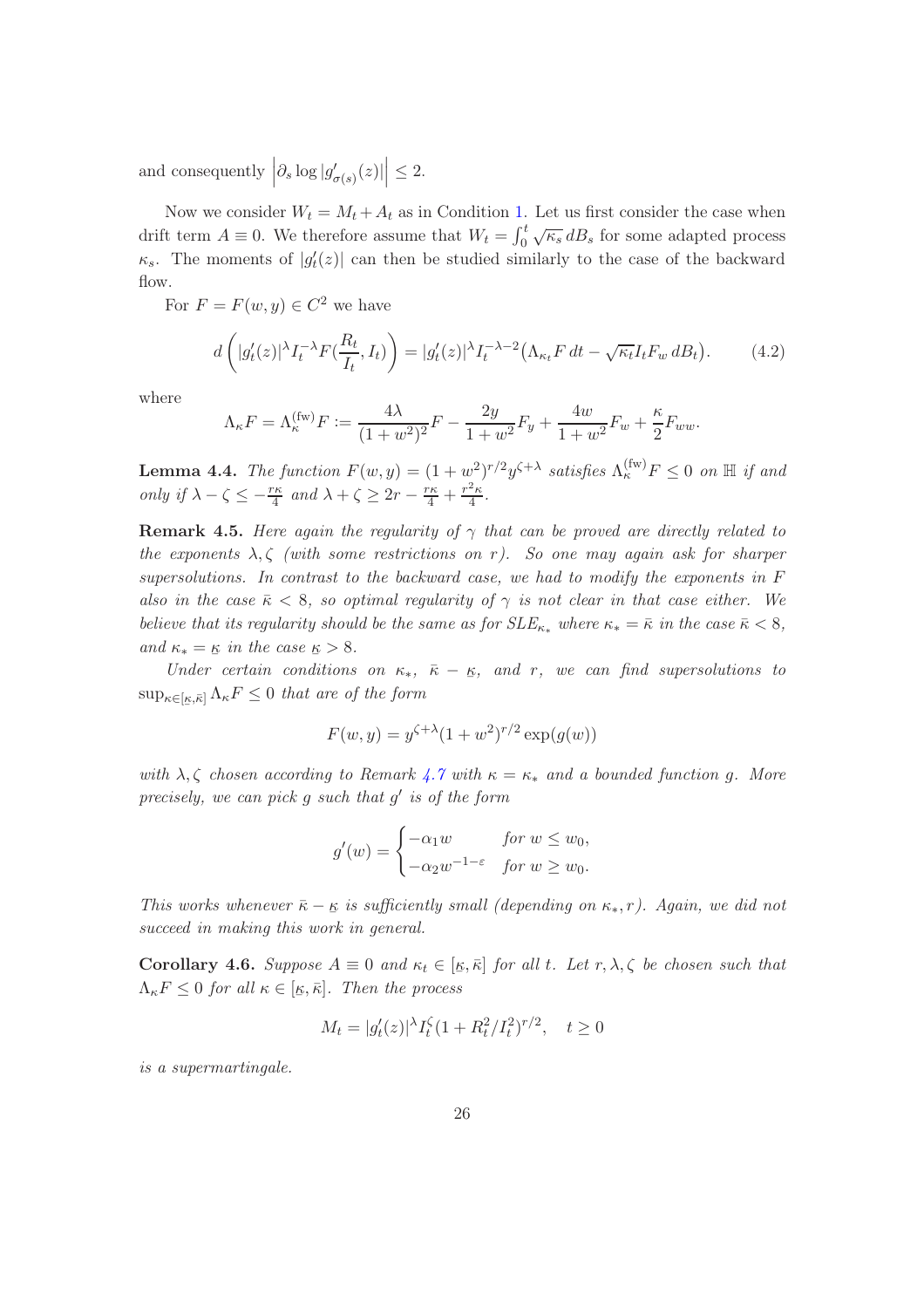**Remark 4.7.** In case of constant  $\kappa$ , *i.e.*  $\underline{\kappa} = \overline{\kappa}$ , we can take

$$
\lambda = r - \frac{r\kappa}{4} + \frac{r^2\kappa}{8},
$$

$$
\zeta = r + \frac{r^2\kappa}{8}.
$$

In that case,  $\Lambda_{\kappa}F=0$  and  $(M_t)$  is a martingale when stopped before the hull hits a small ball around z.

*Proof.* Let  $F(w, y) = (1 + w^2)^{r/2} y^{\zeta + \lambda}$  as above. Then  $M_t = |g_t'(z)|^{\lambda} I_t^{-\lambda} F(R_t/I_t, I_t)$ . By [\(4.2\)](#page-25-1) and our assumption  $\Lambda_{\kappa_t}F \leq 0$ , we have that  $(M_t)$  is a non-negative local supermartingale, and therefore a supermartingale.  $\Box$ 

Recall that by Lemma [4.2,](#page-24-1) if  $|\hat{f}'_t(i\delta)| \geq u$  for some  $t \in [0,T]$ , then we can find  $z \in H(u\delta, \|W\|_{\infty,[0,T]}, T)$  that satisfies the property stated in that lemma. Note that for such z, we have  $\sigma(s, z, \delta) = t$  for some  $s \in [-1, 1]$ . In particular,  $|g'_{\sigma(s)}(z)| \lesssim \frac{1}{u}$  $\frac{1}{u}$  and  $\begin{array}{c} \begin{array}{c} \begin{array}{c} \end{array}\\ \begin{array}{c} \end{array} \end{array} \end{array}$  $R_{\sigma(s)}$  $I_{\sigma(s)}$  $\vert \leq 1$  for some  $s \in [-1, 1].$ 

In case  $\lambda < 0$ , a lower bound for  $|g_t'(z)|$  is equivalent to an upper bound for  $|g_t'(z)|^{\lambda}$ . Then

$$
\mathbb{P}\left(|g'_{\sigma(s)}(z)| \leq \frac{1}{u} \text{ and } |R_{\sigma(s)}| \leq I_{\sigma(s)}\right) \leq u^{\lambda} \mathbb{E}\left(|g'_{\sigma(s)}(z)|^{\lambda}1_{|R_{\sigma(s)}| \leq I_{\sigma(s)}}\right)
$$

for fixed s. Moreover, since  $\left|\partial_s \log |g'_{\sigma(s)}(z)|\right| \leq 2$ , we have  $|g'_{\sigma(s)}(z)|$  $\frac{|g_{\sigma(s)}(z)|}{|g_{\sigma(0)}'(z)|} \in [e^{-2}, e^2]$  for all  $s \in [-1, 1].$ 

Let  $S = S(z, \delta) = \inf\{s \in [-1, 1] \mid |R_{\sigma(s)}| \leq I_{\sigma(s)}\} \wedge 2$ . Together with Corollary [4.6,](#page-25-2) we then have (for any  $\lambda \in \mathbb{R}$ )

<span id="page-26-2"></span><span id="page-26-0"></span>
$$
\mathbb{E}\left[|g'_{\sigma(S)}(z)|^{\lambda}1_{S\leq 1}\right] \approx \delta^{-\zeta}\mathbb{E}\left[M_{\sigma(S)}1_{S\leq 1}\right] \leq \delta^{-\zeta}M_0
$$
  

$$
\leq \delta^{-\zeta}y^{\zeta}(1+x^2/y^2)^{r/2}
$$
(4.3)

<span id="page-26-1"></span>and consequently (for  $\lambda \leq 0$ )

$$
\mathbb{P}\left(|g'_{\sigma(s)}(z)| \leq \frac{1}{u} \text{ and } |R_{\sigma(s)}| \leq I_{\sigma(s)} \text{ for some } s \in [-1, 1]\right)
$$
  
\$\lesssim u^{\lambda} \mathbb{E}\left[|g'\_{\sigma(S)}(z)|^{\lambda}1\_{S \leq 1}\right]\$  
\$\lesssim u^{\lambda} \delta^{-\zeta} y^{\zeta} (1 + x^2/y^2)^{r/2}\$. (4.4)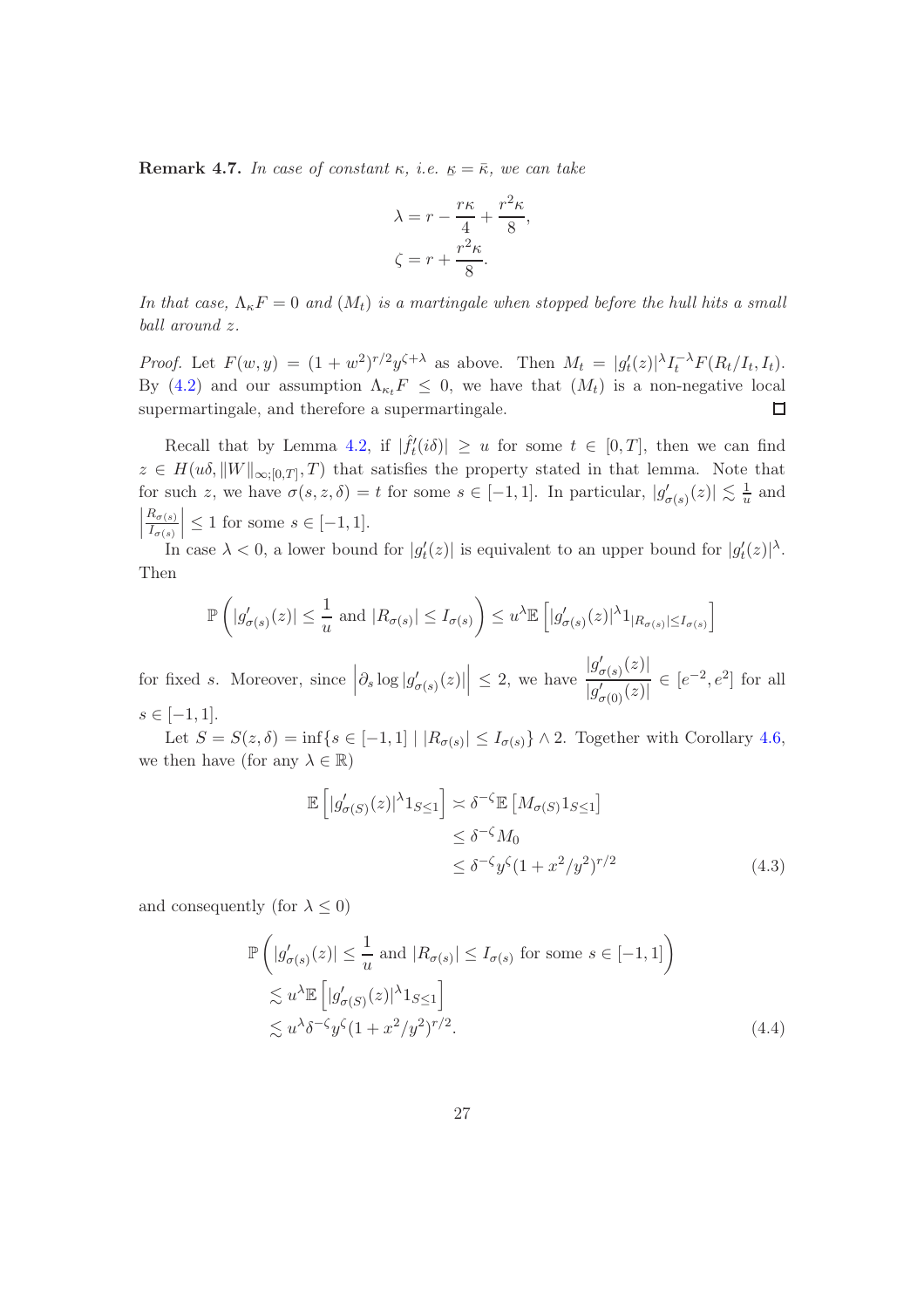**Proposition 4.8.** Suppose r,  $\lambda$ ,  $\zeta$  are chosen according to Corollary [4.6](#page-25-2) and  $\lambda \leq 0$ . Then there exists a constant  $C < \infty$ , depending on  $r, \zeta, \lambda, T, M$ , such that for  $\delta, u > 0$  we have

$$
\mathbb{P}(|\hat{f}'_t(i\delta)| \ge u \text{ for some } t \in [0, T], ||W||_{[0,T]} \le M)
$$
\n
$$
\le \begin{cases}\nCu^{\zeta + \lambda} & \text{if } r < -1, \ \zeta + 1 < -1 \\
Cu^{\lambda - 2} \delta^{-\zeta - 2} & \text{if } r < -1, \ \zeta + 1 > -1, \\
Cu^{\zeta + \lambda - (r+1)} \delta^{-(r+1)} & \text{if } r > -1, \ \zeta - r < -1 \\
Cu^{\lambda - 2} \delta^{-\zeta - 2} & \text{if } r > -1, \ \zeta - r > -1.\n\end{cases}
$$

*Proof.* With Lemma [4.2,](#page-24-1) we only need to sum up [\(4.4\)](#page-26-0) for all points  $z \in H(u\delta, M, T)$ . To save it for later use, we will perform the calculation in the following Lemma [4.9.](#page-27-0) The result follows.  $\Box$ 

<span id="page-27-0"></span>**Lemma 4.9.** Let  $r, \zeta \in \mathbb{R}$ ,  $M, T > 0$ ,  $a > 0$ . Then there exists  $C < \infty$  depending on  $r, \zeta, M, T$  such that

$$
\sum_{z \in H(a,M,T)} y^{\zeta} (1+x^2/y^2)^{r/2} \le \begin{cases} C a^{\zeta} & \text{if } r < -1, \ \zeta + 1 < -1, \\ C a^{-2} & \text{if } r < -1, \ \zeta + 1 > -1, \\ C a^{\zeta - r - 1} & \text{if } r > -1, \ \zeta - r < -1, \\ C a^{-2} & \text{if } r > -1, \ \zeta - r > -1. \end{cases}
$$

*Proof.* For simplicity, we can write  $x_j = aj$ ,  $y_k = ak$  where  $j = -Ma^{-1}, ..., Ma^{-1}$  and  $k = 1, ..., Ma^{-1}$ . (The additional factors do not matter and will be absorbed in the final  $constant$   $C.$ 

We have

$$
y_k^{\zeta}(1+x_j^2/y_k^2)^{r/2} = (ak)^{\zeta}(1+j^2/k^2)^{r/2}.
$$

We first sum in  $j$ .

$$
\sum_{j \le Ma^{-1}} (1+j^2/k^2)^{r/2} \approx \int_0^{Ma^{-1}} (1+j^2/k^2)^{r/2} \, dj
$$

$$
= \int_0^{Ma^{-1}/k} (1+j'^2)^{r/2} k \, dj'
$$

$$
\asymp \begin{cases} k & \text{if } r < -1, \\ a^{-(r+1)}k^{-r} & \text{if } r > -1. \end{cases}
$$

We then sum in k. In case  $r < -1$  we have

$$
\sum_{k=1}^{Ma^{-1}} (ak)^{\zeta} k \asymp \begin{cases} a^{\zeta} & \text{if } \zeta + 1 < -1, \\ a^{-2} & \text{if } \zeta + 1 > -1, \end{cases}
$$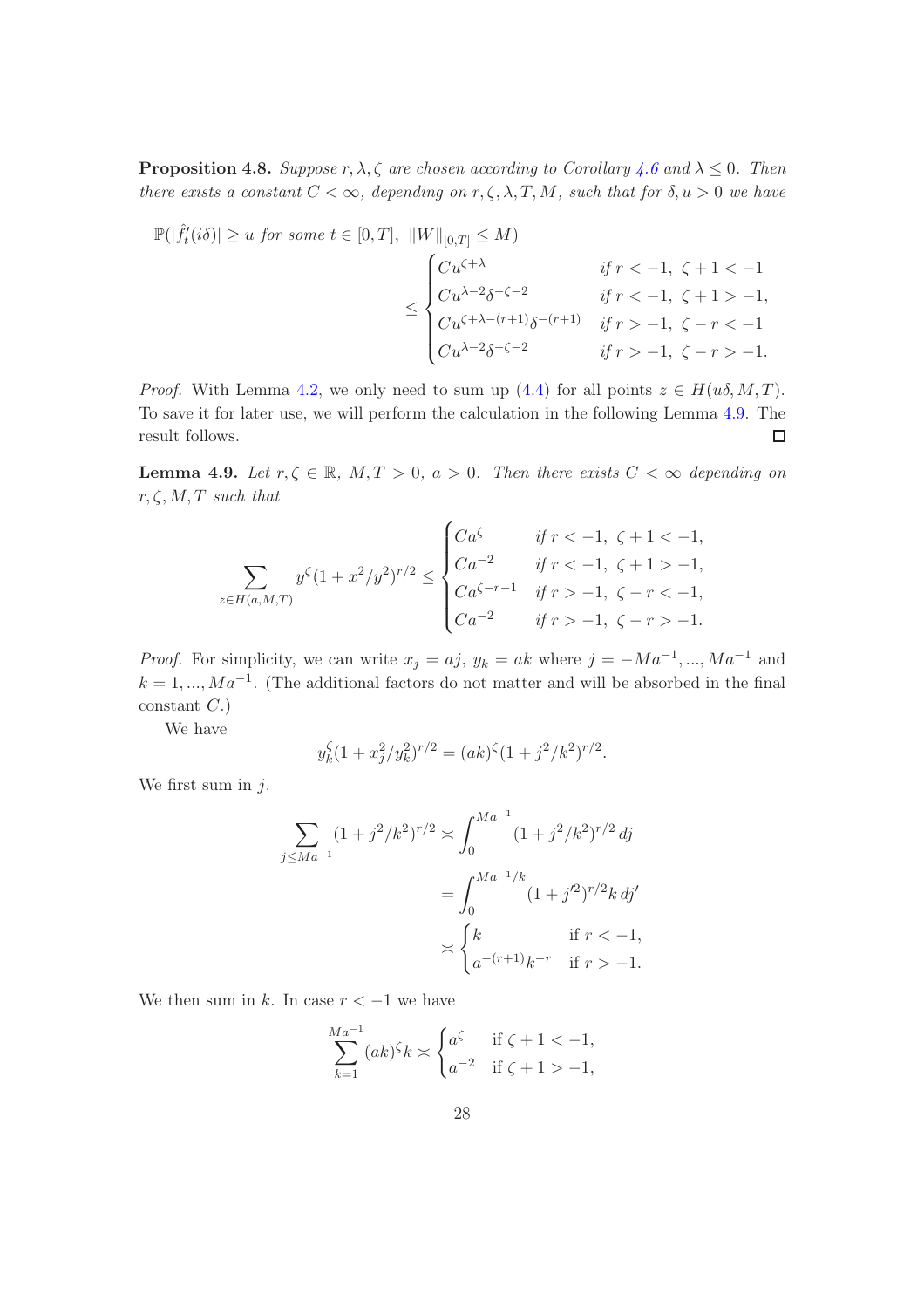and in case  $r > -1$  we have

$$
\sum_{k=1}^{Ma^{-1}} (ak)^{\zeta} a^{-(r+1)} k^{-r} \asymp \begin{cases} a^{\zeta - r - 1} & \text{if } \zeta - r < -1, \\ a^{-2} & \text{if } \zeta - r > -1. \end{cases}
$$

**Corollary 4.10.** Suppose  $r, \lambda, \zeta$  are chosen according to Corollary [4.6](#page-25-2) and  $\lambda \leq 0$ . Let  $\beta > \frac{\zeta+2}{2-\lambda} \vee \frac{r+1}{r+1-\zeta}$  $\frac{r+1}{r+1-\zeta-\lambda}$   $\vee$  0. Then with probability 1 there exists some (random)  $y_0 > 0$  such that

$$
|\hat{f}'_t(i\delta)| \le \delta^{-\beta}
$$

for all  $\delta \in [0, y_0]$  and  $t \in [0, T]$ .

*Proof.* It suffices to show the claim on the event  $\{||W||_{[0,T]} \leq M\}$  for all M. By Proposition [4.8](#page-26-1)

$$
\mathbb{P}(|\hat{f}'_t(i\delta)| \geq \delta^{-\beta} \text{ for some } t \in [0, T], ||W||_{[0,T]} \leq M)
$$
  

$$
\leq \begin{cases} C\delta^{-\beta(\zeta+\lambda)} & \text{if } r < -1, \ \zeta + 1 < -1 \\ C\delta^{-\beta(\lambda-2)-\zeta-2} & \text{if } r < -1, \ \zeta + 1 > -1, \\ C\delta^{-\beta(\zeta+\lambda-(r+1))-(r+1)} & \text{if } r > -1, \ \zeta - r < -1 \\ C\delta^{-\beta(\lambda-2)-\zeta-2} & \text{if } r > -1, \ \zeta - r > -1. \end{cases}
$$

Our choice of  $\beta$  implies that this probability decays as  $\delta \searrow 0$ .

For  $\delta = 2^{-n}$ ,  $n \to \infty$ , the claim then follows from the Borel-Cantelli lemma, and for all other  $\delta$  from the Koebe distortion theorem.  $\Box$ 

*Proof of Theorem [1.2.](#page-2-2)* When the drift  $A \equiv 0$ , if we can pick  $\beta < 1$  in the previous corollary, then by [\[JVL11,](#page-34-5) Corollary 3.12] the trace exists. This is possible if and only if  $\frac{\zeta+2}{2-\lambda}<1 \iff \zeta+\lambda<0.$ 

For better readability, we write down the two cases  $0 = \underline{\kappa} \leq \bar{\kappa} < 8$  and  $8 < \underline{\kappa} \leq \bar{\kappa} < \infty$ separately.

First the case  $\bar{\kappa}$  < 8. In order to fulfill also the conditions of Corollary [4.6,](#page-25-2) we need to pick r such that  $2r - \frac{r\kappa}{4} + \frac{r^2\kappa}{4} < 0$  for all  $\kappa \in [0, \bar{\kappa}] \iff r \in \left]1 - \frac{8}{\bar{\kappa}}\right]$  $\frac{8}{\overline{\kappa}}, 0$ . This is a non-empty interval if and only if  $\bar{\kappa} < 8$ .

Next, we need to fulfill  $\lambda - \zeta \leq -\frac{r\kappa}{4}$ . Since we allow  $\kappa$  to be as small as 0, and this condition becomes  $\lambda - \zeta \leq 0$ .

In summary, we need to pick  $\zeta$ ,  $\lambda$  such that  $\lambda \leq 0$ ,  $\zeta + \lambda \in \left[2r - \frac{r\bar{\kappa}}{4} + \frac{r^2\bar{\kappa}}{4}\right]$  $\frac{2\bar{\kappa}}{4}$ , 0, and  $\zeta - \lambda \geq 0$ . This can be done by choosing  $\zeta = \lambda = r - \frac{r\bar{\kappa}}{8} + \frac{r^2\bar{\kappa}}{8}$  $rac{2\kappa}{8}$ .

Now the case  $\kappa > 8$ . Again, we need to pick r such that  $2r - \frac{r\kappa}{4} + \frac{r^2\kappa}{4} < 0$  for all  $\kappa \in [\underline{\kappa}, \overline{\kappa}] \iff r \in \left]0, 1 - \frac{8}{\underline{\kappa}}\right[$ . This is a non-empty interval if and only if  $\underline{\kappa} > 8$ .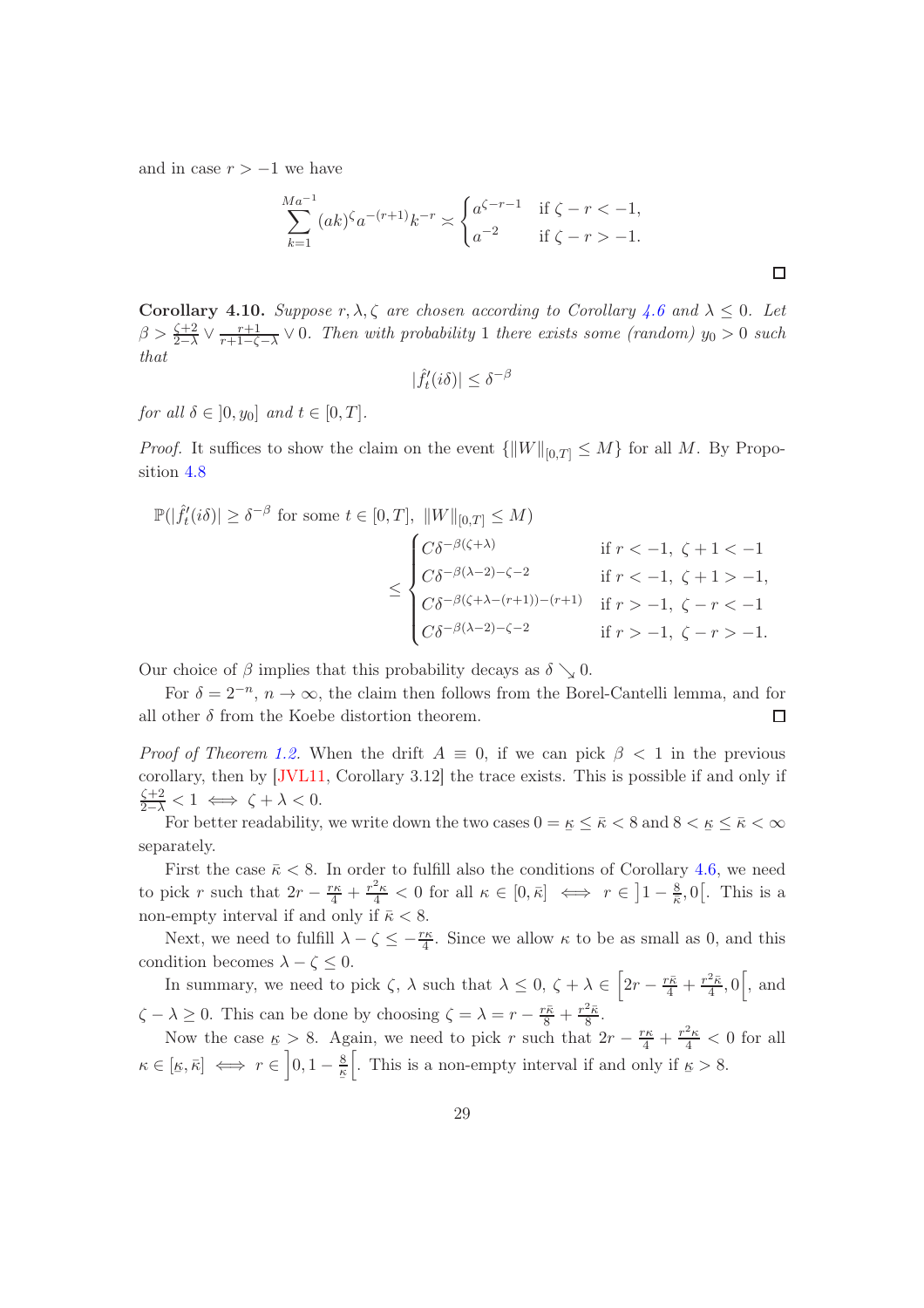The condition  $\lambda - \zeta \leq -\frac{r\kappa}{4}$  for all  $\kappa \in [\kappa, \bar{\kappa}]$  now becomes  $\lambda - \zeta \leq -\frac{r\bar{\kappa}}{4}$ .  $\ddot{}$ In summary, we need to pick  $\zeta$ ,  $\lambda$  such that  $\lambda \leq 0$ ,  $\zeta + \lambda \in \left[2r - \frac{r\kappa}{4} + \frac{r^2\kappa}{4}\right]$  $\frac{2\kappa}{4}$ , 0, and  $\zeta - \lambda \geq \frac{r\bar{\kappa}}{4}$  $\frac{r\bar{\kappa}}{4}$ . This can be done by choosing  $\zeta = r - \frac{r\kappa}{8} + \frac{r\bar{\kappa}}{8} + \frac{r^2\kappa}{8}$  $\frac{2\kappa}{8}, \lambda = r - \frac{r\kappa}{8} - \frac{r\bar{\kappa}}{8} + \frac{r^2\kappa}{8}$  $\frac{\frac{h}{2}}{8}$ .

For non-zero  $A$ , the above argument remains valid as long as in  $(4.3)$ , we verify the estimate  $\mathbb{E}[M_{\sigma(S)}] \lesssim M_0$  for  $r, \lambda, \zeta$  chosen as above. This can be verified similarly as in the proof of Theorem [1.1.](#page-2-1) We just need to note that, similarly as  $(3.6)$ , the equation  $(4.2)$ also yields an identity for  $|g_t'(z)|^{\lambda} I_t^{-\lambda} F(\frac{R_t}{I_t})$  $\frac{K_t}{I_t}, I_t$ ) in terms of exponential of a martingale plus some an additional integral depending on A. At the cost of slightly changing parameters  $r, \lambda, \zeta$ , this additional integral can be handled similarly as in the proof of Theorem [1.1.](#page-2-1) In view of being repetitive, we leave the details to interested readers.  $\Box$ 

#### <span id="page-29-0"></span>4.2 Proof of simpleness of  $\gamma$

The proof of simpleness of  $\gamma$  for the forward case is similar to that of [\[RS05\]](#page-34-1). Following the steps of the proof of  $[RS05, Theorem 6.1]$ , we note that it is sufficient to prove that if  $Z_t(x)$  denote the forward flow started at  $x > 0$ , then  $Z_t(x) > 0$  for all time  $t > 0$ . More precisely, let

$$
L^x = \inf\{t > 0 \mid Z_t(x) = 0\}.
$$

We then claim the following.

**Proposition 4.[1](#page-1-0)1.** If W is semimartingale satisfying Condition 1 either with  $\bar{\kappa} \leq 4$  and  $A \equiv 0$  or with  $\bar{\kappa} < 4$  and non-zero A, then  $\mathbb{P}[L^x = +\infty] = 1$ .

*Proof.* The proof is a simple adaptation of the proof for Bessel processes. For  $\epsilon < x < M$ , let  $L_{\epsilon} = \inf\{t > 0 \mid Z_t(x) = \epsilon\}$ , and  $L_M = \inf\{t > 0 \mid Z_t(x) = M\}.$ 

Let us first consider the case  $A \equiv 0$  and  $\bar{\kappa} \leq 4$ . Applying Itô formula to  $\log(Z_t)$ , note that

$$
d\log(Z_t) = \frac{1}{Z_t} dW_t + (2 - \frac{\kappa_t}{2}) \frac{1}{Z_t^2} dt.
$$
\n(4.5)

Since  $\bar{\kappa} \leq 4$ , this implies that  $\log(Z_t)$  is a submartingale for  $t \leq L_{\epsilon} \wedge L_M$ . It therefore implies that  $\mathbb{E}[\log(Z_{L_{\epsilon} \wedge L_M})] \geq \log(x)$ . Then, a simple computation implies that

$$
\mathbb{P}[L_{\epsilon} > L_M] \ge \frac{\log(x) - \log(\epsilon)}{\log(M) - \log(\epsilon)}.
$$

Letting  $\epsilon \to 0^+$  and  $M \to \infty$  proves the claim.

For  $\bar{\kappa}$  < 4 with non-zero A, note again using Itô formula that

$$
d\log(Z_t) + b\dot{A}_t^2 dt = \frac{1}{Z_t} dW_t + \frac{1}{Z_t} \dot{A}_t dt + (2 - \frac{\kappa_t}{2}) \frac{1}{Z_t^2} dt + b\dot{A}_t^2 dt.
$$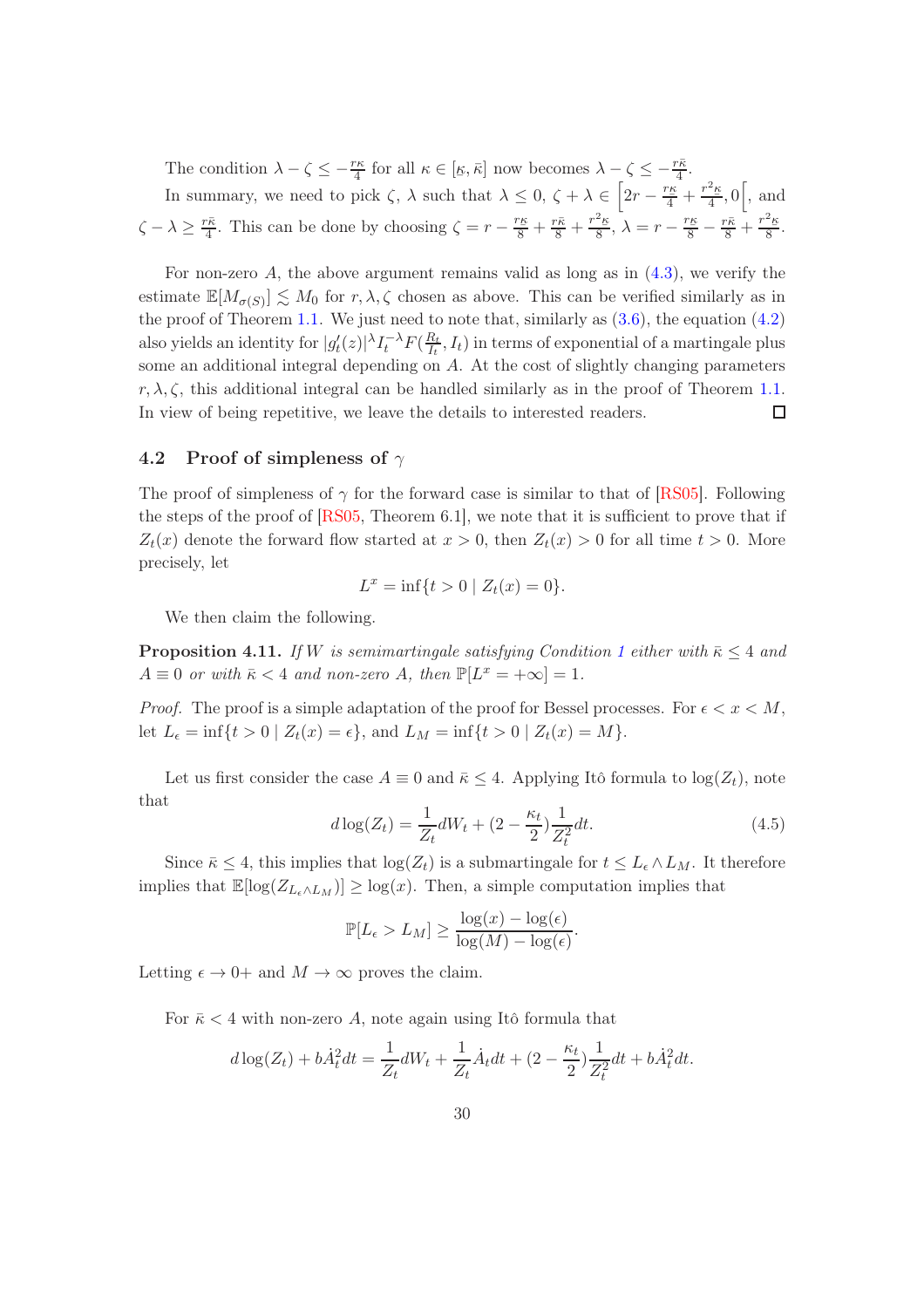Since  $\bar{\kappa}$  < 4, we can choose b large enough such that

$$
\frac{1}{Z_t}\dot{A}_t + (2 - \frac{\kappa_t}{2})\frac{1}{Z_t^2} + b\dot{A}_t^2 \ge 0
$$

by using  $\frac{1}{Z}$  $|2t|^t = Z_t^2$  $\frac{1}{Z_t}\dot{A}_t \leq \varepsilon \frac{1}{Z_t^2} + \frac{1}{4\varepsilon} \dot{A}_t^2$  with some small  $\varepsilon > 0$ .

Therefore,  $\log(Z_t) + b \int_0^t \dot{A}_r^2 dr$  is a submartingale. Noting that  $\mathbb{E}[\int_0^T \dot{A}_r^2 dr] < \infty$ , repeating the same argument as above completes the proof.

*Proof of simpleness of*  $\gamma$ . Knowing the above proposition, the rest of the proof is similar to the one in [\[RS05\]](#page-34-1). We therefore only give a brief sketch. Suppose for some  $t_1 < t_2$ ,  $\gamma_{t_1} = \gamma_{t_2}$ . We then pick a rational point  $s \in (t_1, t_2)$  and apply the mapping out function  $g_s(\cdot)$ . Note that the mapped Loewner chain is driven by  $W_{t+s} - W_s$ , which is also a semimartingale satisfying condition [1.](#page-1-0) Therefore, the mapped out Loewner chains is also generated by a curve, call it  $\gamma_t^s$ . Furthermore, by the assumption  $\gamma_{t_1} = \gamma_{t_2}, \gamma_{t_2-s}^s \in \mathbb{R}$ . But this implies that the forward flow started at  $\gamma_{t_2-s}^s$  hits zero in finite time. This is a contradiction to the above proposition.  $\Box$ 

# <span id="page-30-0"></span>5 Proof of Corollary [1.3](#page-2-4)

The Corollary [1.3](#page-2-4) follows at once if we verify that for  $\alpha > 3/2$  and t small enough,  $|B_t|^{\alpha}$ satisfies the condition in Theorem [1.1,](#page-2-1) [1.2](#page-2-2) required for the existence of a simple  $\gamma$ . To this end, note that for  $\alpha > 1$ , using the Itô-Tanaka formula,

$$
|B_t|^{\alpha} = \int_0^t \alpha \operatorname{sgn}(B_s) |B_s|^{\alpha - 1} dB_s + \frac{\alpha(\alpha - 1)}{2} \int_0^t |B_s|^{\alpha - 2} ds. \tag{5.1}
$$

Also note using the Occupation times formula that

$$
\int_0^t |B_s|^{\alpha-2} ds = \int_{-\infty}^\infty \frac{L_t^a}{|a|^{2-\alpha}} da,
$$

where  $L_t^a$  is the Brownian local time. It follows that  $\int_0^t |B_s|^{\alpha-2} ds < \infty$  a.s. if and only if  $\frac{6}{\alpha} > 1$  $\frac{6}{\alpha} > 1$  $\frac{6}{\alpha} > 1$ . Similarly, if  $A_t = \int_0^t |B_s|^{\alpha - 2} ds$ , then

$$
\int_0^T \dot{A}_s^2 ds = \int_0^T |B_s|^{2(\alpha - 2)} ds < \infty \text{ a.s.}
$$

if and only if  $2(2 - \alpha) < 1$ , or equivalently  $\alpha > 3/2$ .

<span id="page-30-1"></span> ${}^6\int_0^t B_s^{\alpha-2} ds$  is not absolutely convergent for  $\alpha \leq 1$ . One can however choose a principal value for  $\alpha \in (1/2, 1]$ , see [\[RY99,](#page-34-9) p. 236] for details.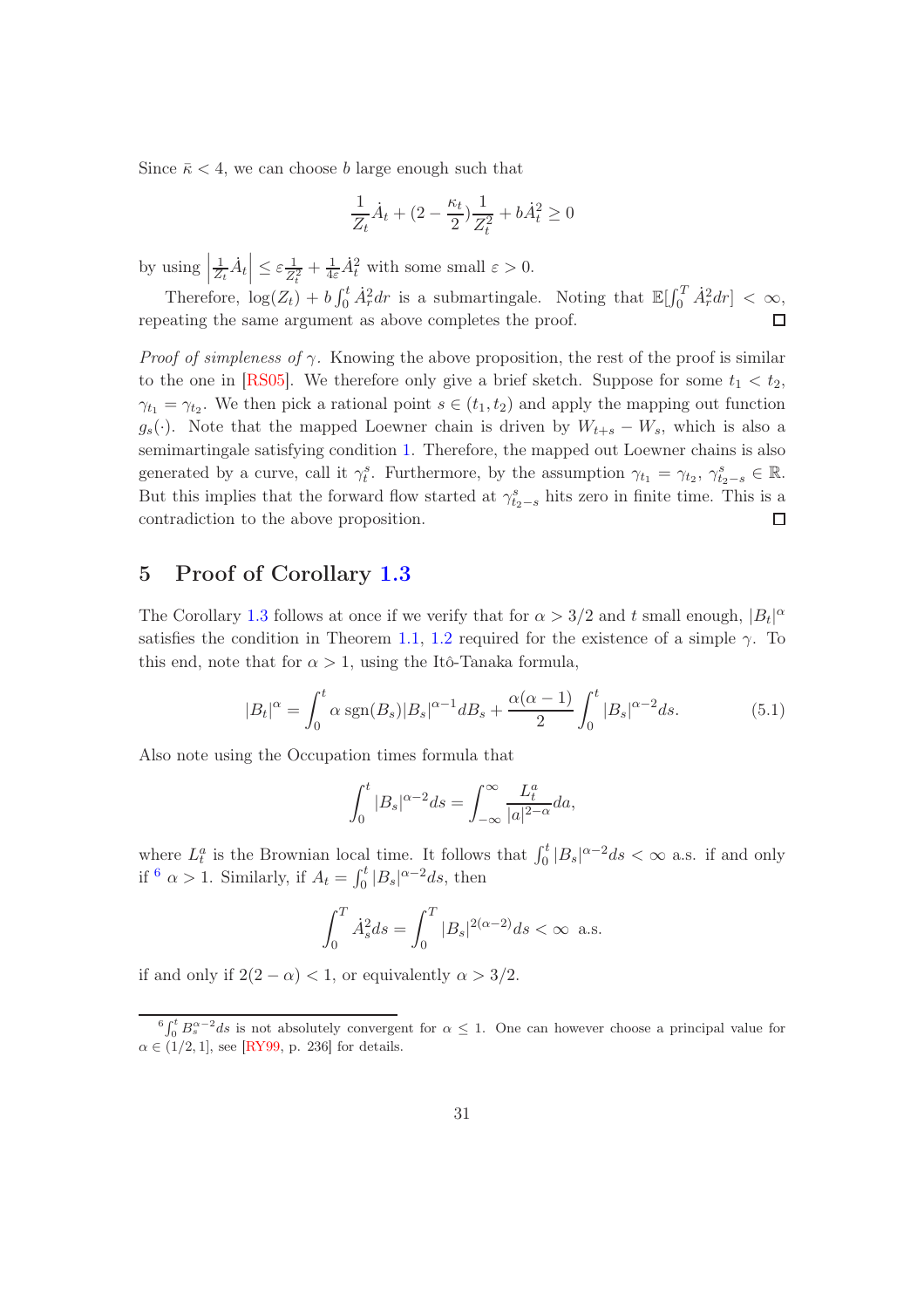Now, for some  $\theta > 0$ , let  $\tau_{\theta} = \inf \{ t \geq 0 \mid (\alpha |B_t|^{\alpha-1})^2 \geq \theta \}$ . For  $M_t =$  $\int_0^t \alpha \operatorname{sgn}(B_s)|B_s|^{\alpha-1}dB_s$  $\int_0^t \alpha \operatorname{sgn}(B_s)|B_s|^{\alpha-1}dB_s$  $\int_0^t \alpha \operatorname{sgn}(B_s)|B_s|^{\alpha-1}dB_s$  to satisfy Condition 1 for  $t \leq \tau_\theta$ , our first guess will be to choose any  $\theta < 8$ . Similarly, for the simpleness of  $\gamma$ , we would like to choose  $\theta < 4$ . But, in order to verify condition [\(1.1\)](#page-2-5), we will have to choose  $\theta$  even smaller. This is because  $\mathbb{E}[\exp{\{\sigma \int_0^{\tau_\theta} \dot{A}_s^2 ds\}}] = \mathbb{E}[\exp{\{\sigma \int_0^{\tau_\theta} |B_s|^{2(\alpha-2)} ds\}}]$  is not finite for all  $\sigma > 0$ . We however show that it is finite for  $\sigma$  small enough.

**Lemma 5.1.** There exist constants  $\sigma_c = \sigma_c(\theta) > 0$  such that as  $\theta \to 0^+, \sigma_c(\theta) \to \infty$ , and for each  $\theta > 0$ ,  $\sigma < \sigma_c(\theta)$ ,

$$
\mathbb{E}\bigl[\exp\bigl\{\sigma\int_0^{\tau_\theta}|B_s|^{2(\alpha-2)}ds\bigr\}\bigr]<\infty.
$$

*Proof.* Let  $\tau = \inf\{t \geq 0 \mid |B_t| \geq 1\}$ . It then suffices to show that for  $\sigma$  small enough,

<span id="page-31-1"></span>
$$
\mathbb{E}\left[\exp\left\{\sigma \int_0^\tau |B_s|^{2(\alpha-2)} ds\right\}\right] < \infty. \tag{5.2}
$$

The proof for the general  $\tau_{\theta}$  follows easily using Brownian scaling. To prove [\(5.2\)](#page-31-1), note again using Occupation times formula that

$$
\int_0^{\tau} |B_s|^{2(\alpha - 2)} ds = \int_{-\infty}^{\infty} \frac{L_\tau^a}{|a|^{2(2-\alpha)}} da = \int_{-1}^1 \frac{L_\tau^a}{|a|^{2(2-\alpha)}} da
$$

Using Cauchy-Schwarz inequality, it suffices to show

<span id="page-31-2"></span>
$$
\mathbb{E}\left[\exp\left\{\sigma \int_0^1 \frac{L_\tau^a}{a^{2(2-\alpha)}} da\right\}\right] < \infty \tag{5.3}
$$

for  $\sigma$  small enough. If  $\tilde{\tau} = \inf\{t \ge 0 \mid B_t \ge 1\}$ , then clearly  $\tau \le \tilde{\tau}$  and  $L^a_{\tau} \le L^a_{\tilde{\tau}}$ . Also, using the first Ray-Knight Theorem, we know that  $L_{\tilde{\tau}}^{1-a}$  has the same distribution as  $||W_a||^2$ , where  $W_t$  is a two dimensional Brownian motion. The estimate [\(5.3\)](#page-31-2) then follows easily using the Fernique theorem.  $\Box$ 

Finally, let  $\sigma_0(\underline{\kappa}, \overline{\kappa})$  denote the optimal value of  $\sigma$  appearing in [\(1.1\)](#page-2-5). Since  $\sigma_c(\theta) \to \infty$ as  $\theta \to 0^+$ , we have  $\sigma_c(\theta) > \sigma_0(0, 3.99)$  for  $\theta$  small enough. Therefore the condition in Theorem [1.1,](#page-2-1) [1.2](#page-2-2) required for the existence of a simple  $\gamma$  is satisfied for  $\theta$  small enough.

# <span id="page-31-0"></span>6 Proof of Theorem [1.5](#page-5-4)

The Theorem [1.5](#page-5-4) is an easy consequence of the techniques developed above. For the existence of a solution  $\varphi_t$ , note that  $(3.11)$  easily implies that  $h(s,t,0^{\downarrow}) := \lim_{y\to 0+} h(s,t,iy)$ exists a.s. uniformly in  $s, t$ . Clearly, using Itô formula,

$$
h(s, t, iy)^{2} = -y^{2} + \int_{s}^{t} 2h(s, r, iy)dV_{r} + \int_{s}^{t} (\kappa_{r} - 4)dr.
$$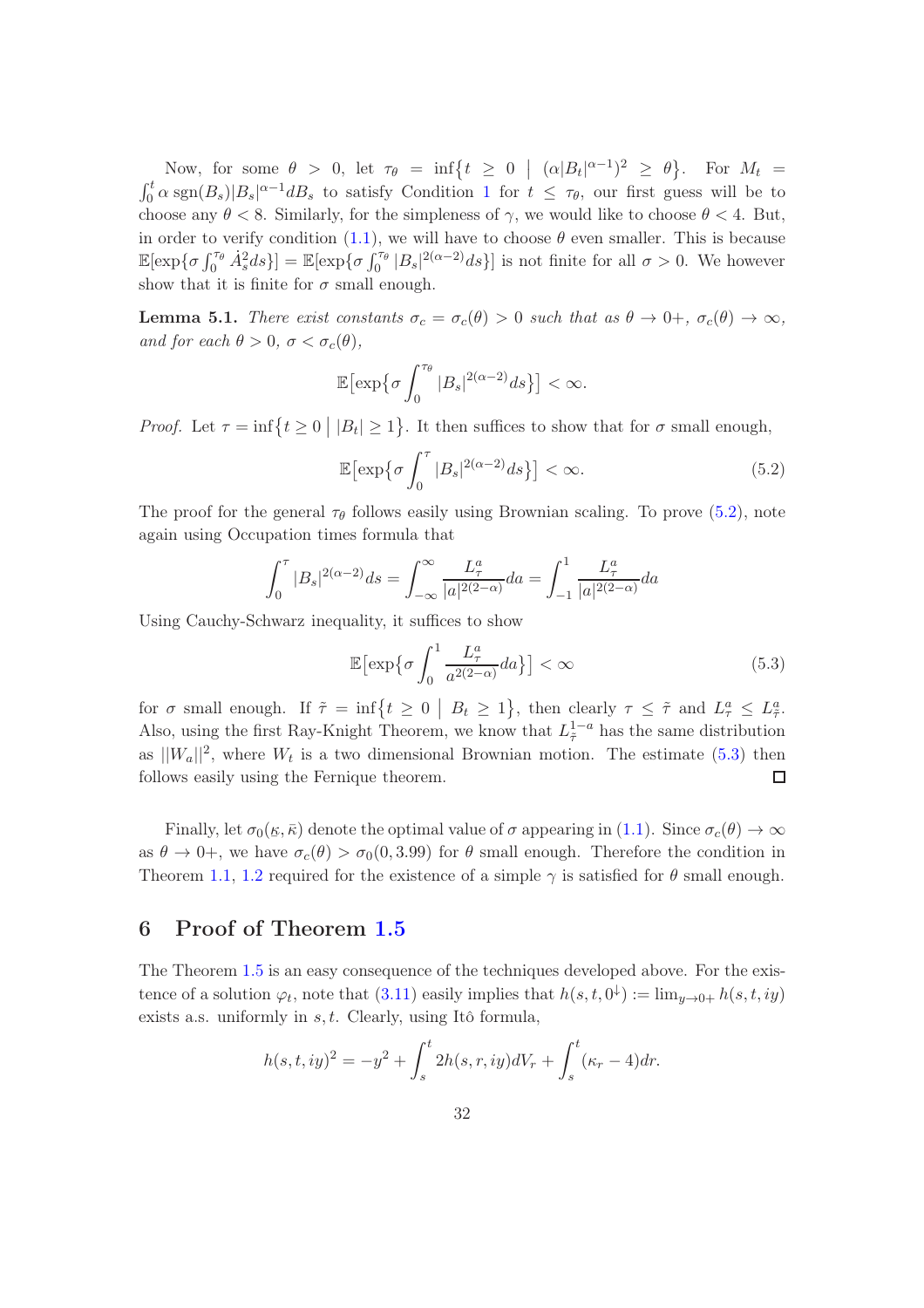Letting  $y \to 0^+$ , it easily follows that  $\varphi_t = h(s, t, 0^{\downarrow})^2$  is a solution to [\(1.3\)](#page-4-0).

For the uniqueness, let  $\varphi_t$  be any solution to [\(1.3\)](#page-4-0) with some choice of a branch square root  $\sqrt{\varphi_t}^b$ . Let  $\sqrt{\varphi_t}^b = X_t + iY_t$ . It then follows that

$$
X_t^2 - Y_t^2 = 2 \int_0^t X_r dV_r + \int_0^t (\kappa_r - 4) dr,\tag{6.1}
$$

$$
X_t Y_t = \int_0^t Y_r dV_r. \tag{6.2}
$$

Let  $\tau = \inf\{t > 0 \mid \varphi_t \notin [0, \infty)\}\.$  We want to prove that  $\tau = 0$  almost surely. Suppose  $\mathbb{P}(\tau > 0) > 0$ . Note that  $Y_t = 0$  for  $t \leq \tau$ , which in turn implies

<span id="page-32-0"></span>
$$
X_t^2 = 2 \int_0^t X_r dV_r + \int_0^t (\kappa_r - 4) dr \tag{6.3}
$$

for all  $t \leq \tau$ . Using Itô formula, for any  $\epsilon > 0$ ,

$$
\sqrt{X_t^2 + \epsilon} = \sqrt{\epsilon} + \int_0^t \frac{X_r}{\sqrt{X_r^2 + \epsilon}} dV_r + \int_0^t \frac{\epsilon \kappa_r - 4\epsilon - 4X_r^2}{2(X_r^2 + \epsilon)^{3/2}} dr.
$$

As  $\epsilon \rightarrow 0^+$ , the term  $\int_0^t \frac{X_r}{\sqrt{X^2}}$  $\frac{X_r}{X_r^2 + \epsilon} dV_r$  converges uniformly in probability to  $\tilde{V}_t :=$  $\int_0^t \text{sgn}(X_r)1_{\{X_r\neq 0\}}dV_r$  which is also a semimartingale satisfying condition [1.](#page-1-0) Since  $\kappa_t \leq$ 

 $\bar{\kappa}$  < 4, note from [\(6.3\)](#page-32-0) that X cannot be identically zero on [0,  $\tau$ ]. We can therefore pick an interval  $[u, v] \subset [0, \tau]$  such that  $X_u = 0$  and  $|X_t| > 0$  for all  $t \in (u, v]$  (a piece of 0-excursion). It then follows that

$$
|X_t| = \tilde{V}_t - \tilde{V}_u - \int_u^t \frac{2}{|X_r|} dr.
$$

Similarly as in the proof of simpleness in Theorem [1.1,](#page-2-1) this is a contradiction to Propo-sition [3.7.](#page-20-2) It therefore implies  $\tau = 0$  a.s. and  $Y_t > 0$  for all  $t > 0$ , noting that  $Y_t > 0$ implies  $Y_s > 0$  for all  $s > t$ .

To prove the uniqueness of  $\varphi$ , we first claim that for some large enough L, there exists a sequence  $t_n \to 0^+$  such that  $|X_{t_n}| \leq LY_{t_n}$ . On the contrary, suppose  $|X_t| > LY_t$  for all t small enough. Without loss of generality, assume  $X_t > LY_t$ . It then follows that

$$
X_t - X_\epsilon = V_t - V_\epsilon - \int_\epsilon^t \frac{2X_r}{X_r^2 + Y_2^2} dr.
$$

Since X is positive, letting  $\epsilon \to 0^+$  implies

$$
X_t = V_t - \int_0^t \frac{2X_r}{X_r^2 + Y_2^2} dr \le V_t - \frac{2L^2}{L^2 + 1} \int_0^t \frac{1}{X_r} dr.
$$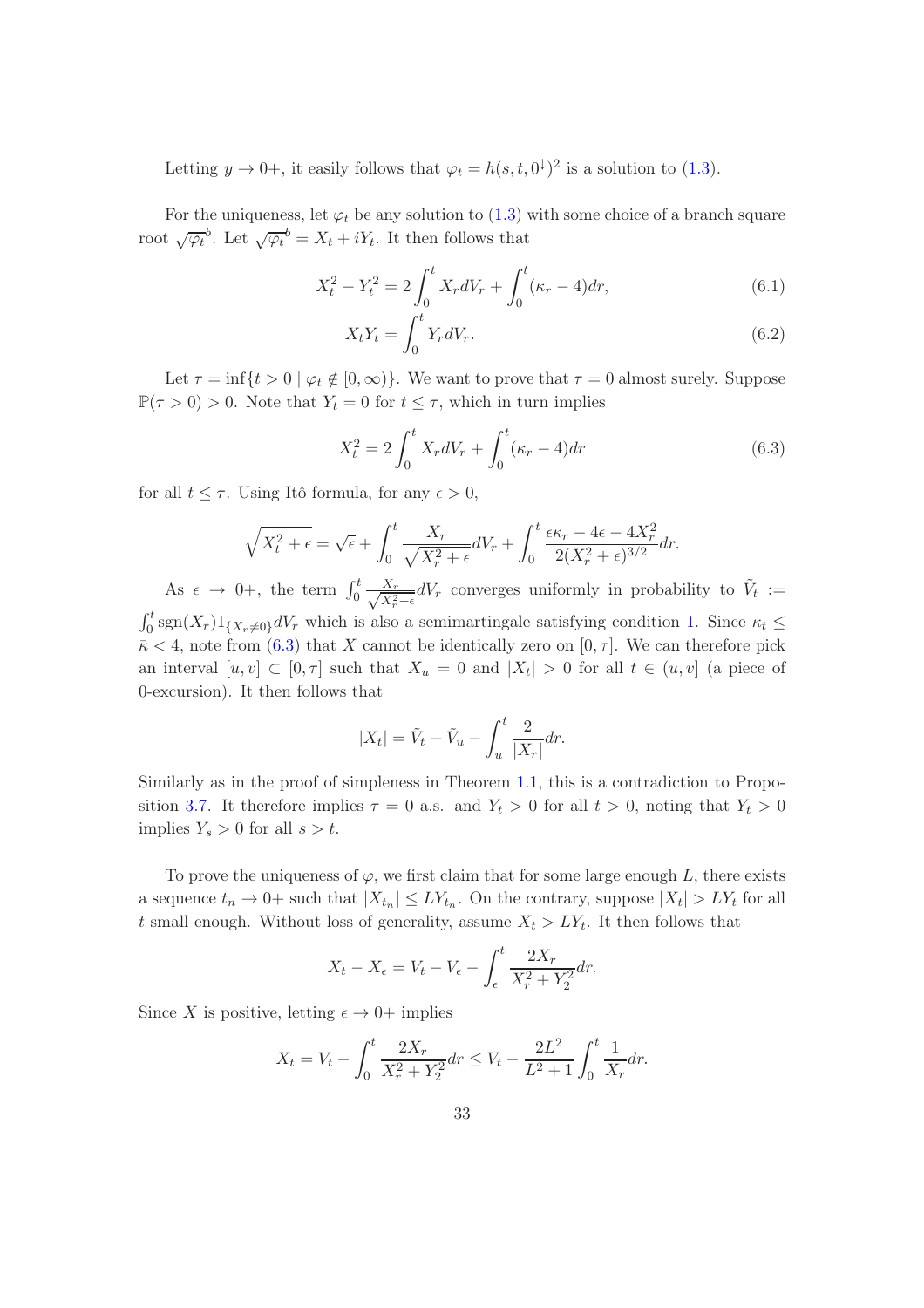Note that Proposition [3.7](#page-20-2) remains valid if the constant −2 in the backward LDE is replaced by some constant close enough to  $-2$ . Therefore, if we pick L large enough, using the Grönwall inequality Lemma [2.1,](#page-11-6) this leads to a contradiction to Proposition [3.7](#page-20-2) similarly as above. Finally, to establish the uniqueness of  $\varphi$ , note that  $\sqrt{\varphi}_t = h(t_n, t, \sqrt{\varphi}_{t_n}).$ The estimate [\(3.11\)](#page-15-0) implies that  $h(s,t,iy)$  converges uniformly in s, t to  $h(s,t,0^{\downarrow})$  as  $y \to 0^+$ . It follows using Distortion Theorem that  $h(s, t, z)$  also converges uniformly in s, t to  $h(s, t, 0^{\downarrow})$  as  $z \to 0$  non-tangentially with  $z \in \{|x| \leq Ly\}$ . It therefore follows that  $\varphi_t = \lim_{(s,y)\to(0+,0+)} h(s,t, iy)^2$  which implies the uniqueness of  $\varphi$ .

# References

- <span id="page-33-5"></span>[BBC07] Richard F. Bass, Krzysztof Burdzy, and Zhen-Qing Chen. Pathwise uniqueness for a degenerate stochastic differential equation. Ann. Probab., 35(6):2385–2418, 2007.
- <span id="page-33-0"></span>[BN16] N. Berestycki and J.R. Norris. Lectures on Schramm-Loewner Evolution. Lecture notes. Available at <http://www.statslab.cam.ac.uk/~james/Lectures/sle.pdf>, 2016.
- <span id="page-33-7"></span>[BS09] D. Beliaev and S. Smirnov. Harmonic measure and SLE. Comm. Math. Phys., 290(2):577–595, 2009.
- <span id="page-33-8"></span>[CR09] Zhen-Qing Chen and Steffen Rohde. Schramm-Loewner equations driven by symmetric stable processes. Comm. Math. Phys., 285(3):799–824, 2009.
- <span id="page-33-4"></span>[DMS20] Bertrand Duplantier, Jason Miller, and Scott Sheffield. Liouville quantum gravity as a mating of trees. ArXiv e-prints, 2020.
- <span id="page-33-1"></span>[FS17] Peter K. Friz and Atul Shekhar. On the existence of SLE trace: finite energy drivers and non-constant  $\kappa$ . Probab. Theory Related Fields, 169(1-2):353-376, 2017.
- <span id="page-33-2"></span>[FT17] Peter K. Friz and Huy Tran. On the regularity of SLE trace. Forum Math. Sigma, 5:e19, 17, 2017.
- <span id="page-33-3"></span>[FTY21] Peter K. Friz, Huy Tran, and Yizheng Yuan. Regularity of SLE in  $(t, \kappa)$ and refined GRR estimates. Probab. Theory Related Fields, 180(1-2):71–112, 2021.
- <span id="page-33-9"></span>[JM10] A. Jacquier and C. Martini. The uncertain volatility model. In *Encyclopedia* of Quantitative Finance. Wiley, New York, 2010.
- <span id="page-33-6"></span>[JS00] Peter W. Jones and Stanislav K. Smirnov. Removability theorems for Sobolev functions and quasiconformal maps. Ark. Mat., 38(2):263–279, 2000.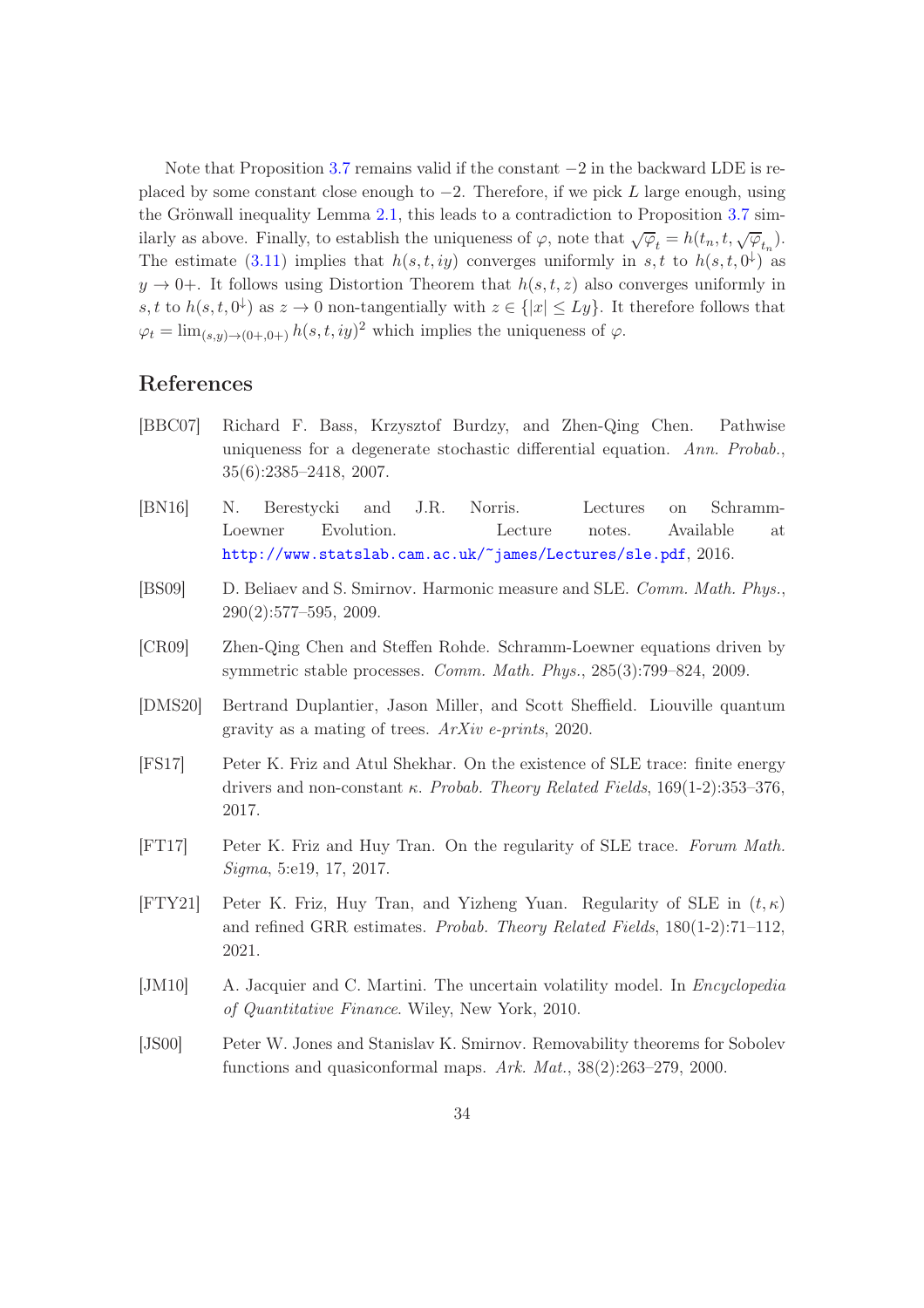- <span id="page-34-5"></span>[JVL11] Fredrik Johansson Viklund and Gregory F. Lawler. Optimal Hölder exponent for the SLE path. Duke Math. J., 159(3):351–383, 2011.
- <span id="page-34-8"></span>[JVRW14] Fredrik Johansson Viklund, Steffen Rohde, and Carto Wong. On the continuity of  $SLE_{\kappa}$  in κ. Probab. Theory Related Fields, 159(3-4):413–433, 2014.
- <span id="page-34-11"></span>[Kem17] Antti Kemppainen. Schramm-Loewner evolution, volume 24 of SpringerBriefs in Mathematical Physics. Springer, Cham, 2017.
- <span id="page-34-10"></span>[KR05] N. V. Krylov and M. Röckner. Strong solutions of stochastic equations with singular time dependent drift. Probab. Theory Related Fields, 131(2):154–196, 2005.
- <span id="page-34-0"></span>[Law05] Gregory F. Lawler. Conformally invariant processes in the plane, volume 114 of Mathematical Surveys and Monographs. American Mathematical Society, Providence, RI, 2005.
- <span id="page-34-2"></span>[LSW04] Gregory F. Lawler, Oded Schramm, and Wendelin Werner. Conformal invariance of planar loop-erased random walks and uniform spanning trees. Ann. Probab., 32(1B):939–995, 2004.
- <span id="page-34-7"></span>[MY06] Roger Mansuy and Marc Yor. Random times and enlargements of filtrations in a Brownian setting, volume 1873 of Lecture Notes in Mathematics. Springer-Verlag, Berlin, 2006.
- <span id="page-34-6"></span>[Pro05] Philip E. Protter. Stochastic integration and differential equations, volume 21 of Stochastic Modelling and Applied Probability. Springer-Verlag, Berlin, 2005. Second edition. Version 2.1, Corrected third printing.
- <span id="page-34-1"></span>[RS05] Steffen Rohde and Oded Schramm. Basic properties of SLE. Ann. of Math.  $(2), 161(2):883-924, 2005.$
- <span id="page-34-9"></span>[RY99] Daniel Revuz and Marc Yor. Continuous martingales and Brownian motion, volume 293 of Grundlehren der Mathematischen Wissenschaften [Fundamental Principles of Mathematical Sciences]. Springer-Verlag, Berlin, third edition, 1999.
- <span id="page-34-3"></span>[RZ16] Steffen Rohde and Dapeng Zhan. Backward SLE and the symmetry of the welding. Probab. Theory Related Fields, 164(3-4):815–863, 2016.
- <span id="page-34-4"></span>[She16] Scott Sheffield. Conformal weldings of random surfaces: SLE and the quantum gravity zipper. Ann. Probab., 44(5):3474–3545, 2016.